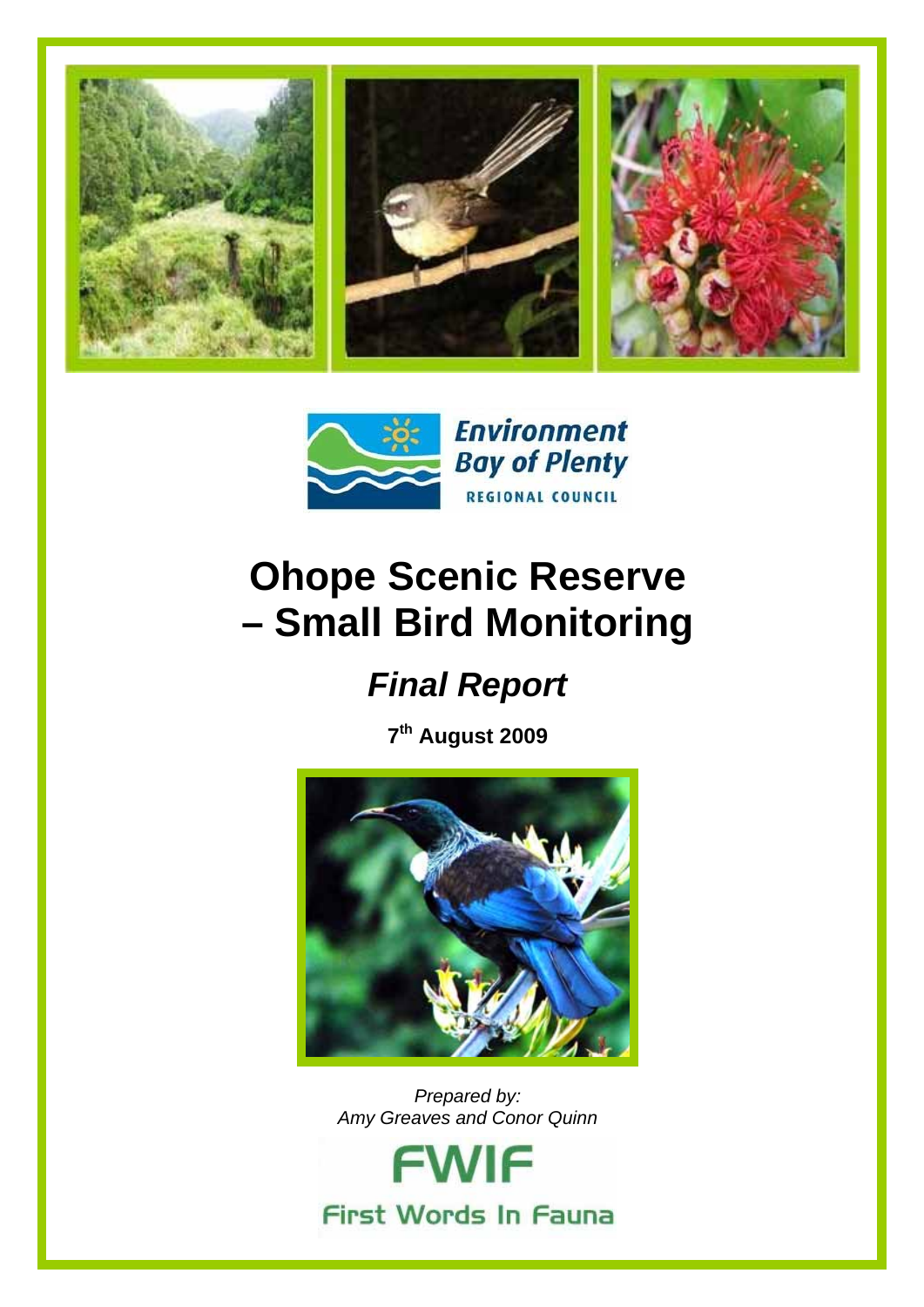# **Contents**

| $2^{\circ}$             |  |  |  |  |  |  |  |  |  |  |  |
|-------------------------|--|--|--|--|--|--|--|--|--|--|--|
| $\mathbf{3}$            |  |  |  |  |  |  |  |  |  |  |  |
|                         |  |  |  |  |  |  |  |  |  |  |  |
|                         |  |  |  |  |  |  |  |  |  |  |  |
| $\overline{\mathbf{4}}$ |  |  |  |  |  |  |  |  |  |  |  |
| 5                       |  |  |  |  |  |  |  |  |  |  |  |
| 6                       |  |  |  |  |  |  |  |  |  |  |  |
| $\overline{7}$          |  |  |  |  |  |  |  |  |  |  |  |
| 8                       |  |  |  |  |  |  |  |  |  |  |  |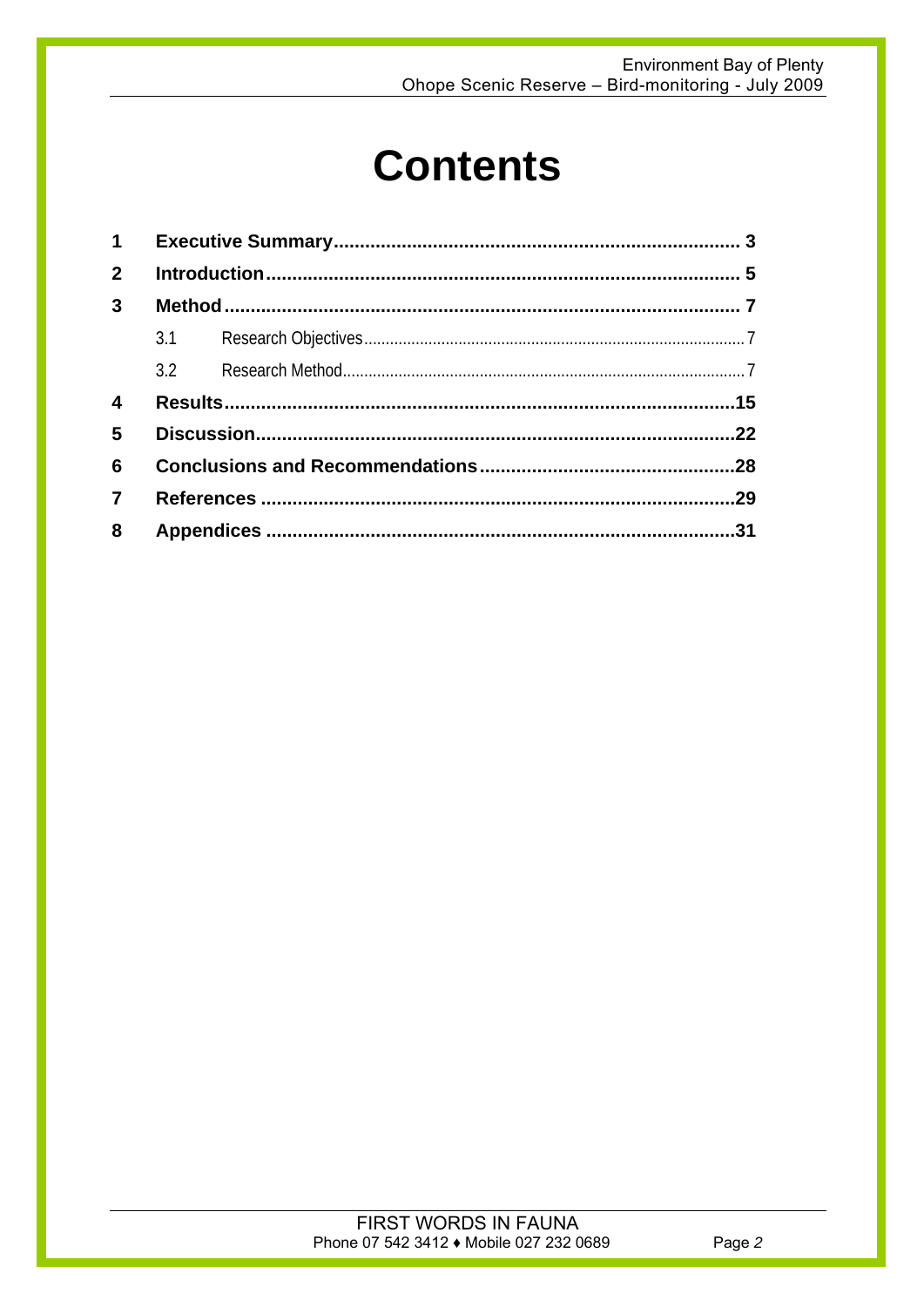### **1 Executive Summary**

Territorial authorities (such as Environment Bay of Plenty) need to know bird population trends for planning and environmental management purposes. This is because birds are prominent elements of the Ohope Scenic Reserve (OSR) biota and are sensitive to environmental changes. Environmental changes can take the form of pest control and their impacts, agricultural practices, pesticide use, industrial development, pollution, and climate change (Fuller et al. 1995; Campbell et al. 1997; Eeva et al. 1998; Gregory & Baillie 1998; Siriwardena et al. 1998; Crick et al. 1999; Krebs et al. 1999).

The set-up for this bird-monitoring project in the OSR began in April 2009. The main objective was to determine a baseline of bird abundance levels and to be able to compare subsequent bird-monitoring results.

Two methods were chosen; the Forest Bird Slow Walk Transects (Transect) method and the 5-MBC (5 minute bird count). Using a systematic random selection method, to ensure good coverage within the OSR and adherence to a scientific approach, 12 individual sites across the OSR were chosen as transect starting points. The majority of these starting points began at marked pest control station points and continued along these bait lines until a transect of 500 metres was achieved.

Twelve listening station sites for 5-MBCs were then chosen, using a systematic random selection method, in relation to each of the 12 transects. Selection of the listening stations also considered the following;

- Coverage of different vegetation types, if applicable.
- Stations not to be located on 500m transect lines. They could however be at the start or end of a transect, as long as the monitoring of the station had a minimum buffer time of 5 minutes between monitoring of the listening station or monitoring of the transect.
- Good visibility around the listening station to assist with bird identification by sight.

#### **Figure 1. 3-dimensional Contour view of the OSR**



FIRST WORDS IN FAUNA Phone 07 542 3412 ♦ Mobile 027 232 0689 Page *3*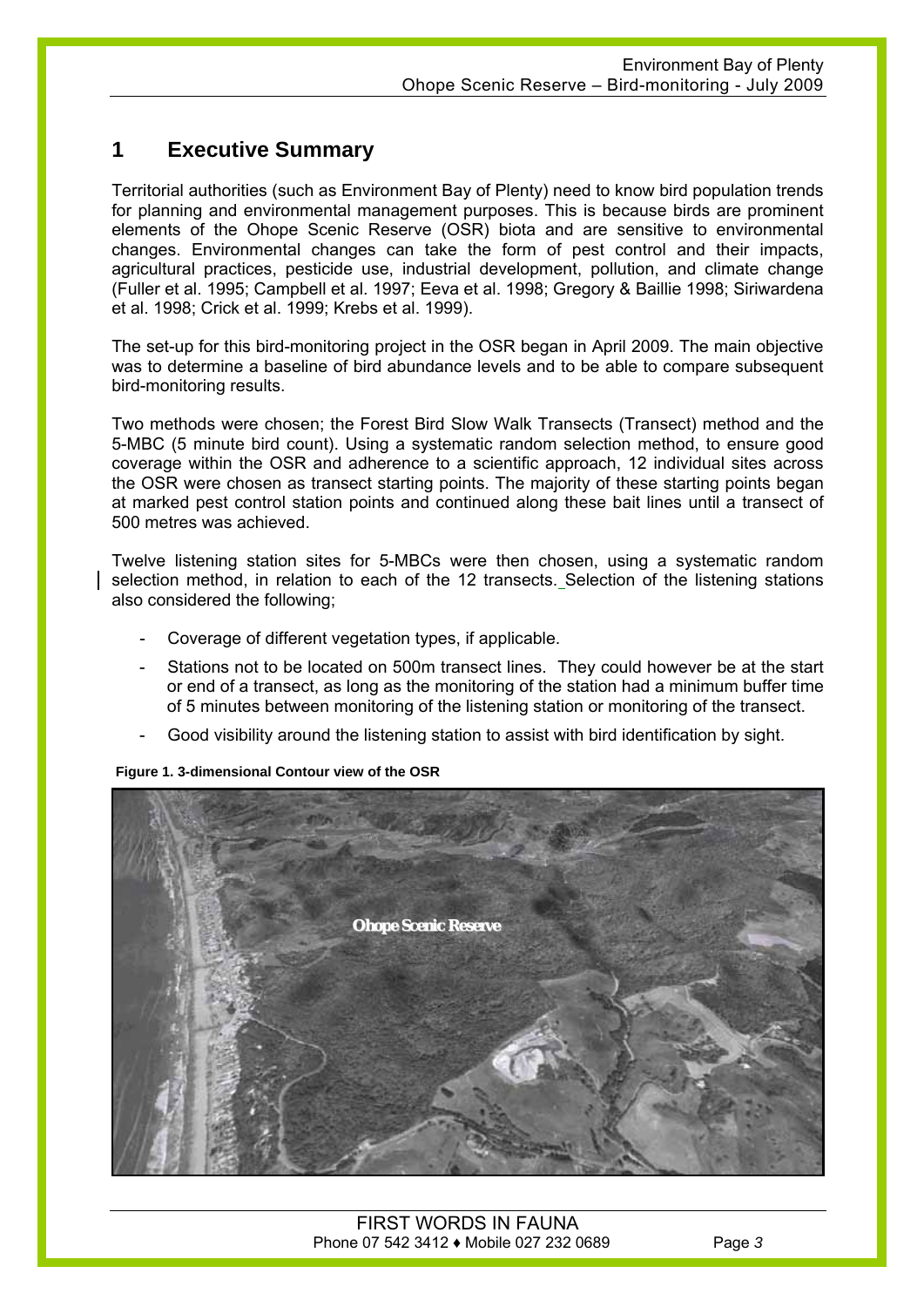Each transect and listening station was monitored 10 times each over a 4 week period (May-June 2009) to ensure robust measurement of bird abundance levels across the OSR.

A total of 240 monitoring sessions were conducted throughout this period, generally in clear weather well suited for bird monitoring.

The key findings are as follows:

- $\triangleright$  As complimentary methodologies, 5-MBC listening stations and transect lines succeeded in achieving good counts that will provide a solid monitoring baseline of bird abundance levels for the OSR for future comparative analysis.
- $\triangleright$  As the monitoring was conducted outside breeding season for most species, it is probable that monitoring conducted within the breeding window (August to November) for most species will result in higher numbers being monitored across all listening stations and transect lines.
- $\triangleright$  To achieve a true assessment of bird abundance numbers in the OSR a number of studies should be conducted, a minimum of one per year, with an identical methodological approach for each subsequent study. It is recommended that future small bird-monitoring projects in the OSR are conducted over a three-to five year period.
- $\triangleright$  Specifically, some listening stations and transect lines produced disproportionably high monitoring counts, compared across all listening stations and transect lines. A number of factors contributed to these results, including the proximity of excellent food sources, locations of prime habitat and ease of visibility.
- $\triangleright$  Of five native keystone species, four were observed during this monitoring project; Kereru, Tui, Bellbird and Silvereye.
- $\triangleright$  Three of the native keystone birds were monitored in high numbers. This bodes well for the overall ecological health of the reserve.
- $\triangleright$  It is recommended that Kereru, Tui, Bellbird and Silvereve are used as indicator species for bush vitality in the OSR.
- $\triangleright$  Data was analysed to determine the mean for each species, listening stations and transect lines. Variance and standard deviation was also determined for each of these data groups.
- $\triangleright$  Consistency in approach is also an important factor when considering comparative analysis from study to study.
- $\triangleright$  Future timings for re-measuring may be best suited by conducting separate projects in autumn and spring each year, perhaps taking into account the flowering periods of key native plant species.
- $\triangleright$  Re-measuring each year before and after pest control programmes have been conducted can provide an indication as to the impact of the programme on small bird species, and thus gain insight on the effectiveness of the programme in the OSR.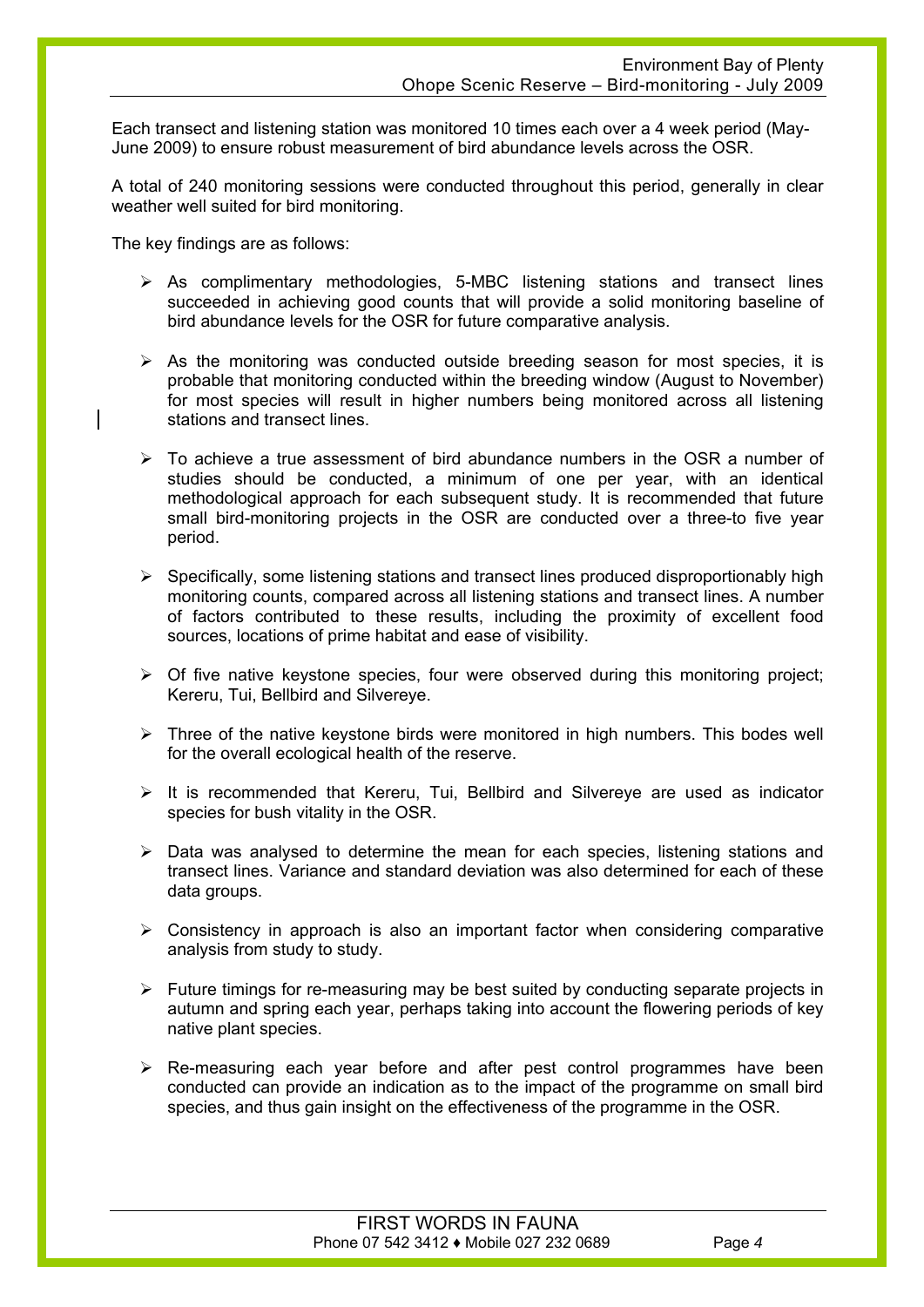### **2 Introduction**

The Ohope Scenic Reserve (OSR) is located in the Eastern Bay of Plenty, south of the Ohope Township. The land is owned by department of Conservation and is jointly managed by DOC and Te Runanga O Ngati Awa through the management committee Te Torotapu a Toi Identified by Environment Bay of Plenty as a "High Value Ecological site", OSR supports a nationally significant pohutukawa forest and the North Island brown kiwi.

The reserve is in the Taneatua Ecological District and supports one of the best examples of pohutukawa forest on the New Zealand mainland. It also contains significant populations of the nationally threatened species *Pimelea tomentosa* and the at-risk or sparse *Peperomia*  tetraphylla<sup>1</sup>.

When a remnant north island brown kiwi population was confirmed in OSR in 2000 work began to better provide for their protection. In 2005 the Whakatane Kiwi project was set up to ensure long-term viability of the Whakatane Kiwi. The project is endorsed and supported by EBOP, DOC, Ngati Awa the Whakatane Kiwi Trust and the BNZ Save the Kiwi Trust.

Apart from Kiwi-specific bird-monitoring, the OSR has not been the site of any previously conducted bird-monitoring projects. As a broad range of bird varieties are known to inhabit the Reserve, EBOP commissioned a scientific bird-monitoring study to determine a monitoring bird abundance baseline for the OSR.

Monitoring bird abundance numbers within the OSR will help provide insight into the overall health of the Reserve and provide a baseline for any future comparative studies. Specifically, the presence and absence of native birds in the OSR and any change of abundance levels between subsequent studies can provide practical indicators of the ecological health of the area that could feed into strategic decision making processes for pest control programmes. It has also been proven that native bird populations have higher nesting success and lower adult mortality following effective pest control<sup>2</sup>.

In this regard there are two important roles birds undertake that maintains the linkage between birds, plants and the ecosystem;

- 1. Birds facilitate the reproduction and regeneration of many important native woody trees and shrubs through their role in pollination and seed dispersal and keep a check on invertebrate numbers.
- 2. Birds transfer nutrients within and across the landscape, creating local nutrient-rich sites that support distinctive plant and animal assemblages. (Landcare Research, 2005).

An ongoing bird monitoring programme could help detect significant changes in native forest bird populations over time and this information could feed into strategic planning for an overall management approach.

In addition to North Island brown kiwi, the OSR provides habitat for common native and introduced forest-dwelling bird species such as tui, bellbird, grey warbler, North Island fantail, silvereye, long-tailed cuckoo, shining cuckoo and morepork.

1

 $<sup>1</sup>$  Hitchmough et al 2007</sup>

<sup>2</sup> http://www.gw.govt.nz/council-publications/pdfs/Rewanui%20bird%20survey%20Feb%2009.pdf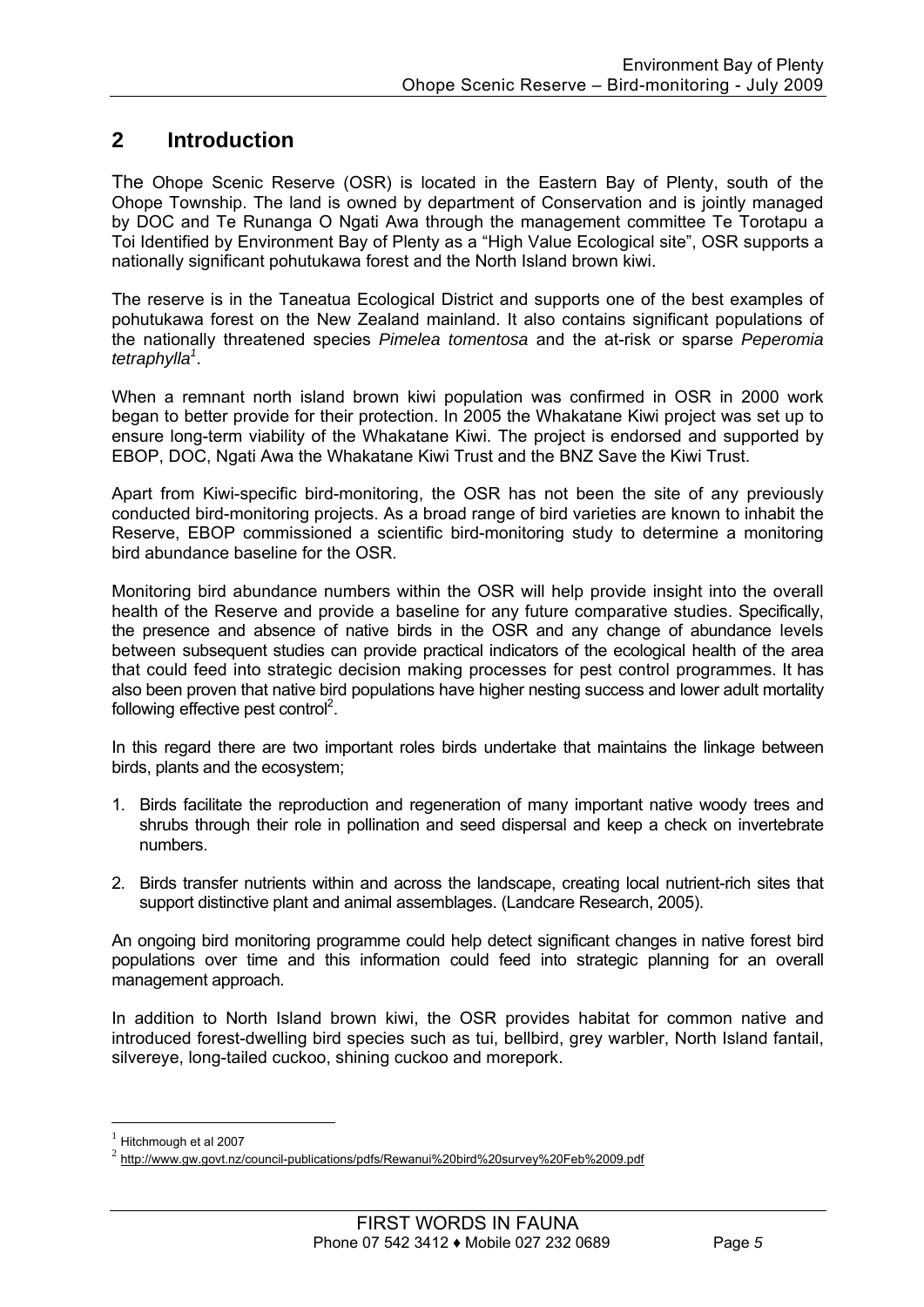Miskelly et al (2005) state "that it is important to document the rate of recolonisation by native forest birds into and between fragmented forest reserves, as the response of these birds to animal pest control may be applicable to restoration projects in many other parts of New Zealand".

As well as native birds, birds identified as endemic play a vital role in sustaining bush vitality. Endemic birds are defined as an indigenous species unique to New Zealand – breeds only here. Native birds are defined as self-introduced and occurring naturally in New Zealand – but also breed in other countries. The main reason for differentiating native and endemic birds is because four out of the five vertebrate keystone species are endemic.

The OSR is surrounded by land that is used for a variety of purposes, including residential, landfill, road reserve and farming. Ongoing management of pest plants and animals in the OSR and on neighbouring private properties is needed to ensure that the health of the reserve is protected and enhanced $3$ .

Due to this variation of habitat the OSR is home to a wide variety of native, endemic and introduced (exotic) species. "Most introduced birds prefer forest edge, open woodland and grassland habitats, where their main diet includes invertebrates, seeds and fruits. Native and introduced bird habitats overlap in the dynamic and productive forest edge zone, from where both significantly reduce potential agricultural insect pests and contribute to the dispersal of fruit bearing native and introduced shrubs and trees", (Janssen, 2006).

In some cases introduced species have filled new niches which were not able to be filled by native species, but which were well suited to the new arrivals. As competition from native species was negligible a large number of introduced species have developed into being more successful in New Zealand than their country of origin (Dr P. C. Bull, pers. comm. 1982).

This project is designed to scientifically monitor birds in the OSR to produce a baseline of bird abundance numbers, as part of an overall programme to ensure the Ohope Scenic Reserve continues to thrive.

This report details the set-up of transects and listening stations for bird monitoring throughout the OSR, as well as results of the initial monitoring phase and recommendations for subsequent monitoring phases.

1

<sup>3</sup> http://www.doc.govt.nz/getting-involved/sponsorships-and-partnerships/regional-sponsorships-and-partnerships/te-tapatoru-atoi/ohope-scenic-reserve/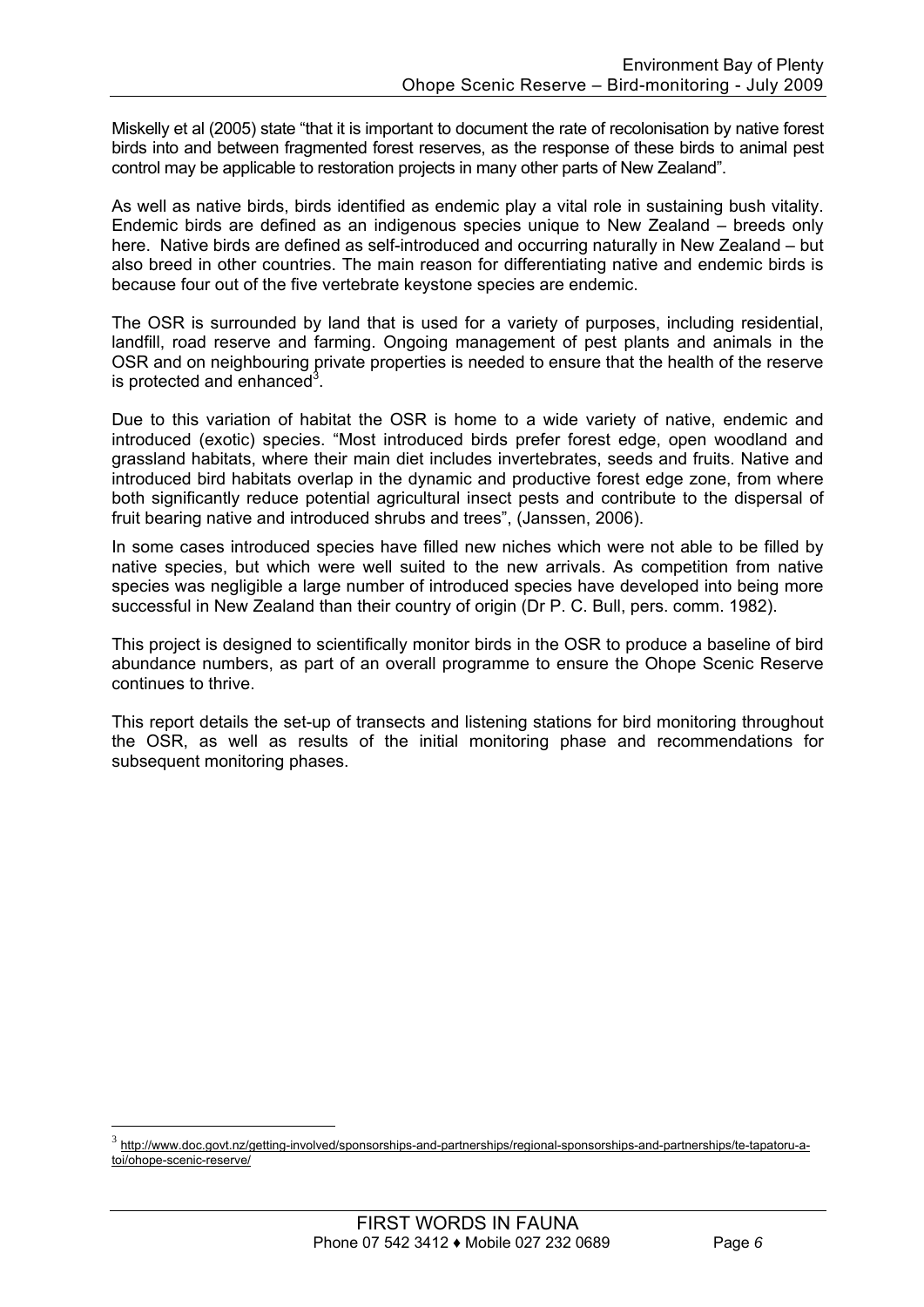### **3 Method**

This bird-monitoring project has followed a scientific approach to ensure future studies can be replicated to determine a robust comparative analysis of bird abundance levels in the OSR*.* 

### **3.1 Research Objectives**

For this project, the overarching objective was to provide bird-monitoring data, based on a scientific methodology that would be used to determine baseline bird abundance populations for the OSR.

Other specific objectives were to:

- a) Obtain data on all native bird and introduced species that inhabit the reserve;
- b) Obtain robust data for future comparative studies.

### **3.2 Research Method**

#### 3.2.1 Scientific Methods for Bird-monitoring

Bird abundance monitoring can be challenging and there are considerable difficulties in getting reliable estimates of changes in bird abundance. These estimates require careful design of monitoring and careful assessment in the field (Handford, 2002).

The most common methods used to monitor bird abundance are walking counts, (transect counts) and 5-minute bird counts, (5-MBC). In a Notornis journal article, written by Dawson & Bull (1975) bird counting methods were studied. The methods studied were walking counts, (transect counts), 5-MBC and 10-MBC.

Dawson and Bull, (2002) wrote that, "Observers differ in their ability to see, hear and identify birds and in their judgement as to the number present, and these abilities may change with time... and also there can be considerable error introduced into bird monitoring from different observers having differing abilities in bird identification."

To overcome such a bias for this project, only one, highly skilled observer conducted each and every monitoring session.

### 3.2.2 Bird Count Methods used for this Project

### *1. Forest Bird Slow Walk Transects (Transect)*

The observer walked at a constant (slow) pace along the transect and counted all the birds seen or heard within  $0 - 10$  m,  $10 - 20$  m, and  $> 20$  m, perpendicular to the transect. Eleven of the twelve transects measured 500m in length. The only exception is transect 2, which measures 400 m in length. This was due to steep and unsuitable terrain between the 400 – 500 m stage. The climb from the gully, up the face to the ridge is very steep, and therefore the transect could not be completed to the desired 500m.

'*Figure 3, 3-dimensional Contour View of Transect 2*' (See page 13) shows a contour view of transect 2 and provides an indication of the terrain. Consideration was given to replacing transect 2 with one in more suitable terrain. However, the initial monitoring results from this transect were very positive and it was therefore decided that this transect would be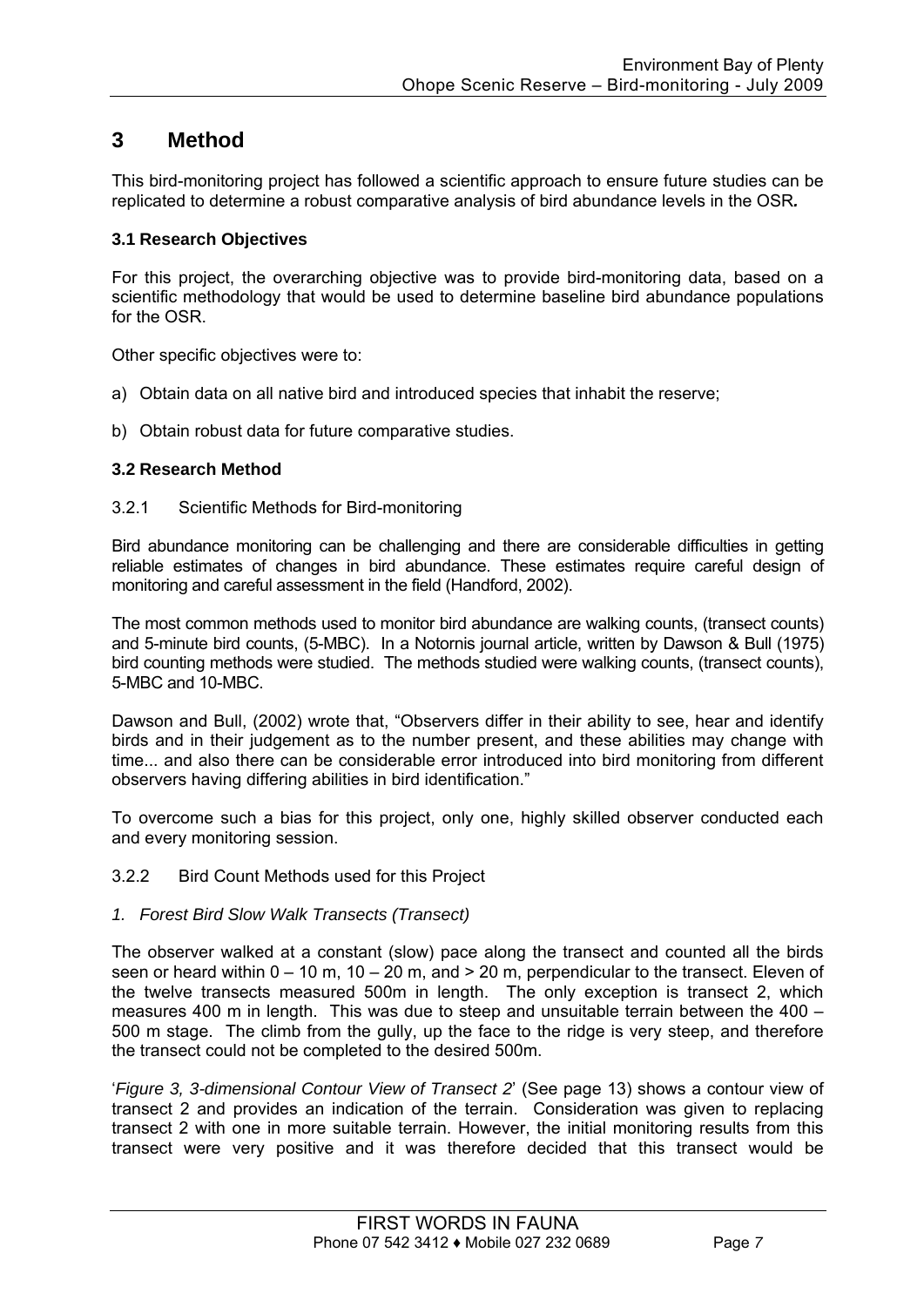maintained as is. The transect also covers different vegetation types, crosses a stream and has good numbers of native tree species, some of which include, puriri, nikau, tree ferns and supplejack, and are desirable food sources for birds.

### *2. 5-MBC (5 minute bird count)*

The observer stood at the listening station and, after standing silent for one minute, recorded every bird heard or seen over a 5-minute period, noting birds seen or heard within 10m, 20m, or more than 20m. If a bird was seen and heard it was recorded as seen.

The starting time for each monitoring session was rounded up to the nearest five minute period. One 5-MBC was completed and then one transect count was completed, or vice versa, depending on location, order and weather conditions.

#### 3.2.3 Methodology Considerations

According to Handford (2002), it would also be more desirable to complete a series of measurements over a month, rather than intensively over a few days. The fieldwork for this project was conducted over a four week period, from the  $25<sup>th</sup>$  May 2009 to 19<sup>th</sup> June 2009.

Seasonal variation is another factor which should be taken into consideration, especially for future bird-monitoring projects. Birds may be active and vocal during the early breeding season, but be secretive during moulting (Handford, 2002). In the OSR these times fluctuate depending on species, however monitoring between August and November annually would likely provide more robust data. If adult birds are regularly searching for food to feed their fledglings this may result in a higher chance of encountering those birds and them being included in the survey, as well as more overall species being observed.

Considering the range of topography and how the density of vegetation changes in the OSR there are advantages for both transect counts and the 5-MBC.

Therefore this project was conducted using both methodologies to compliment one another.

Using both methodologies will give the truest reflection of the bird population within the OSR.

Handford (2002) developed the following notes as useful pointers for bird monitoring and, besides point three, each was adhered to during this project;

- Complete the surveys over a period, for example, over one month, not just a number of days, and also survey at the same time each year;
- Ensure that surveys are completed in the same weather conditions, perfect weather conditions would be fine and still;
- Identify when bird species are most visible (this is usually during their breeding season between August and November):
- Use methods that reduce identification which relies on bird calls alone.

On transect lines a large proportion of birds can be identified by sight and a fixed area is assessed to give an indication of density. Transect lines are also suited to sampling large areas of relatively open, homogeneous habitat. Due to the differing types of terrain in the OSR, and the desire to ensure transects and 5-MBCs had random, even coverage across the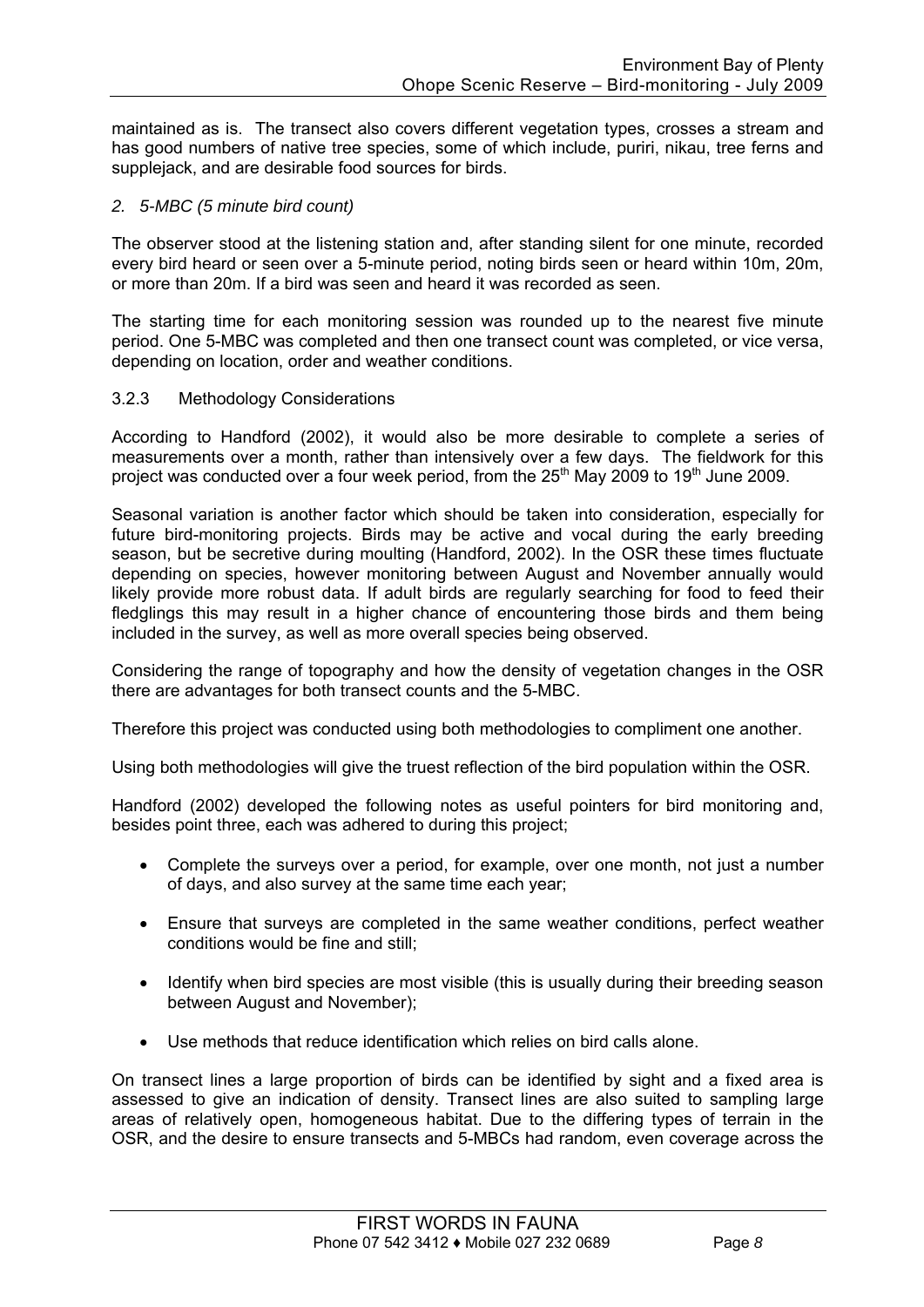OSR, transect lines could not always be located in a relatively open, homogenous habitat and distance markers on either side of the transect could not always be marked.

### 3.2.4 Establishment of transect lines and 5-MBC listening stations

Establishment of transect lines and 5-MBC listening stations began in mid-April 2009. Transect lines and stations were marked using pink and white plastic triangles (arranged in a star shape, see the figures below) and bright pink coloured flagging tape.







Although it was estimated that a minimum of one day was allocated to establishing a transect line, due to inclement weather conditions and difficult terrain, a number of transects took 2 days or more to be completed.

Establishment of transect lines included:

- Measurement of the 500 metre transect line with a hip chain and/or use of bait stations (which are generally spaced 75 metres apart in the OSR) to measure the 500 metre transect line;
- Marking of the transect every 100 metres;
- Marking 10 metres either side of the transect at the start, then at 200–300 metre intervals, where terrain and vegetation allowed, so the observer is able to calibrate their estimates of 10 metres from the transect;
- Permanently marking the transect location and directions to the transect from the nearest bait line/track, so the transect can be located and monitored subsequent to this project.

5-MBC listening stations were set up in conjunction with the transect lines. Each listening station was permanently marked at the listening station, with obvious directional marking to and from the station in relation to the nearest bait line/track.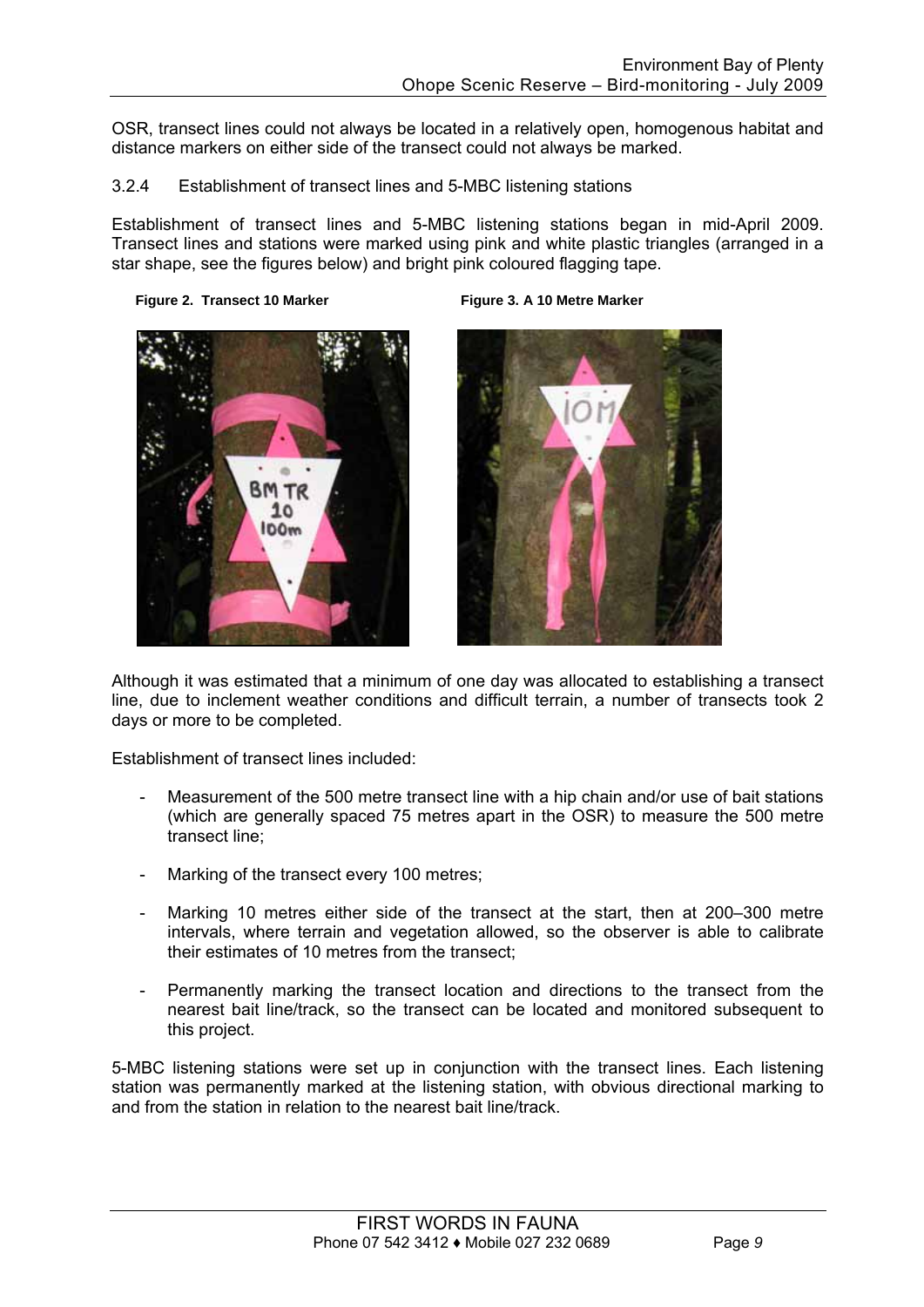#### 3.2.5 Number and Location of Transect Lines and Listening Stations

- 12 transect lines and 12 listening stations were established across the OSR.
- The location of each transact line and each listening station was chosen using a systematic random selection method to ensure good coverage within the OSR and adherence to a scientific approach.
- The location of each listening station was chosen in relation to the nearest transect line using a systematic random selection method.
- A location overview of each transect and listening station can be found in the appendices, entitled 'Directions for Locations to 5-MBC Listening Stations and Transect Lines for Small Bird Monitoring at Ohope Scenic Reserve April-July 2009' Instructions on how to reach each transect line and listening station are also included, as well as a difficulty grading for each.

Locations of all transect lines and listening stations can be viewed in Figure 1 overleaf.

Figure 2 is a 3-dimensional map displaying the contours of the OSR and shows a number of transect lines and listening stations established in the central part of the reserve.

Figure 3 displays transect 2 (encircled) and the steepness of the terrain.

Figure 4 is a textured contour view of the OSR. From this view the number of ravines and gullies are easily visible. Throughout the OSR the majority of ravines and gullies with free flowing water proved to be unsuitable terrain for establishing transects and monitoring. The arrows in this figure follow routes that were explored for transect establishment and found the terrain to be largely unsuitable for a bird-monitoring project.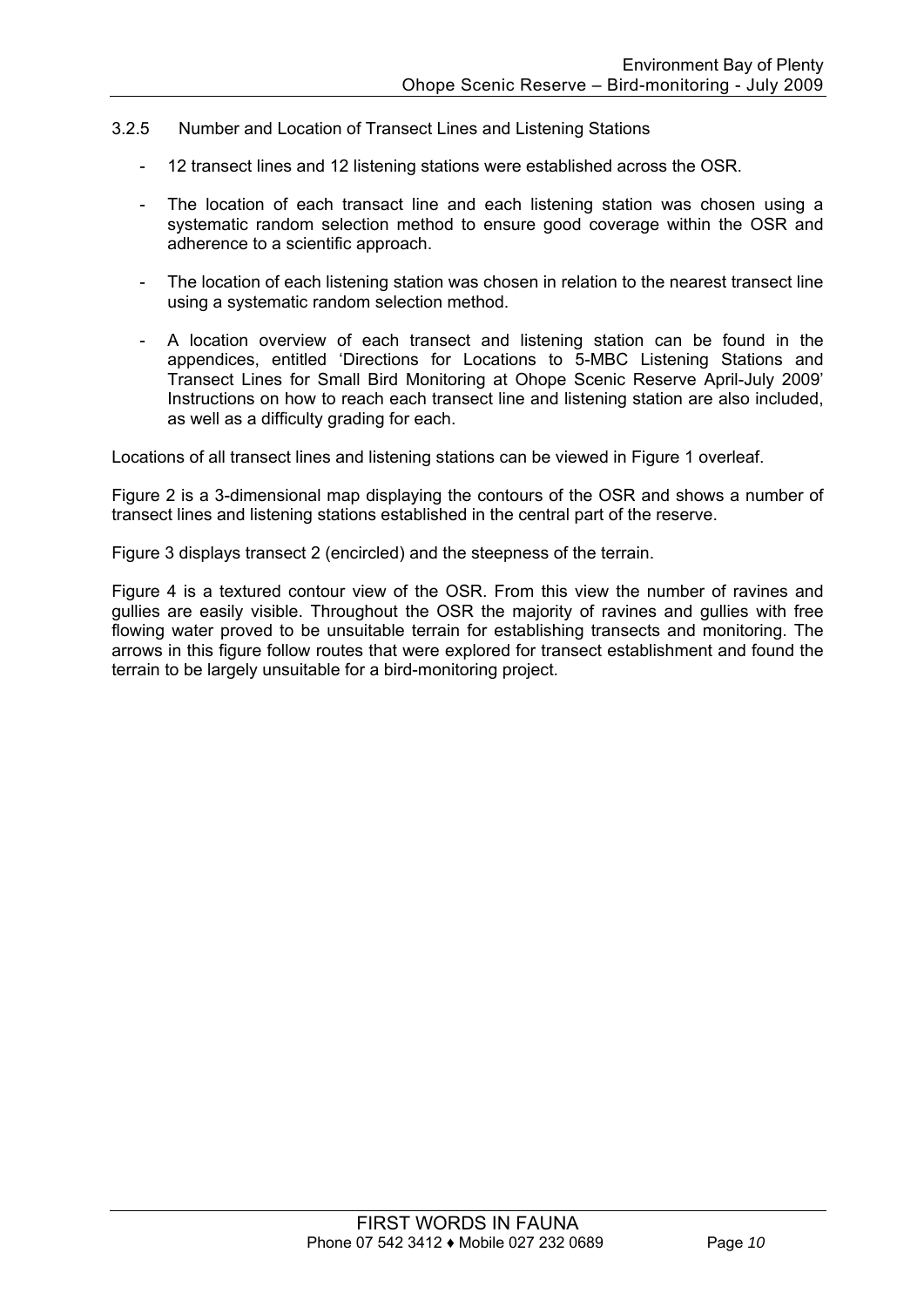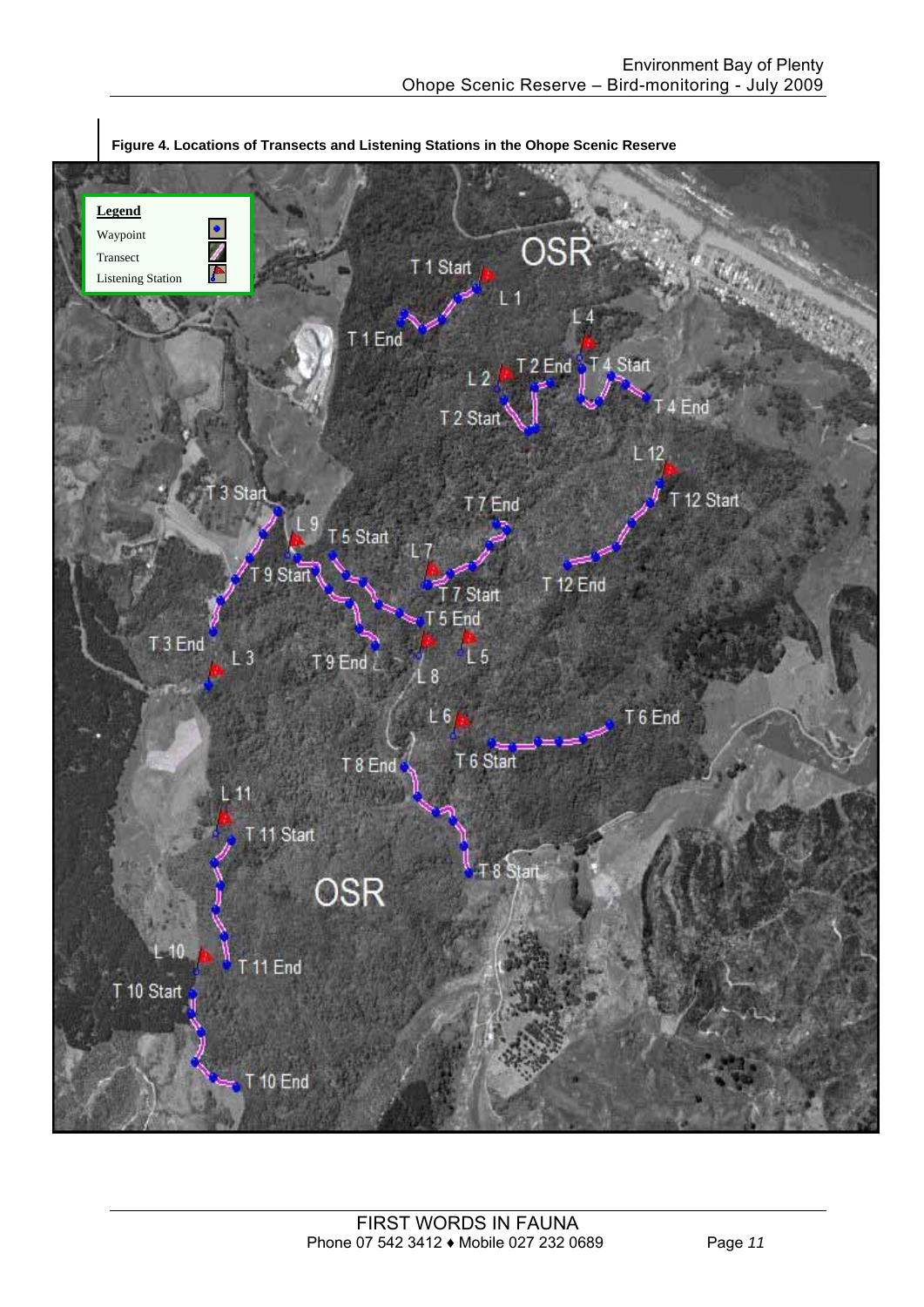

**Figure 5. 3-dimensional Contour View of Transects and Listening Stations from the Rear of the Ohope Scenic Reserve**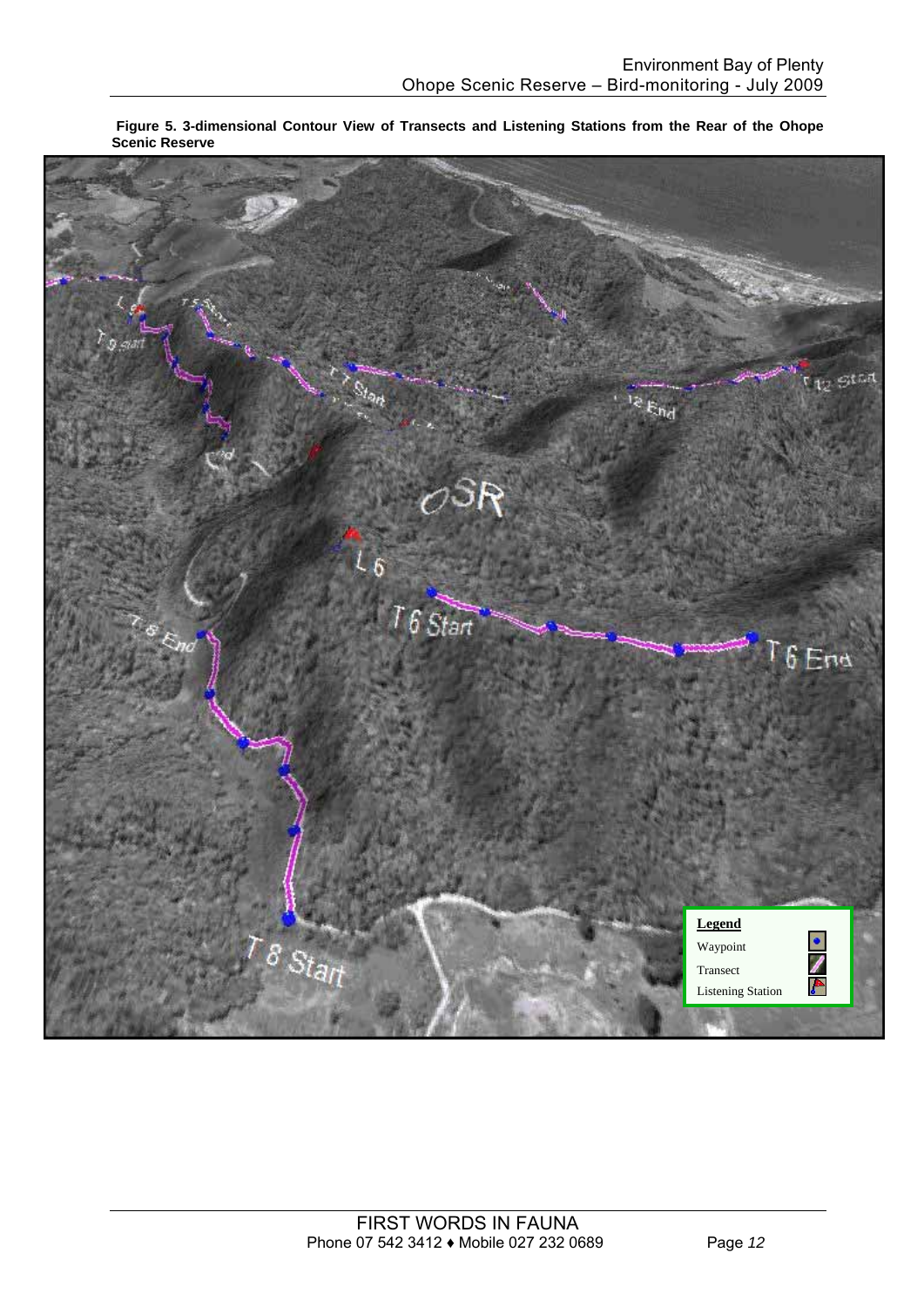

**Figure 6. 3-dimensional Contour View of Transect 2** 

**Figure 7. 3-dimensional Textured Contour View of Transects and Listening Stations from above intersection of Burma and Maraetotara Roads**

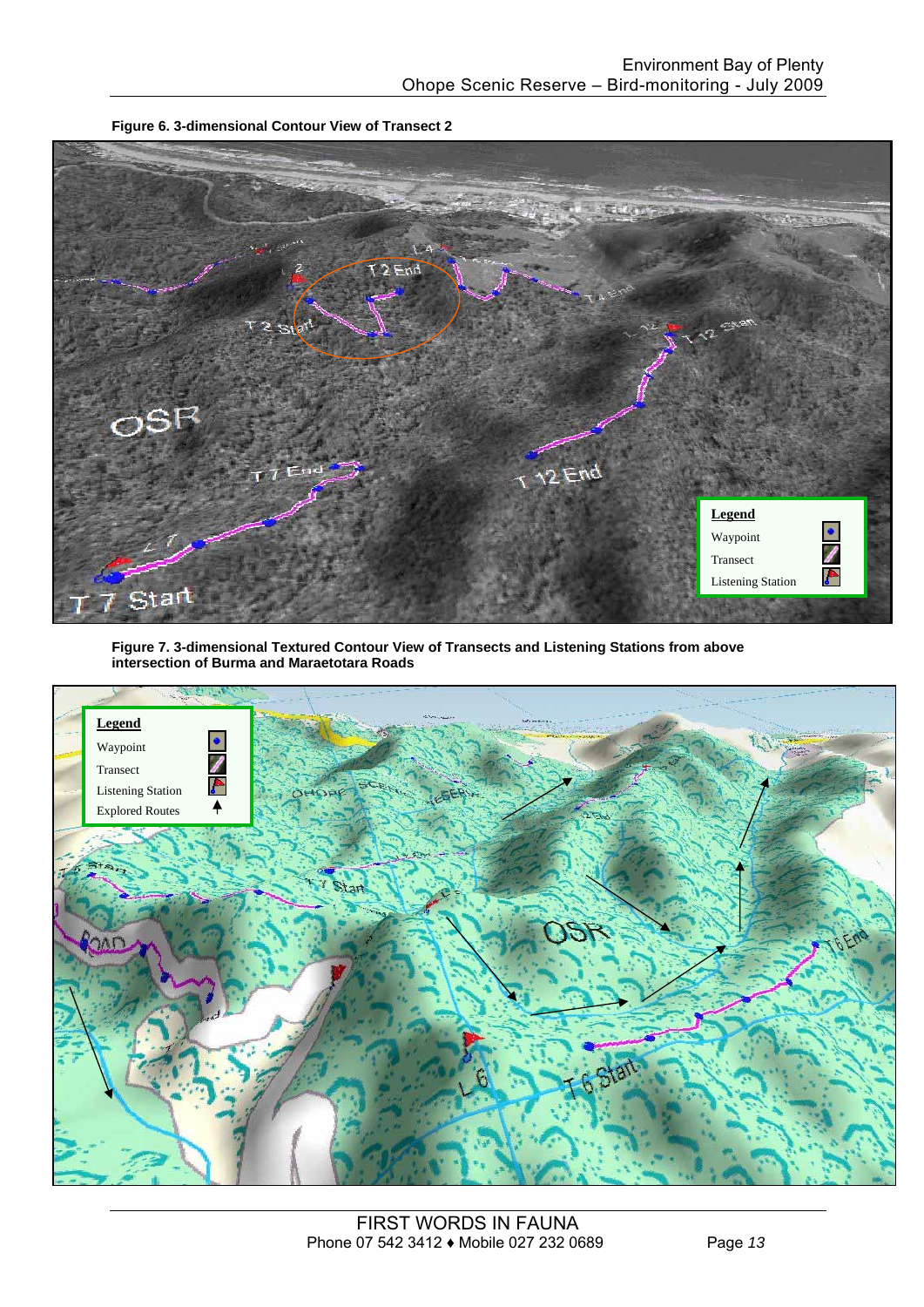### 3.2.6 Frequency and Repetition of Monitoring

- Each transect line was assessed 10 times during the fieldwork phase, for a total of 120 transect line monitoring sessions. For a sample size of 120 the margin of error is +/- 8.95%. *The margin of error for a sample of 120 indicates that 95 chances out of 100 will fall within 8.95% of a given result in any binomial distribution*.
- Each 5-MBC station was monitoring 10 times during the fieldwork phase, for a total of 120 monitoring sessions. For a sample size of 120 the margin of error is +/-8.95%. *The margin of error for a sample of 120 indicates that 95 chances out of 100 will fall within 8.95% of a given result in any binomial distribution*.
- This ensured sufficient data was obtained to provide a robust analysis.
- FWIF is well placed to conduct any statistical testing included within the project to ensure data validity. Statistical testing is standard practice on all FWIF projects to ensure that the sample data used is statistically robust. Before any analysis is conducted it is imperative to understand how statistically sound the data is and identify and remove/re-sample any data that is unacceptable. Typically we will test at the 95% confidence level, but will work in a range of 90%-99% where required.
- Statistical testing on the data obtained for this project included the determination of variance, standard deviation and means across all listening stations and transect lines.

Supporting evidence for our chosen number of 10 assessments per transect line and listening station;

"The precision of the technique improves with both a larger average count and with a greater counting time. One hundred and twenty five counts will give useful results for the more abundant species..." (Dawson & Bull, 1975)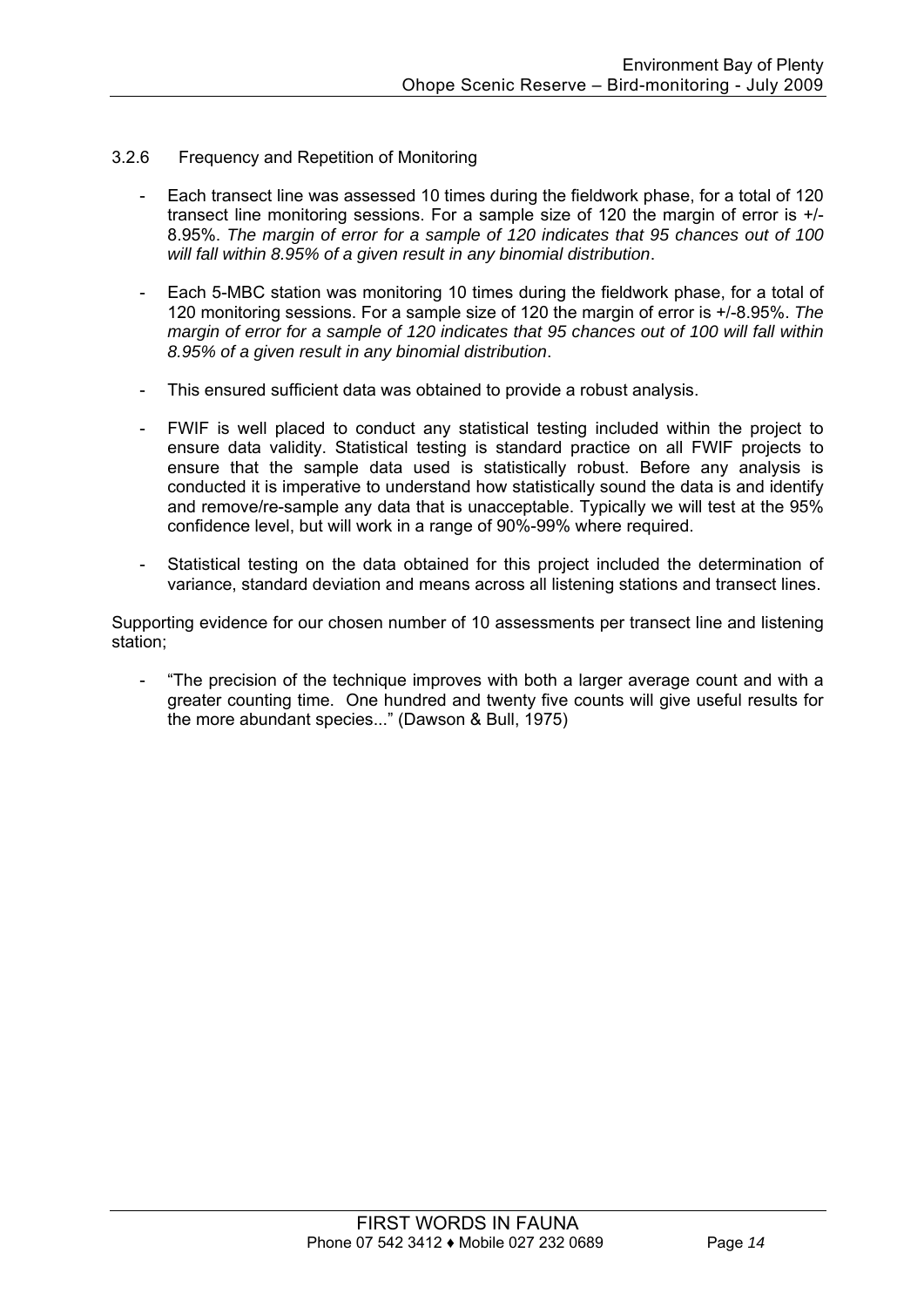### **4 Results**

Overall, the total number of observations for the transect lines far outnumbered the total number of observations for the 5-MBC listening stations, by over 2 to 1. As displayed in Table 1, listening stations provided a good mix of native, endemic and introduced birds. An overall total of 1,414 birds were monitored at the listening stations.

| <b>Bird Species</b><br>(Common Name) | L1                       | L2                           | L3                       | L4                       | L5                       | L <sub>6</sub>           | L7                       | L8                           | L9                           | L10                          | L11                          | L12                      | <b>Mean</b> |
|--------------------------------------|--------------------------|------------------------------|--------------------------|--------------------------|--------------------------|--------------------------|--------------------------|------------------------------|------------------------------|------------------------------|------------------------------|--------------------------|-------------|
| Australasian Harrier                 | 3                        | $\overline{2}$               | $\overline{2}$           | $\mathbf{1}$             | $\overline{2}$           | $\overline{\phantom{0}}$ | $\overline{a}$           | $\overline{\phantom{a}}$     | $\overline{2}$               | 12                           | 1                            | 5                        | 2.50        |
| Blackbird                            | 11                       | 3                            | 6                        | $\overline{\mathbf{4}}$  |                          | ÷,                       | $\overline{2}$           | $\qquad \qquad \blacksquare$ | 7                            | 3                            | 10                           | $\overline{4}$           | 4.17        |
| <b>Bellbird</b>                      | 27                       | 9                            | 12                       | 10                       | 8                        | 9                        | 18                       | 6                            | 23                           | 8                            | 8                            | 9                        | 12.25       |
| Chaffinch                            | $\overline{\phantom{0}}$ | $\qquad \qquad -$            | $\overline{\phantom{m}}$ | $\overline{\phantom{0}}$ | $\overline{\phantom{a}}$ | ÷,                       | $\blacksquare$           | 5                            | $\overline{\phantom{0}}$     | $\overline{\phantom{a}}$     | 28                           | -                        | 2.75        |
| Fantail                              | 41                       | 11                           | 20                       | 43                       | 11                       | 21                       | 22                       | 10                           | 23                           | 19                           | 30                           | 16                       | 22.25       |
| <b>Grey Warbler</b>                  | 11                       | 5                            | 5                        | $\overline{\mathbf{4}}$  | 6                        | 3                        | $6\phantom{a}$           | 5                            | 11                           | 3                            | 8                            | $\overline{7}$           | 6.17        |
| Sparrow (H)                          | $\overline{2}$           | $\overline{a}$               | $\overline{\phantom{a}}$ | $\overline{a}$           |                          |                          | $\overline{a}$           |                              | L,                           |                              | $\overline{a}$               | $\overline{\phantom{0}}$ | 0.17        |
| Kereru                               | 1                        | $\overline{a}$               | $\overline{2}$           | $\overline{\mathbf{4}}$  |                          |                          | L,                       | $\mathbf{1}$                 | $\mathbf{1}$                 |                              |                              | ÷,                       | 0.75        |
| Kingfisher                           | 5                        | 1                            |                          | $\overline{a}$           |                          |                          |                          | 1                            | 2                            |                              | 1                            |                          | 0.83        |
| Magpie                               | 9                        | $\overline{\mathbf{4}}$      | 3                        | 11                       | $\overline{2}$           | 1                        | 3                        |                              | $\overline{\mathbf{4}}$      | 11                           | 11                           | 5                        | 5.33        |
| Myna                                 | 4                        | $\qquad \qquad \blacksquare$ | 3                        | $\overline{\phantom{0}}$ | L,                       | $\overline{a}$           | $\overline{\phantom{0}}$ | 1                            | 10                           | $\overline{\phantom{a}}$     | $\overline{2}$               | $\overline{\phantom{0}}$ | 1.67        |
| Paradise Shelduck                    | $\overline{\phantom{0}}$ | $\overline{\phantom{0}}$     |                          |                          | $\overline{\phantom{a}}$ |                          | $\overline{\phantom{0}}$ |                              |                              | $\overline{\phantom{a}}$     | $\qquad \qquad \blacksquare$ | -                        | 0.00        |
| Peacock                              |                          |                              |                          |                          |                          |                          |                          |                              | $\qquad \qquad \blacksquare$ | 8                            | $\,6$                        | $\overline{a}$           | 1.17        |
| Pheasant                             |                          | -                            |                          |                          |                          |                          | $\overline{a}$           |                              | ÷                            | 6                            | 6                            | 6                        | 1.50        |
| Pukeko                               |                          | $\overline{a}$               | $\mathbf{1}$             |                          |                          | 1                        | $\overline{\phantom{0}}$ | 3                            | 3                            |                              | $\overline{\phantom{0}}$     | $\overline{a}$           | 0.67        |
| Seagull                              | $6\phantom{1}$           | 13                           | 6                        | 9                        | 8                        | ÷,                       | 17                       |                              | $\overline{a}$               | 6                            | $\overline{\mathbf{4}}$      | $\overline{5}$           | 6.17        |
| Silvereye                            | 24                       | $\overline{\mathbf{4}}$      | 3                        | 11                       | $\overline{a}$           | 12                       | $\overline{\mathbf{4}}$  | 11                           | 33                           | 6                            | 14                           | 11                       | 11.08       |
| Starling                             | $\overline{2}$           | $\qquad \qquad \blacksquare$ | $\mathbf{1}$             | $\overline{\phantom{0}}$ |                          |                          | $\overline{\phantom{0}}$ |                              | 1                            | $\overline{\phantom{0}}$     | $\overline{\mathbf{4}}$      |                          | 0.67        |
| Swallow, Welcome                     |                          | $\overline{a}$               | $\overline{a}$           | $\overline{2}$           |                          |                          |                          | $\overline{a}$               | 3                            | 5                            | $6\phantom{1}6$              | $\overline{a}$           | 1.33        |
| Thrush, Song                         | 6                        | $\overline{a}$               |                          | 1                        | $\mathbf{1}$             | -                        | $\overline{a}$           |                              | $\overline{1}$               | ٠                            | $\overline{\mathbf{4}}$      | 1                        | 117         |
| Tui                                  | 56                       | 26                           | 35                       | 32                       | 21                       | 22                       | 31                       | 34                           | 54                           | 19                           | 28                           | 20                       | 31.50       |
| Turkey                               | $\overline{\phantom{a}}$ | ÷,                           |                          |                          |                          | L.                       | ÷,                       |                              |                              | $\overline{a}$               | $\overline{a}$               | $\overline{\phantom{0}}$ | 0.00        |
| Tomtit                               | 6                        | $\qquad \qquad \blacksquare$ | $\overline{2}$           | $\overline{a}$           |                          | $\overline{\phantom{0}}$ | 1                        | 1                            | $\overline{a}$               | $\qquad \qquad \blacksquare$ | $\overline{2}$               | $\overline{\phantom{0}}$ | 1.00        |
| <b>Yellow Hammer</b>                 | $\overline{\phantom{0}}$ | $\overline{\phantom{0}}$     |                          |                          |                          |                          |                          |                              |                              | 30                           |                              |                          | 2.50        |
| Unknown                              | 1                        | $\overline{2}$               |                          |                          |                          |                          |                          | 1                            |                              |                              |                              |                          | 0.25        |
| <b>TOTAL</b>                         | 215                      | 80                           | 101                      | 132                      | 59                       | 69                       | 104                      | 78                           | 178                          | 136                          | 173                          | 89                       |             |

**Table 1. Total Bird Species Seen/Heard at Each Listening Station and Aggregated Listening Station Total Birds Seen/Heard** 

= Statistically Significant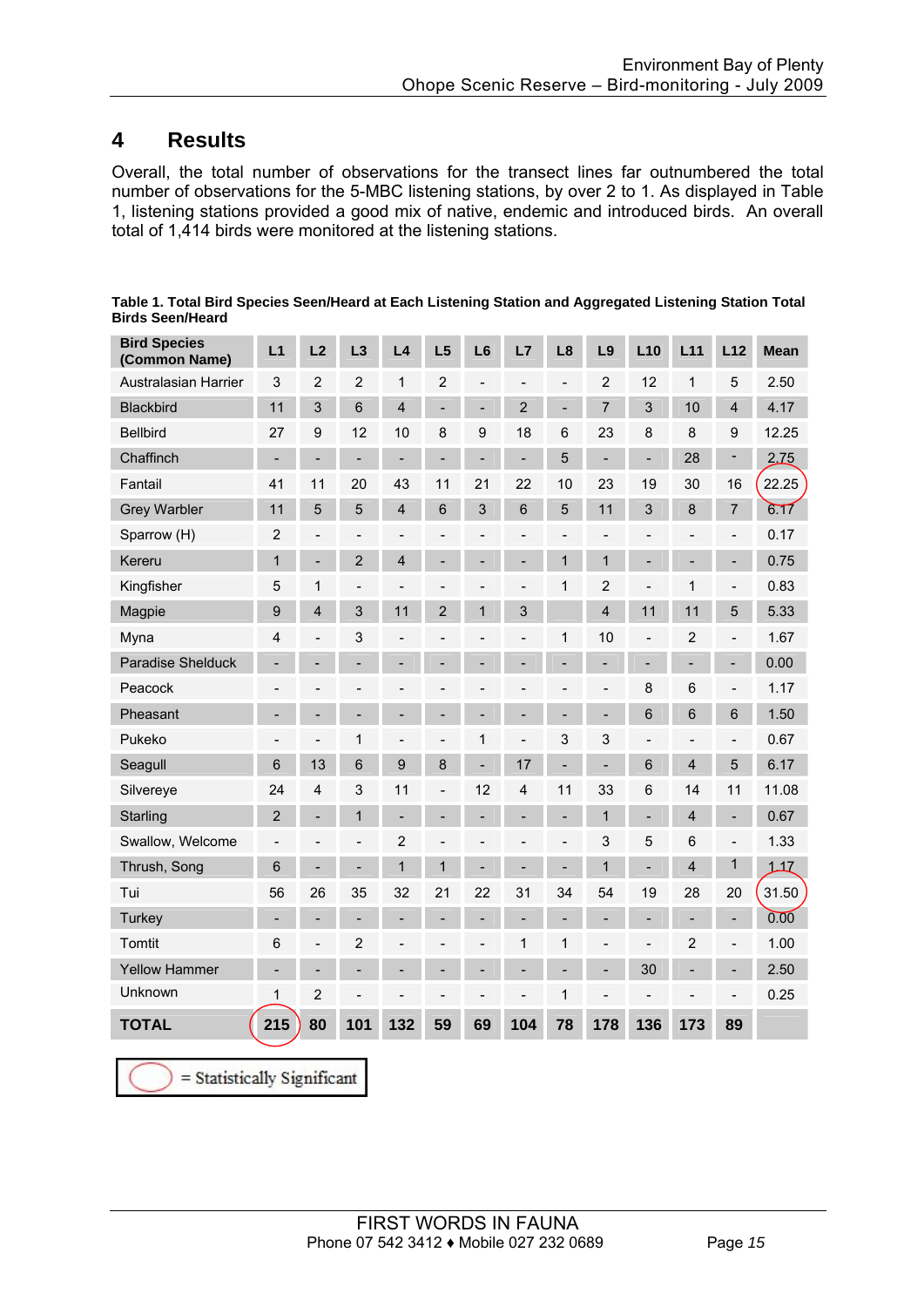Twenty-two different species of birds were monitored across the 12 listening stations, with 4 unknown birds recorded. The listening stations L1, L 9 and L 11 produced the highest count numbers. Listening station one has been determined as statistically significant as the standard error was 2.0 above the mean. The Fantail mean had a standard error of 2.33 and the Tui had a standard error of 3.56.

The standard rule of thumb is that if there are more than four standard errors between two means then it is likely there is a real and significant difference. If there are two to four standard errors then it is possible there could be a difference (but expert statistical analysis is required to determine actual significant difference), while if there are fewer than two standard errors it is unlikely there is any significant difference (Handford, 2002).

Table 2 overleaf displays the total birds monitored across the 12 transect lines. Twenty-four different species of birds were monitored and 14 unknown birds were recorded. An overall total of 2,885 birds were monitored on the transect lines.

Transect lines 1, 3 and 4 produced the highest bird counts. Transect 4 produced a very high number of birds counted and is marked as statistically significant as the standard error was 2.32 above the mean.

Fantail and Tui also had high counts across the transect lines and have been marked as statistically significant, with standard errors of 2.71 and 2.74, respectively.

The aggregate number of birds monitored throughout the entire project was 4,299.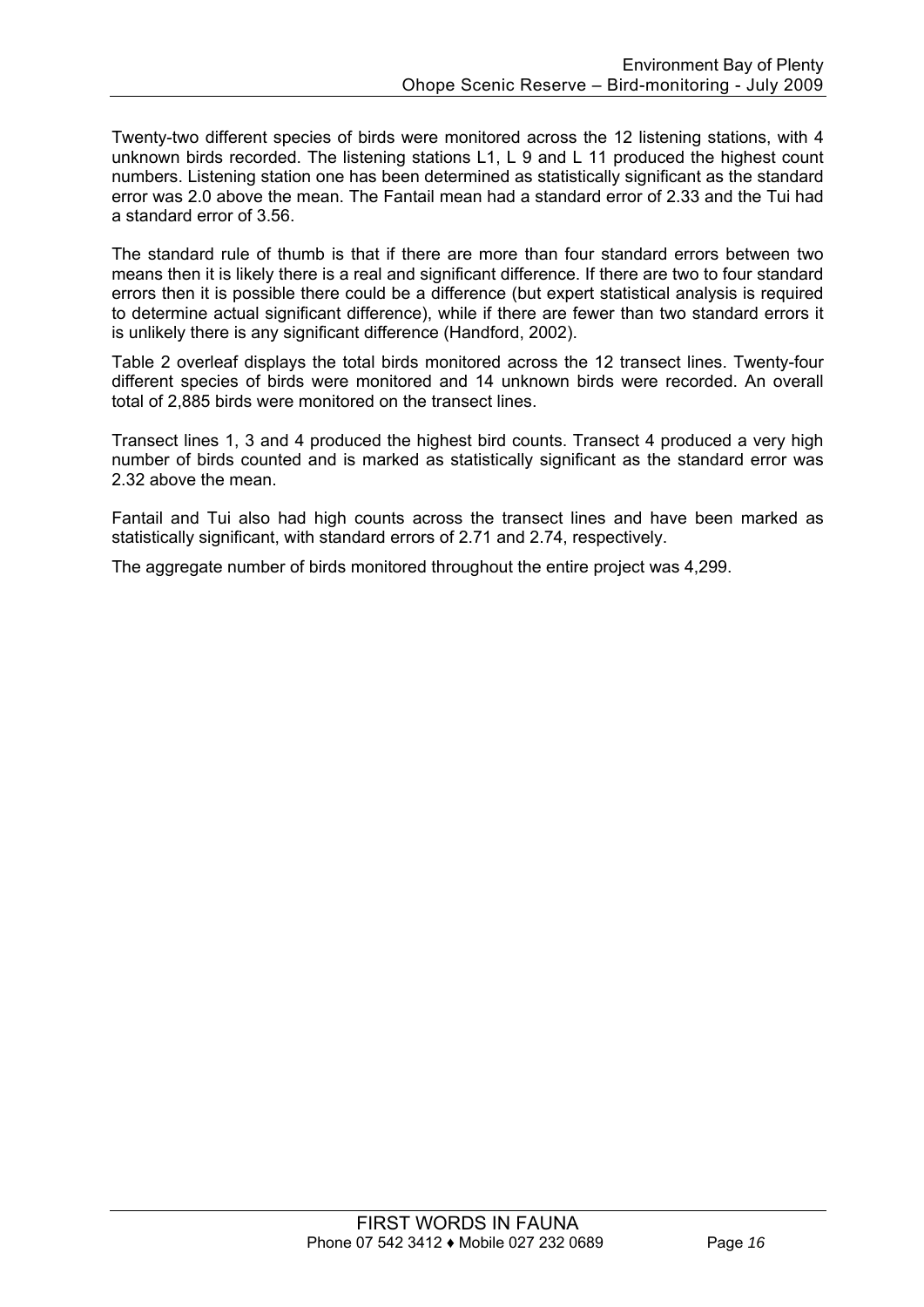| <b>Bird Species</b><br>(Common Name) | T <sub>1</sub>               | T <sub>2</sub>           | T <sub>3</sub>               | T <sub>4</sub> | T <sub>5</sub>               | T <sub>6</sub>           | T7             | T <sub>8</sub>           | T <sub>9</sub>           | <b>T10</b>                   | T <sub>11</sub>              | <b>T12</b>                   | <b>Mean</b> |
|--------------------------------------|------------------------------|--------------------------|------------------------------|----------------|------------------------------|--------------------------|----------------|--------------------------|--------------------------|------------------------------|------------------------------|------------------------------|-------------|
| Australasian Harrier                 | $\overline{2}$               | $\overline{2}$           | 3                            | 7              | $\qquad \qquad \blacksquare$ | 1                        | $\overline{a}$ | 1                        | 3                        | 8                            | L,                           | $\blacksquare$               | 2.25        |
| Blackbird                            | 12                           | 8                        | 19                           | 11             | $\overline{4}$               | $\overline{\mathbf{4}}$  | $\overline{7}$ | $\overline{2}$           | 3                        | $\boldsymbol{8}$             | 18                           | 9                            | 8.75        |
| <b>Bellbird</b>                      | 27                           | 29                       | 29                           | 16             | 12                           | 10                       | 26             | 13                       | 27                       | 14                           | 27                           | 9                            | 19.92       |
| Chaffinch                            | $\overline{9}$               |                          | 14                           | 115            | $\overline{\phantom{a}}$     | $\blacksquare$           | $\overline{a}$ | $\overline{\phantom{0}}$ | ÷                        | 30                           | 8                            | $\overline{\phantom{a}}$     | 14.67       |
| Fantail                              | 60                           | 47                       | 62                           | 63             | 34                           | 29                       | 42             | 69                       | 39                       | 43                           | 41                           | 26                           | 46.25       |
| <b>Grey Warbler</b>                  | 28                           | 20                       | 25                           | $\overline{2}$ | 8                            | 5                        | 19             | 18                       | $\boldsymbol{9}$         | 10                           | 20                           | 12                           | 14.67       |
| Sparrow (H)                          | $\qquad \qquad \blacksquare$ | $\blacksquare$           | 3                            | $\overline{a}$ | $\overline{2}$               | 1                        | $\overline{a}$ |                          |                          | $\overline{a}$               | 1                            | $\blacksquare$               | 0.58        |
| Kereru                               | 9                            | 10                       | 9                            | 6              |                              | 2                        | 10             | 1                        | 1                        | 1                            | $\overline{2}$               | $\overline{2}$               | 4.42        |
| Kingfisher                           | 4                            | 3                        | 5                            | 4              | 1                            |                          |                |                          |                          | $\qquad \qquad -$            | 1                            | 1                            | 1.58        |
| Magpie                               | 6                            | 5                        | $\overline{7}$               | 15             | 3                            | 3                        | $\mathbf{1}$   | $\mathbf{1}$             | 1                        | 13                           | $\overline{7}$               | 5                            | 5.58        |
| Myna                                 | 3                            | $\overline{2}$           | 17                           | $\overline{a}$ | $\overline{a}$               | $\overline{a}$           | $\overline{a}$ | $\overline{2}$           | 6                        | $\qquad \qquad -$            | 1                            | $\blacksquare$               | 2.58        |
| Paradise Shelduck                    |                              |                          | $\mathbf{1}$                 |                |                              |                          |                |                          |                          | $\qquad \qquad \blacksquare$ |                              | $\qquad \qquad \blacksquare$ | 0.08        |
| Peacock                              |                              |                          |                              |                |                              |                          |                |                          | $\overline{a}$           | 10                           |                              |                              | 0.83        |
| Pheasant                             | 1                            | 1                        |                              |                |                              |                          |                |                          | ÷                        | 22                           |                              |                              | 2.00        |
| Pukeko                               | $\qquad \qquad \blacksquare$ | $\overline{a}$           | $\overline{2}$               |                | $\overline{\phantom{0}}$     | 4                        | $\overline{a}$ | 16                       | 4                        | $\qquad \qquad \blacksquare$ |                              | $\overline{\phantom{a}}$     | 2.17        |
| Seagull                              | 21                           | 8                        | 20                           | 32             | $\mathbf{1}$                 | 3                        | 3              |                          | $\overline{\mathbf{4}}$  | 10                           | 9                            | $\overline{7}$               | 10.73       |
| Silvereye                            | 50                           | 41                       | 26                           | 39             | 15                           | 11                       | 28             | 67                       | 32                       | 31                           | 47                           | 25                           | 34.33       |
| Starling                             | $\qquad \qquad \blacksquare$ | $\overline{\phantom{0}}$ | $\qquad \qquad \blacksquare$ | 3              | -                            | $\overline{\phantom{0}}$ | $\overline{a}$ |                          | -                        | $\qquad \qquad -$            |                              | $\overline{\phantom{a}}$     | 0.25        |
| Swallow, Welcome                     | $\overline{\phantom{0}}$     | 6                        | 27                           | 29             | $\overline{\phantom{0}}$     | $\overline{a}$           | $\overline{a}$ | 4                        | $\overline{\phantom{0}}$ | 7                            | $\qquad \qquad \blacksquare$ | $\overline{\phantom{a}}$     | 6.08        |
| Thrush, Song                         | 10                           | 15                       | 8                            | $\overline{2}$ | $\mathbf{1}$                 | $\overline{2}$           | $\overline{2}$ | ÷,                       | 1                        | 1                            | 1                            | 1                            | 367         |
| Tui                                  | 72                           | 40                       | 55                           | 44             | 41                           | 40                       | 49             | 48                       | 70                       | 27                           | 42                           | 31                           | 46.58       |
| Turkey                               |                              |                          | $\blacksquare$               | 5              |                              | $\overline{a}$           |                |                          | L,                       | 6                            |                              | $\overline{\phantom{a}}$     | 0.92        |
| Tomtit                               | $\overline{7}$               | 11                       | 7                            |                | $\overline{a}$               | 4                        | 4              |                          | 3                        | $\overline{a}$               | 9                            | $\overline{a}$               | 3.75        |
| <b>Yellow Hammer</b>                 |                              |                          | $\frac{1}{2}$                | 90             |                              |                          | $\overline{a}$ |                          | ÷                        | $\overline{a}$               |                              | $\overline{\phantom{a}}$     | 7.50        |
| Unknown                              | $\mathbf{1}$                 | $\blacksquare$           | $\overline{\mathbf{c}}$      |                | $\mathbf 1$                  | $\overline{a}$           | $\overline{a}$ | 4                        | 4                        | $\overline{a}$               | 1                            | 1                            | 1.17        |
| <b>TOTAL</b>                         | 322                          | 248                      | 341                          | 483            | 123                          | 119                      | 191            | 246                      | 207                      | 241                          | 235                          | 129                          |             |

#### **Table 2. Total Bird Species Seen/Heard at Each Transect and Aggregated Transect Total Birds Seen/Heard**

 $=$  Statistically Significant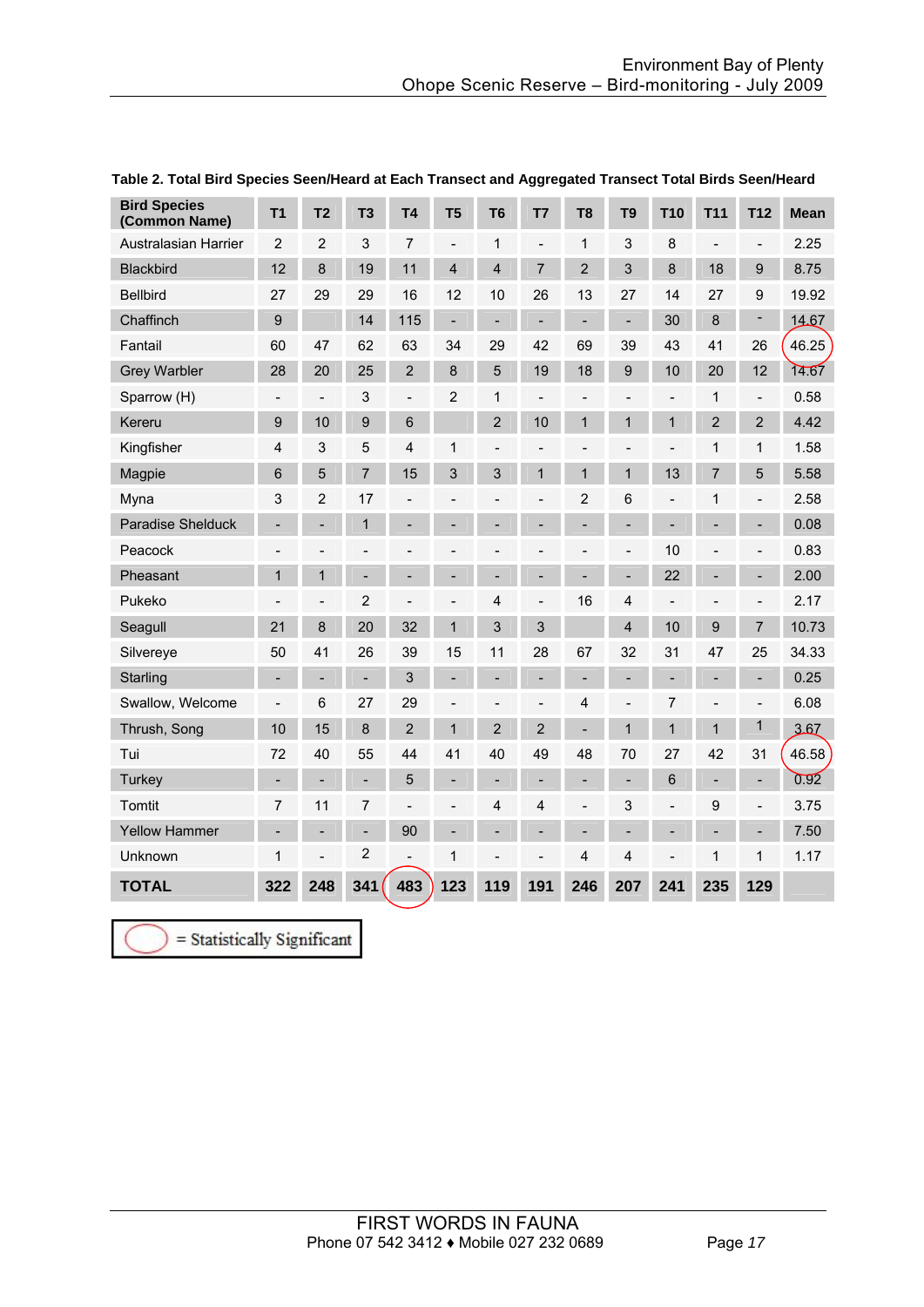Figure 8 is a comparison of native, endemic and introduced birds monitored across the 12 listening stations, with 6 native, 6 endemic and 11 introduced species monitored. Listening stations 1 and 9 produced high counts of endemic birds, while listening stations 1, 4 and 9 produced high counts of native birds. Listening stations 11 and 12 produced high counts of introduced birds.



**Figure 8. Comparison of Total Native, Endemic and Introduced Birds at Each Listening Station** 

Figure 9 shows the same comparison for the transect lines. Transect 4 is circled as a result of interest due to the spike in introduced bird numbers. (Continued overleaf)



 **Figure 9. Comparison of Total Native, Endemic and Introduced Birds at Each Transect Line**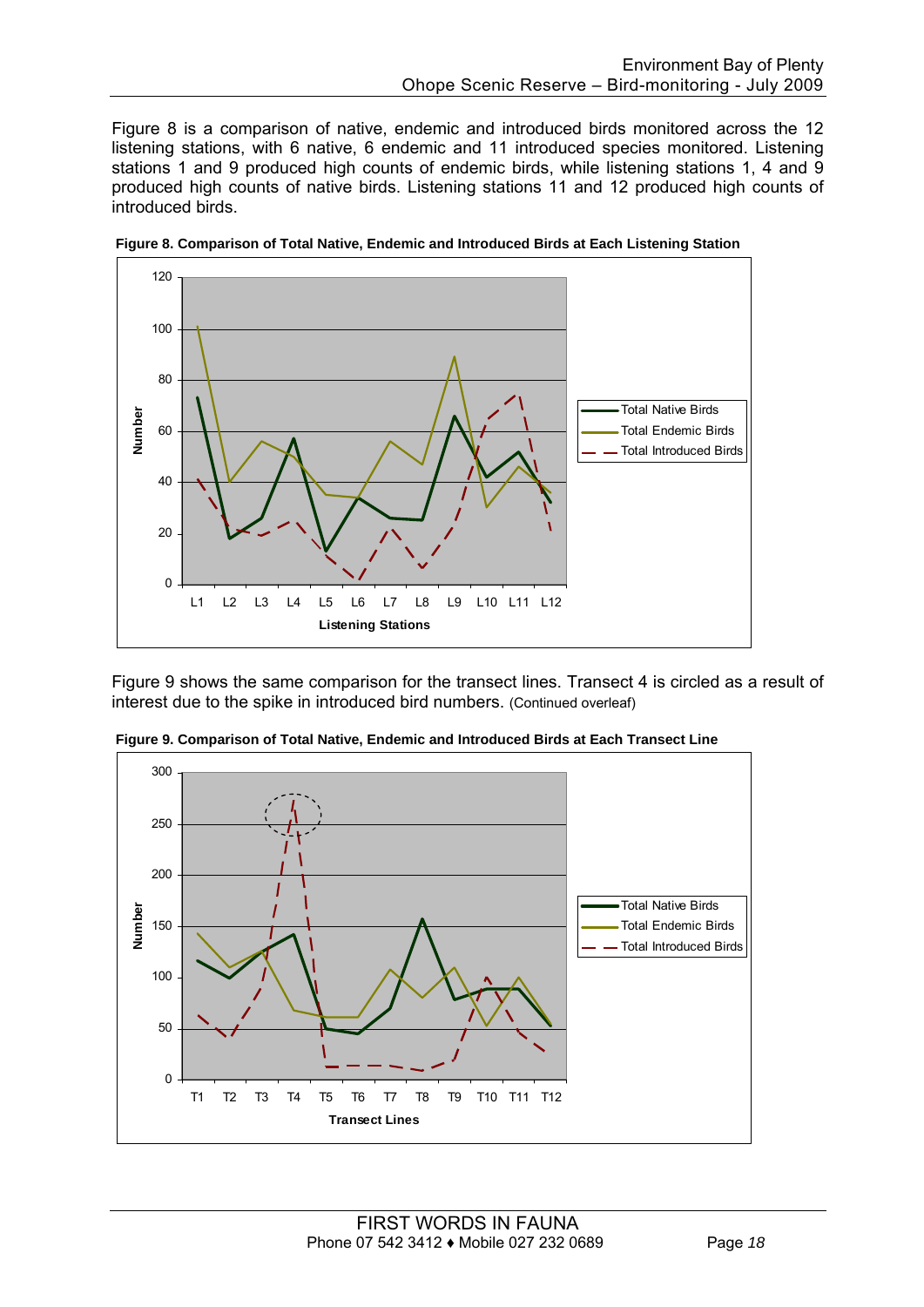Other than transect 4 the count for introduced birds remained 100 or below. Counts for total native and endemic birds remained quite steady throughout, for the most part remaining between the 50 and 150 band. There was a small spike in the count for native birds at transect 8, where the count peaked at just over 150.

Figure 10 compares introduced birds against the aggregated total for native & endemic birds across the 12 listening stations. Circled as results of interest, listening stations 1 and 9 produced high totals for native & endemic birds, while total introduced birds generally remained below a 40 count, up until listening stations 10 and 11, where the counts peaked between 60 and 80.

As is illustrated by Figure 10, the count for total introduced birds is significantly lower than the count for native & endemic birds across the majority of the listening stations.



 **Figure 10. Comparison of Total Introduced Birds Vrs Total Native and Endemic Birds on Listening Stations**

 $=$  Result of Interest

In Figure 11 (overleaf) introduced birds are compared against the aggregated total for native & endemic birds across the 12 transect lines. The introduced bird count for transect 4 has been marked as a result of interest due to the uncharacteristic spike in the count compared to the rest of the transect lines.

Besides this spike, the aggregated total of native & endemic birds is significantly higher across all transect lines. Also marked as a result of interest, at transect 10, is what appears to be an inverse relationship to the comparison counts for introduced birds and the aggregated total for native & endemic birds. That is, as the count for native & endemic birds declines at transect 10, the count for introduced birds rises.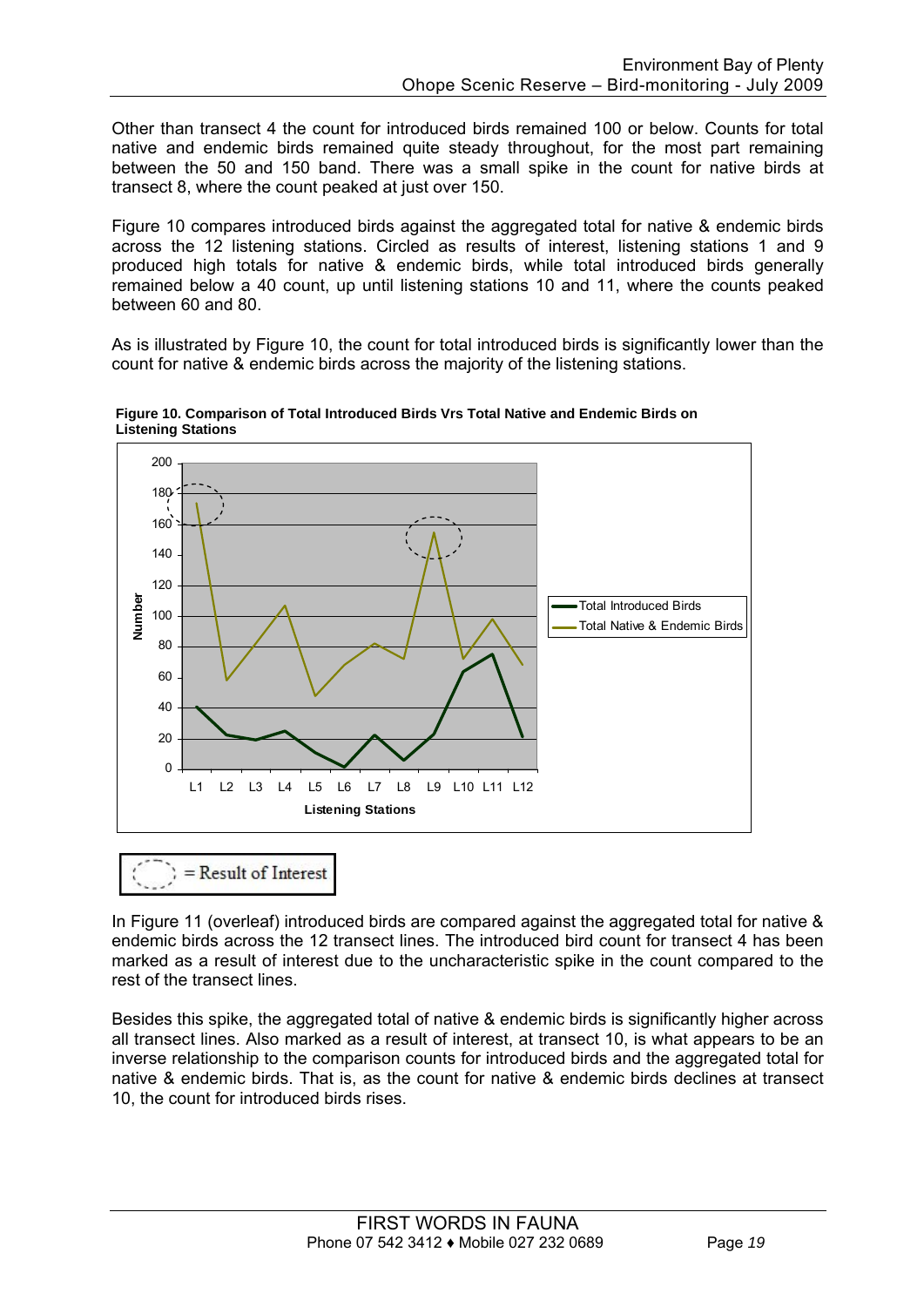

 **Figure 11. Comparison of Total Introduced Birds Vrs Total Native and Endemic Birds on Transect Lines**

Figure 12 compares total bird count numbers between the listening stations and transect lines. Transect 4 is marked as a result of interest as there is a huge spike in the count. Besides this spike at transect 4, the counts for each of the transect lines generally rise and fall in the same proportions as the counts for the listening stations, with the counts for all transect lines noticeably higher than those of their listening station counterparts.



 **Figure 12. Comparison of Total Observations Listening Stations Vrs Transect Lines**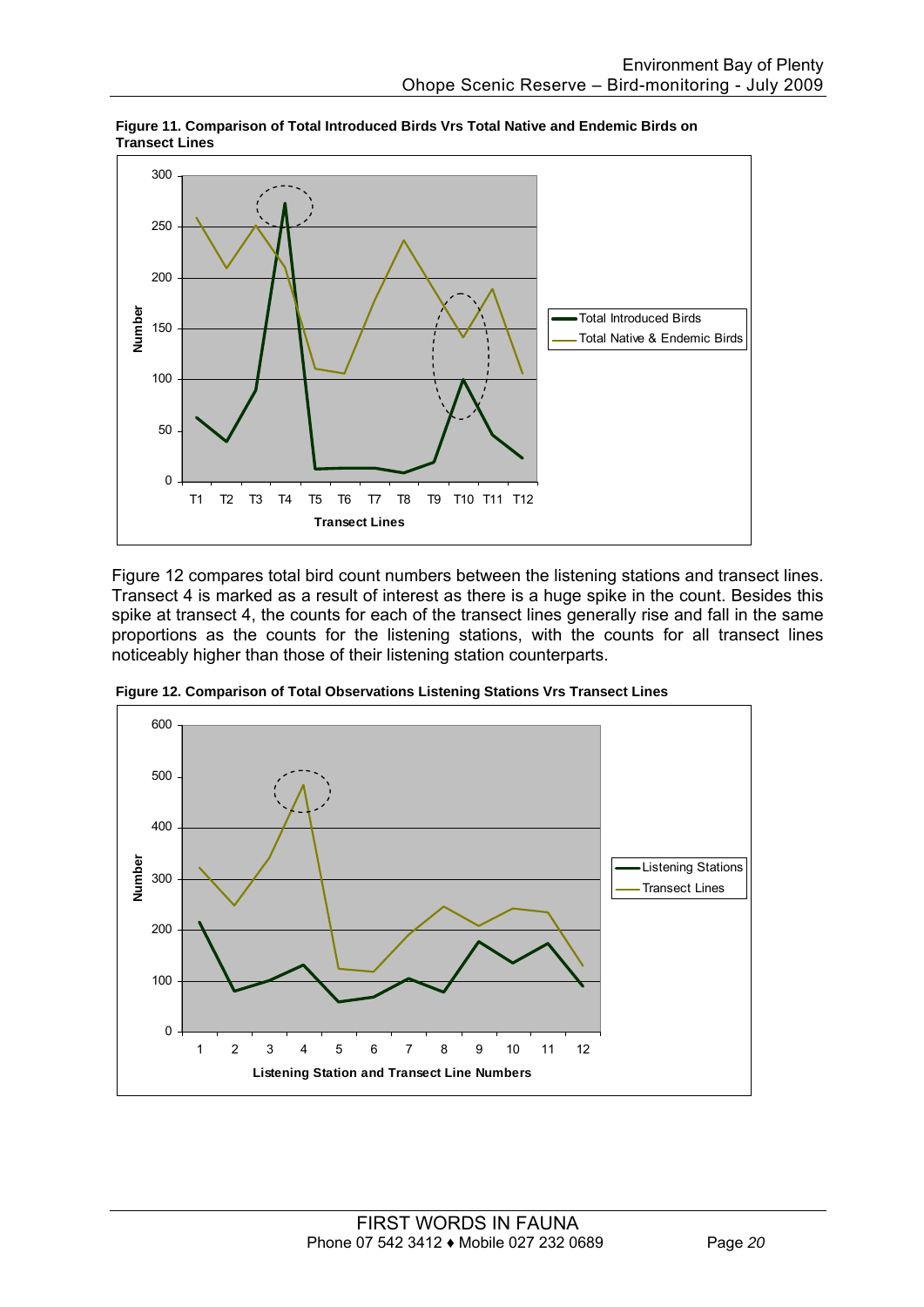

**Figure 13. Total Bird Species Monitored on Listening Stations and Transects** 

 $=$  Result of Interest

Figure 13 displays all bird species monitored during the fieldwork phase. The four species with the highest totals are circled as results of interest. They are tui, fantail, silvereye and bellbird.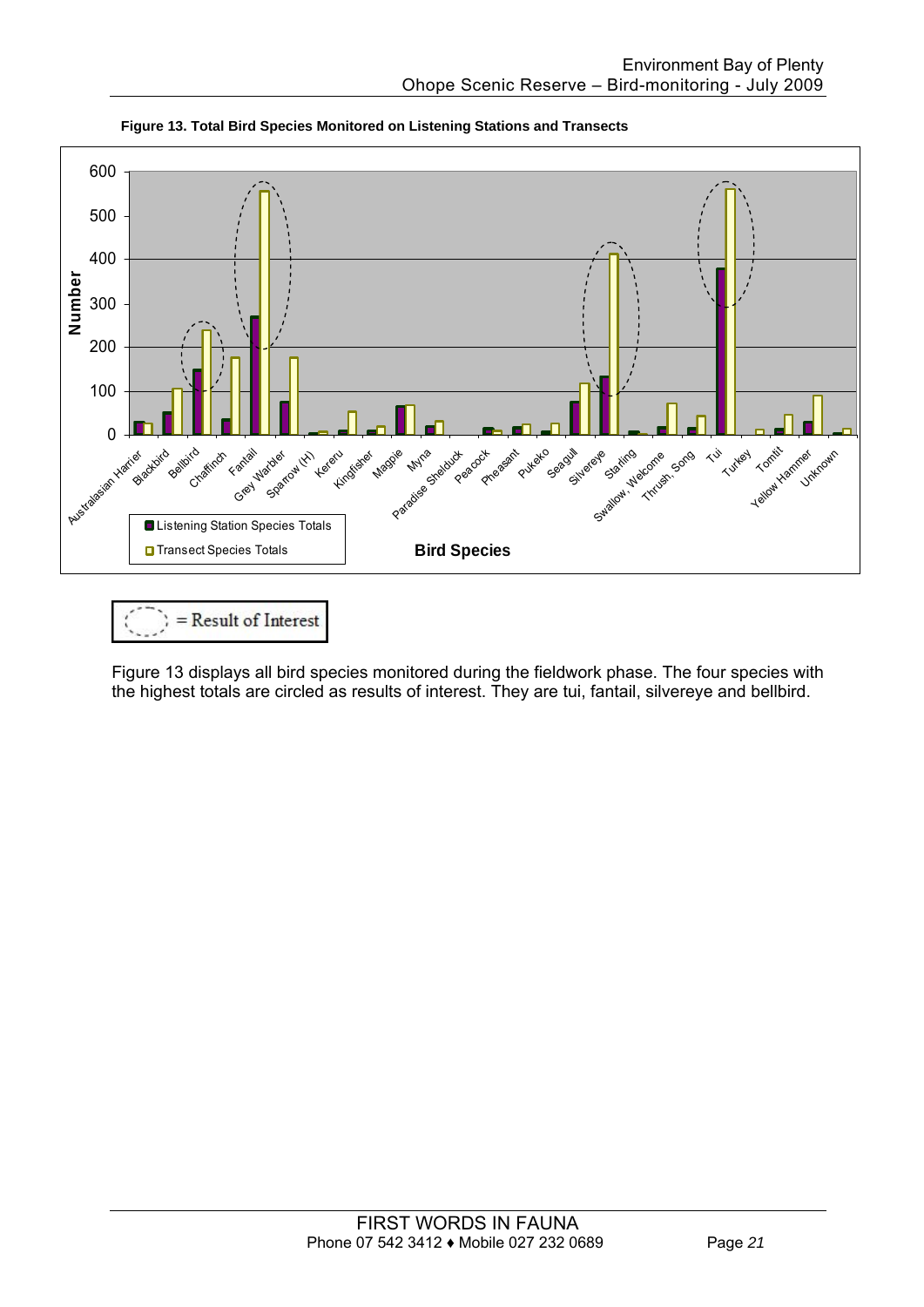### **5 Discussion**

Due to inherent timings in each of the complimentary methodologies, that is, there is a longer time period spent monitoring on transect lines than on 5-MBC listening stations, there were significantly higher counts across the board for transect lines over 5-MBC listening stations. However, both these methodologies succeeded in achieving good counts that will provide a solid monitoring baseline of bird abundance levels for the Ohope Scenic Reserve (OSR). Therefore, the results from this project should provide good data for comparative analysis with any future monitoring studies.

The tables and charts displayed in the results provide for an excellent overall picture of bird numbers in the OSR and allow for comparison across a number of variables. These variables, such as endemic & native compared to introduced and total observations compared between listening stations and transects, will provide for an excellent platform from which to perform comparative analysis in subsequent small bird-monitoring projects in the OSR.

Depending upon the frequency of subsequent monitoring projects, it may take up to five years of comparative monitoring before a true assessment of bird abundance is achieved for the OSR. It is preferable that bird monitoring studies are conducted annually, at the same time every year (during the breeding season), and are conducted using identical methodologies from study to study. It is also preferable that similarly experienced observers, if not the same observers, are used for each monitoring study to ensure consistency of observation.

The monitoring provided a wide range of species capture, which is evident by the twenty plus species recorded for both methodologies. As the monitoring was conducted outside breeding season for most species, it is probable that monitoring conducted within the breeding window (August to November) for most species will result in higher numbers being monitored across the OSR.

The monitoring results also showed there are a high proportion of native and endemic birds inhabiting the OSR. This is especially important as native keystone birds distribute native plant seeds, pollinate flowers and keep a check on invertebrate numbers, whereas introduced species do not play a major role in pollination of native fauna, especially pohutukawa.

An article published in the American Journal of Botany by Schmidt in 2000, regarding pollinators of pohutukawa, found that "there were clear differences in the relative frequencies of visitation by endemic and introduced species. The pohutukawa stands … were almost exclusively visited by birds endemic to New Zealand. Two of the honeyeaters, tui and bellbird, were most frequently observed".

This is directly relevant to the OSR, as it supports a nationally significant pohutukawa forest, and a significant increase in endemic bird numbers could indicate that overall forest health is improving. This would also suggest that pest management strategies were having a positive impact in the OSR.

In total there are five native keystone bird species; kereru, tui, bellbird, stitchbird and silvereye (Janssen, 2006). Of these five, four were monitored during this monitoring project; kereru, tui, bellbird and silvereye. Besides the kereru, which was monitored in low numbers, the other three native keystone birds that inhabit the OSR were monitored in high numbers. This bodes well for the overall ecological health of the reserve.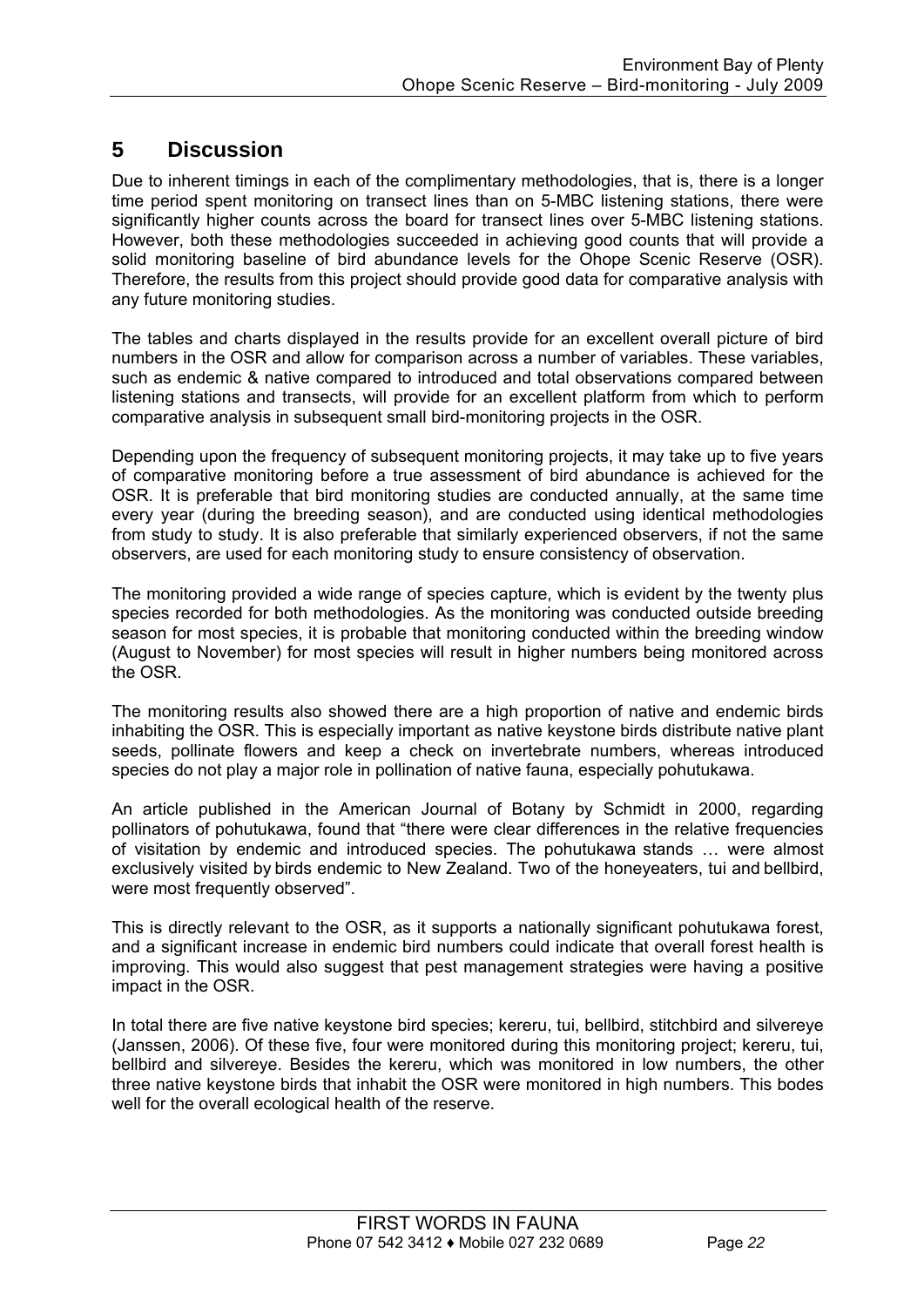As is evident throughout the results, some listening stations and transect lines produced disproportionably high monitoring counts. There are a variety of possible reasons for these results.

Transect 4 recorded the highest number of birds for transects but also produced a high number of introduced bird species. This was mainly due to the high counts of chaffinches (115) and yellowhammers (90). This transect runs along a portion of boundary fence line which separates the OSR from farmland and is a desirable habitat for chaffinches. Chaffinches also form flocks of several hundred birds in autumn and winter, (Crowe, 2007). Similarly, yellowhammers are also very common in open country, scrub and sand dunes. Very large flocks congregate in winter to feed on paddocks, (Crowe, 2007). Encountering these large flocks of chaffinches and yellowhammers led to very high counts of introduced bird species on a number of separate monitoring sessions, as is evident by the count spikes at transect 4.

Transects 1 and 3 have ample food supplies, are close to water (small lake or a stream), have portions of open vegetation and have minimal shade, which ensures good light levels. Consequently these transects offer a variety of different habitats and provided for good monitoring counts in these locations.

Listening 1 recorded the highest number of birds for listening stations and the majority of species were endemic or native. This station had the highest number of tui and bellbird, was first equal for the highest number of grey warbler, and the second highest number of fantail.

At the time of monitoring there were abundant food supplies in this area, including nectar from kohekohe and puriri, rata and fruit from nikau palm, *rhopalostylis sapida*, mapou *myrsine australis*, pate, *schefflera digitata,* supplejack *ripogonum scandens*, karamu, *coprosma robusta* and mahoe, *melicytus ramiflorus* among others. The site is elevated and open, has good light levels, is close to water (stream), and is surrounded by a wide variety of native plant species. Transect 1 recorded the third highest count for transect lines mainly due to the same environmental factors.

Listening 9 recorded the second highest number of birds for listening stations. The major species recorded in descending order were tui, silvereye, bellbird and fantail. This listening station is located near the carpark at the top of Burma Road and overlooks the reserve. It benefits from excellent sunshine hours and has an elevation of approximately 152m, which assists in easier identification of birds by sight and their calls. It was also surrounded by abundant food supplies, such as mature puriri trees, and rata was also in full flower. The combination of these factors, especially the nectar available from the flowering vines and trees, would explain the high number of tui, silvereye and bellbird recorded. The playful behaviour of the fantail adds to their conspicuous and this behaviour is especially so on the forest edge where they are more visible.

Listening 11 is located very near to the forest edge adjoining farmland. The major species recorded were fantail, tui, chaffinch and silvereye. There were also 11 magpies recorded. Similar magpie numbers were recorded at L4 & L10. These three listening stations are on the forest edge and bordering farmland. Magpies preferred habitat is open country, especially farm pastures with trees. In 2003, Landcare Research stated that although magpies are a threat to native birds when guarding territories during the breeding season, thereby limiting the feeding range of the native birds, they may not cause actual native bird numbers to decline<sup>4</sup>.

1

<sup>4</sup> http://www.landcareresearch.co.nz/news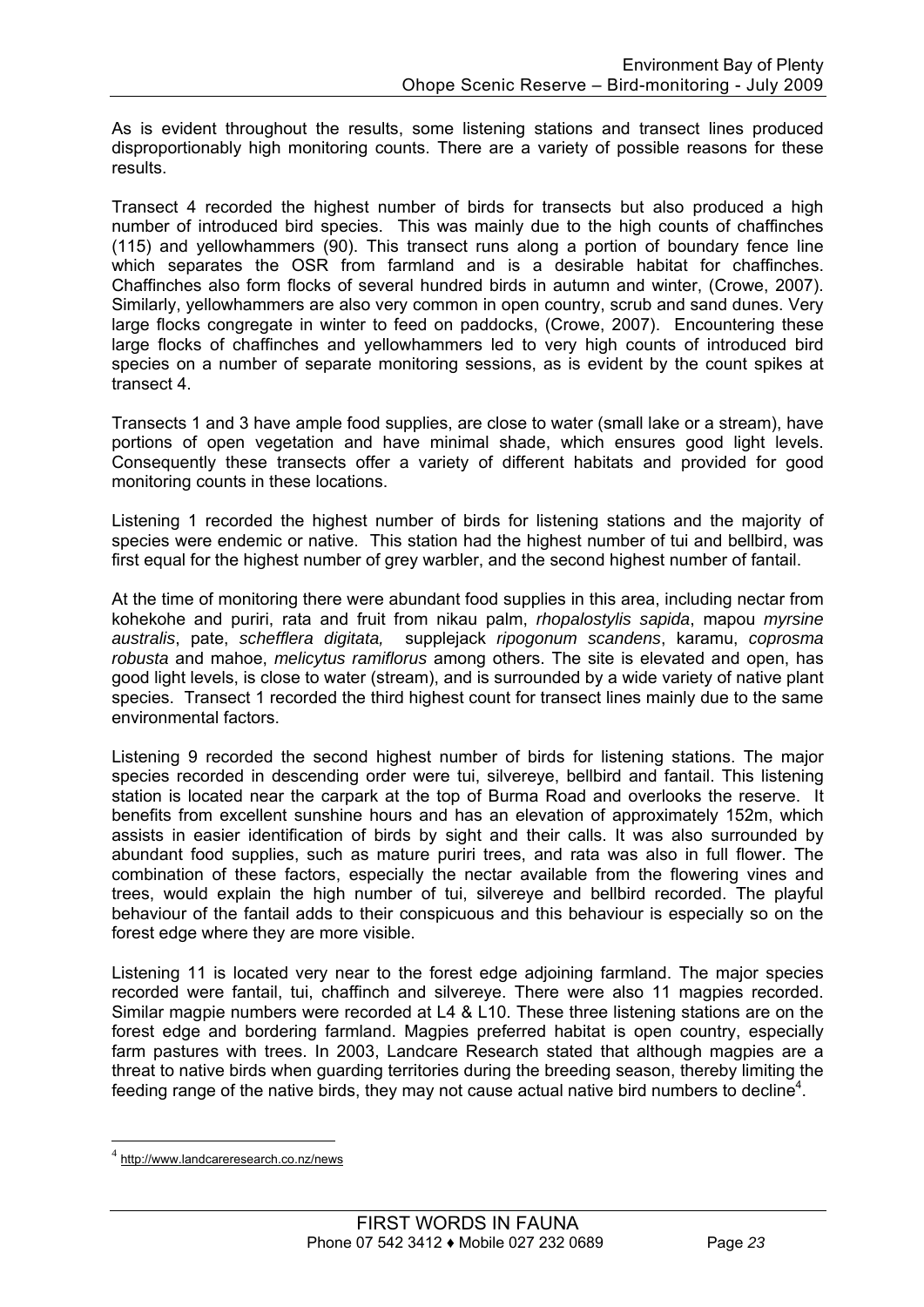The inverse relationship detailed in Figure 11 as a result of interest, where the number of native and endemic birds declined while the number of introduced species increased, was likely the result of the location of the transect. Transect 10 is located on the forest edge, close to adjoining farmland and areas of deforestation. This terrain is favoured by introduced species which prefer scrub, open country and farmland. Specifically the introduced species in question with high counts were chaffinch and pheasant, whose main diet consists of seeds, fruits and insects and seeds, fruits, green shoots, leaves and insects, respectively. This type of terrain is usually not favoured by native and endemic birds except, in this case, for the fantail, silvereye and welcome swallow. Fantail and welcome swallow are *aboreal insectivorous* while the silvereye also includes insects, grubs and spiders in its diet.

Overall the highest number of bird species recorded at the listening stations were tui and fantail. For transects the highest number of bird species recorded were again tui and fantail.

### **Tui**

Tui, are honeyeaters and were the most abundant bird recorded during monitoring. Tui are endemic to New Zealand and are widespread on the main islands and in the Auckland, Chatham and Kermadec Islands (Dawson & Lucas, 2007). Individual birds set up breeding and feeding territories, and defend them fervently. "Tui, the most nectarivorous of the New Zealand honeyeaters, occupy higher feeding levels in the canopy than bellbird and stitchbird". (Atkinson and Millener, 1991). In addition, the two smaller honeyeater species are regularly chased by tui (Rasch and Craig, 1988).

Tui migrate to forest remnants to pollinate kowhai, harakeke (flax) and kotukutuku. They are one of the five bird 'vertebrate keystone species' and assist in keeping native bush healthy. They are key dispersers of smaller native plant seeds outside of their native bush patches (Janssen, 2006).

### **Fantail**

The second most abundant bird recorded during monitoring was the fantail. Fantail are widespread and very common, are arboreal insectivores and are native to New Zealand. The fantail is one of New Zealand's best-known birds. Its appeal lies in its large fan-like tail and erratic darting movements that often bring it quite close to its observers. Mating pairs are strongly territorial during the mating season but sometimes gather in flocks during the winter. The fantail mostly captures insects and other invertebrates on the wing and uses its fanned tail to stop in mid-air before darting in another direction (Dawson & Lucas, 2007). The fantail has benefited from the large-scale clearance of forest and the creation of forest edge and scrub habitats (Heather and Robertson, 2005). Variance in population numbers due to severe climatic changes is common however, as demonstrated by the numbers observed in the OSR, the climate there is favourable for fantail.

### **Silvereye**

The third most abundant bird recorded during monitoring was the silvereye. Silvereye are termed as 'generalisers' as their diet is so consistently varied. They are native to New Zealand and very common in native and exotic forests, scrub, orchards and suburban gardens (Moon, 2006). The silvereye was the most abundant species observed in the 2007 garden bird survey published by Landcare Research and second after the sparrow in 2008.

They are one of the five bird 'vertebrate keystone species' and assist in keeping native bush healthy.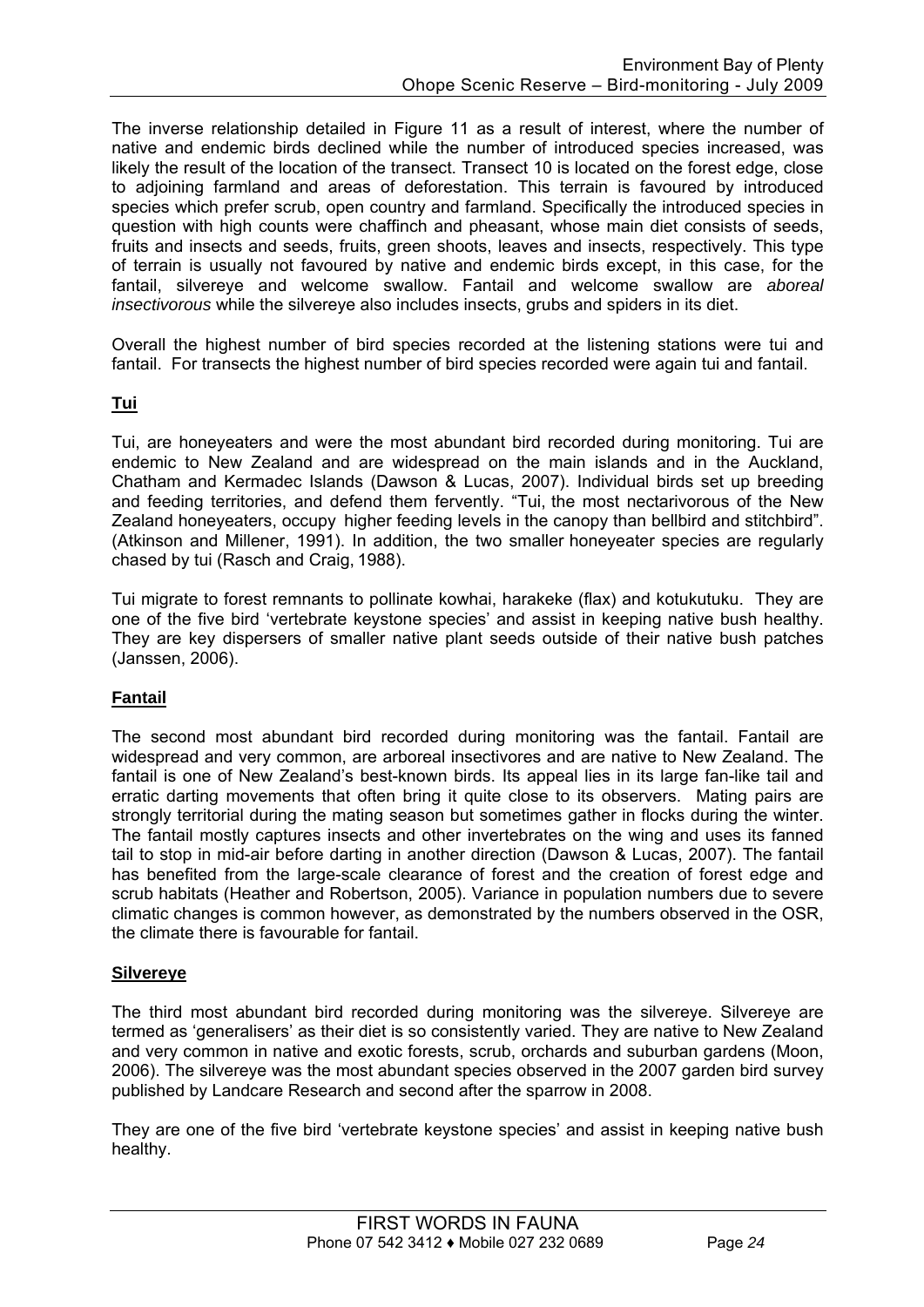They have been in New Zealand since the early 1800s and colonised the country in large numbers. Mating pairs are strongly territorial during the mating season but join flocks during the winter (Dawson & Lucas, 2007). Their diet includes insects, grubs, spiders, small fruits and nectar. Silvereye are commonly recorded in higher numbers than other native and endemic species during bird monitoring as their propensity to join flocks in winter makes them easily visible.

It should be noted that the silvereye is 'one of the most abundant of New Zealand birds and is found everywhere except open grassland habitats'. It has also been named as the greatest 'culprit' in distributing seeds around the countryside and throughout the bush. In the autumn and winter they move about in quite large flocks, descending upon a species and stripping them or their berries. Because their numbers can be far greater than any other bird species, it is likely that the silvereye has had a significant impact on native forest habitats by changing the seed dispersal pattern and by competing with other animals as well as birds for fruit, nectar and insects<sup>5</sup>.

### **Bellbird**

The fourth most abundant bird recorded during monitoring was the bellbird. Bellbird are endemic to New Zealand and are widespread south of Northland, including the Auckland Islands (Dawson & Lucas, 2007). The bellbird is a honeyeater and, like the tui, sets up breeding and feeding territories and defends them fervently. Their diet consists of nectar, honeydew, insects and fruit. They are one of the five bird 'vertebrate keystone species' and assist in keeping native bush healthy. As habitat loss and predation has driven stitchbird numbers to dangerously low levels, the bellbird has taken over as New Zealand's most effective native plant-pollinating bird. Their preferred habitat niche is the upper forest story, but they can sometimes be found in scrub and gardens.

Isolated forest population of bellbird are doomed without corridor connections (Janssen, 2006). Ensuring as many of these corridors as possible connect to the OSR should enhance bellbird breeding and long term survival in the OSR and surrounding areas.

To maximise bellbird numbers in the OSR and corridor connections, maintaining of effective pest control management strategies are required.

#### **Notable absent species**

The species listed below were not observed during monitoring. This does not imply that these species are not present within the OSR, just that they were not observed during monitoring.

- New Zealand Robin Is an indicator species of habitat intactness and give a good indication of the life supporting capacity and pest pressures on native forest remnants.
- Kaka Is another indicator species of habitat intactness, their diet includes berries of all kinds, seeds, and the nectar of kowhai, rata and flax. Kaka play an important role in the forest by pollinating flowers.

<u>.</u>

<sup>5</sup> http://www.nzbirds.com/birds/tauhou.html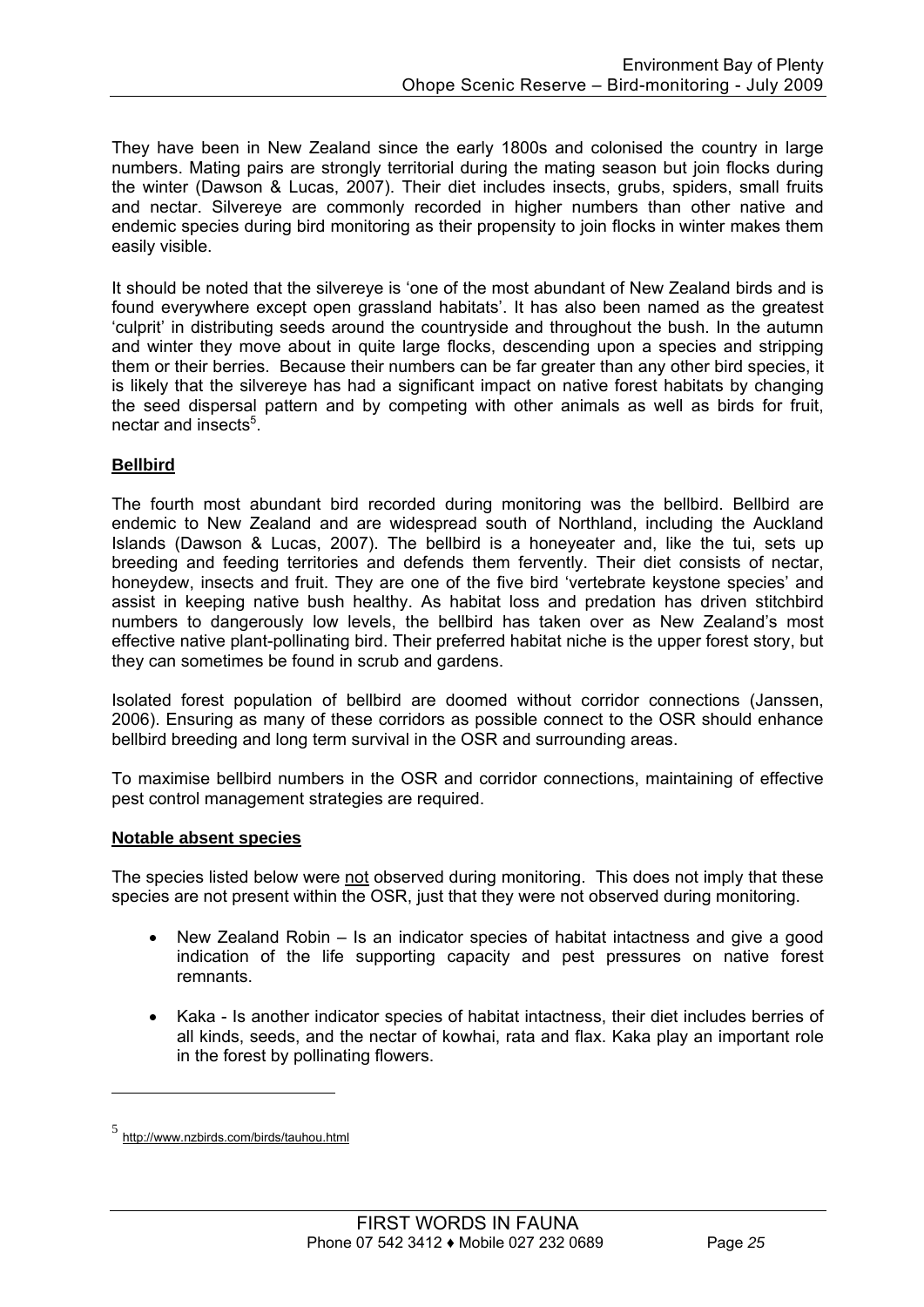• Whitehead - Is another indicator species of habitat intactness. Their preferred habitat is kanuka or beech. They are a very sociable bird and move into podocarp forest over winter. Their diet includes insects, seeds and fruit from ground level to canopy (Janssen, 2006).

#### **Indicator Species**

The endemic and native birds within the OSR play a vital role in sustaining bush vitality and can also be used as an indicator for habitat intactness. According to (Janssen, 2006), there are six vertebrate keystone species which can be used as indicators for **sustaining bush vitality**. Five are birds, and the sixth is the Wellington green gecko. "Keystone species have numerous important symbiotic links to other species. The local extinction of which undermine the vitality of dependent local populations. They have a prominent role, often as symbiotic organisms, in sustaining ecosystem processes", (Janssen, 2006). The bird species and the role that they perform are shown below. Four of the five bird species are present in the OSR:

| <b>Name</b>         | <b>Endemic or Native</b> | Group                        | Role                                                                                                                                                                                 | <b>Breeding</b><br><b>Season</b> |
|---------------------|--------------------------|------------------------------|--------------------------------------------------------------------------------------------------------------------------------------------------------------------------------------|----------------------------------|
| Kereru              | Endemic                  | Arboreal<br>herbivore        | Seasonal migrants. They disperse the<br>larger seeds of tawa, miro, matai, hinau,<br>pigeonwood and karaka                                                                           | Late Aug to<br>Mar               |
| Bellbird (Korimako) | Endemic                  | Honeyeater                   | One of the most effective native plant-<br>pollinating birds. They disperse seeds<br>of many native trees and shrubs. Their<br>preferred habitat niche is the upper<br>forest storey | Sept and<br>Jan                  |
| Tui                 | Endemic                  | Honeyeater                   | Seasonal migrants. They pollinate<br>kowhai, kotukutuku and harakeke (flax).<br>They also are prime dispersers of<br>smaller native plant seeds                                      | Sept to Jan                      |
| Hihi (Stitchbird)   | Endemic                  | Honeyeater                   | Not present in the $OSR$ – they play a<br>vital role in pollination and seed<br>dispersal                                                                                            | Oct to Jan                       |
| Silvereye           | Native                   | Generaliser<br>(Varied diet) | Has adapted to native and introduced<br>plants. Preferred diet includes insects,<br>fruit and nectar and assist in small fruit<br>dispersal                                          |                                  |

|  | Table 3. Bird Species Indicators for Sustaining Bush Vitality |
|--|---------------------------------------------------------------|
|--|---------------------------------------------------------------|

Therefore Kereru, Bellbird, Tui and Silvereye could all be used as indicators for sustaining bush vitality in the OSR. Hihi is discounted as it is not present in the OSR.

There are ten endemic and native birds which are used as indicators for **habitat intactness**. Habit intactness equals; good habitat size; community composition and low pest pressure (Janssen, 2006). The birds are;

- New Zealand Robin;
- Kaka;
- Tomtit:
- Kakariki;
- Kiwi;
- Rifleman;
- Kokako;
- Whitehead;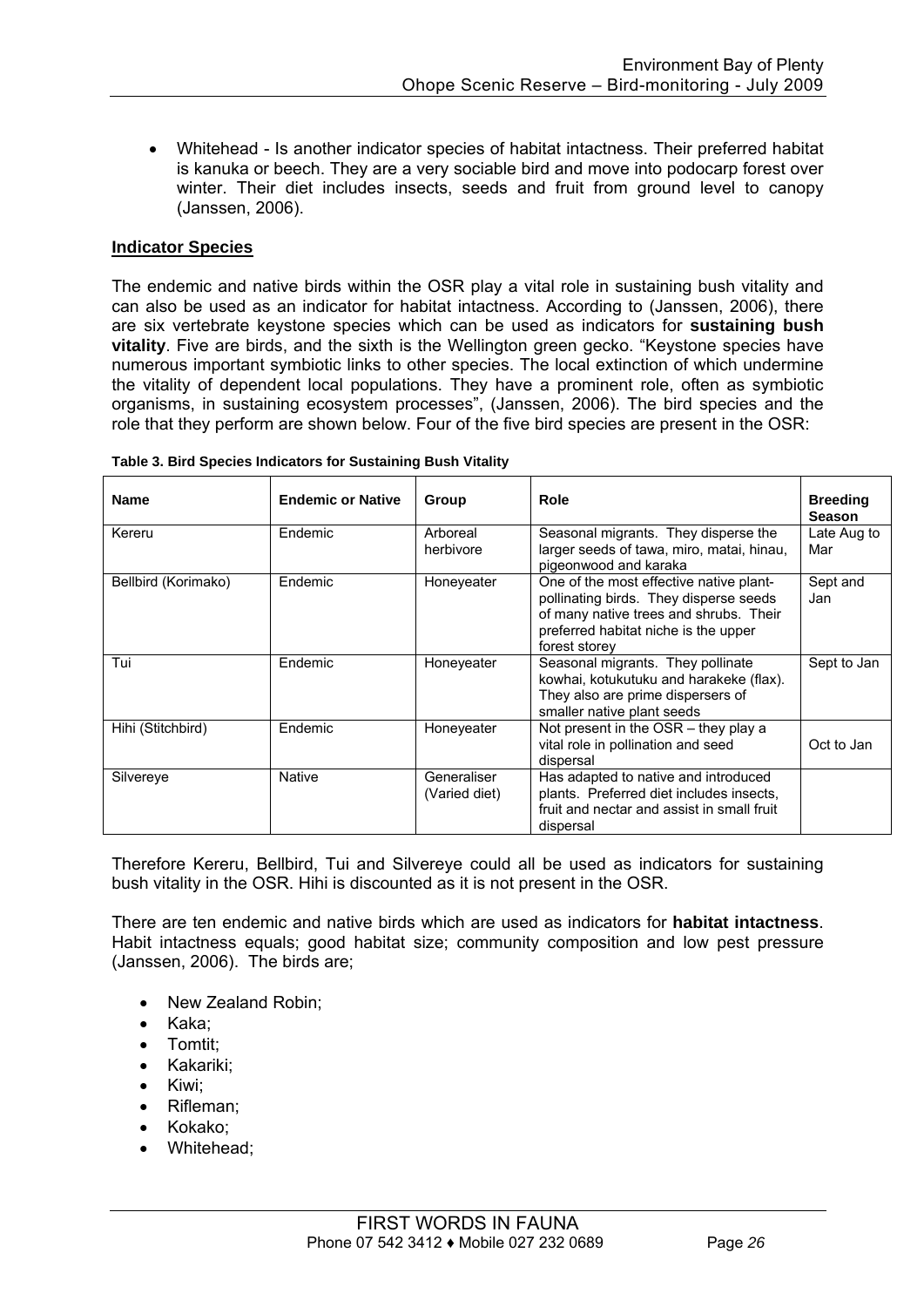- Fernbird;
- Brown teal.

One of the above bird species was observed during monitoring and one species is known to be present in the OSR. These two species are shown below;

#### **Table 3. Bird Species Indicators for Sustaining Bush Vitality**

| <b>Name</b> | Endemic or<br><b>Native</b> | Group                | Role                                                                                                                                                                                                                                                                             | <b>Breeding</b><br><b>Season</b>                                                                                                                                       |
|-------------|-----------------------------|----------------------|----------------------------------------------------------------------------------------------------------------------------------------------------------------------------------------------------------------------------------------------------------------------------------|------------------------------------------------------------------------------------------------------------------------------------------------------------------------|
| Tomtit      | Endemic                     | Arboreal insectivore | As with the New Zealand Robin, if found<br>in native forest remnants, they are direct<br>descendants from ancestors that have<br>survived earlier bush clearance. Tomtits<br>provide an indication of the life-supporting<br>capacity and pressures on native forest<br>remnants | Aug to Jan                                                                                                                                                             |
| Kiwi        | Endemic                     | Ground insectivore   | N/A                                                                                                                                                                                                                                                                              | The main<br>breeding season<br>runs from June to<br>March, when<br>food is most<br>plentiful. The<br>exception is<br>brown kiwi, which<br>can lay eggs in<br>any month |

Therefore the tomtit and kiwi can be used as indicators for habitat intactness in the OSR.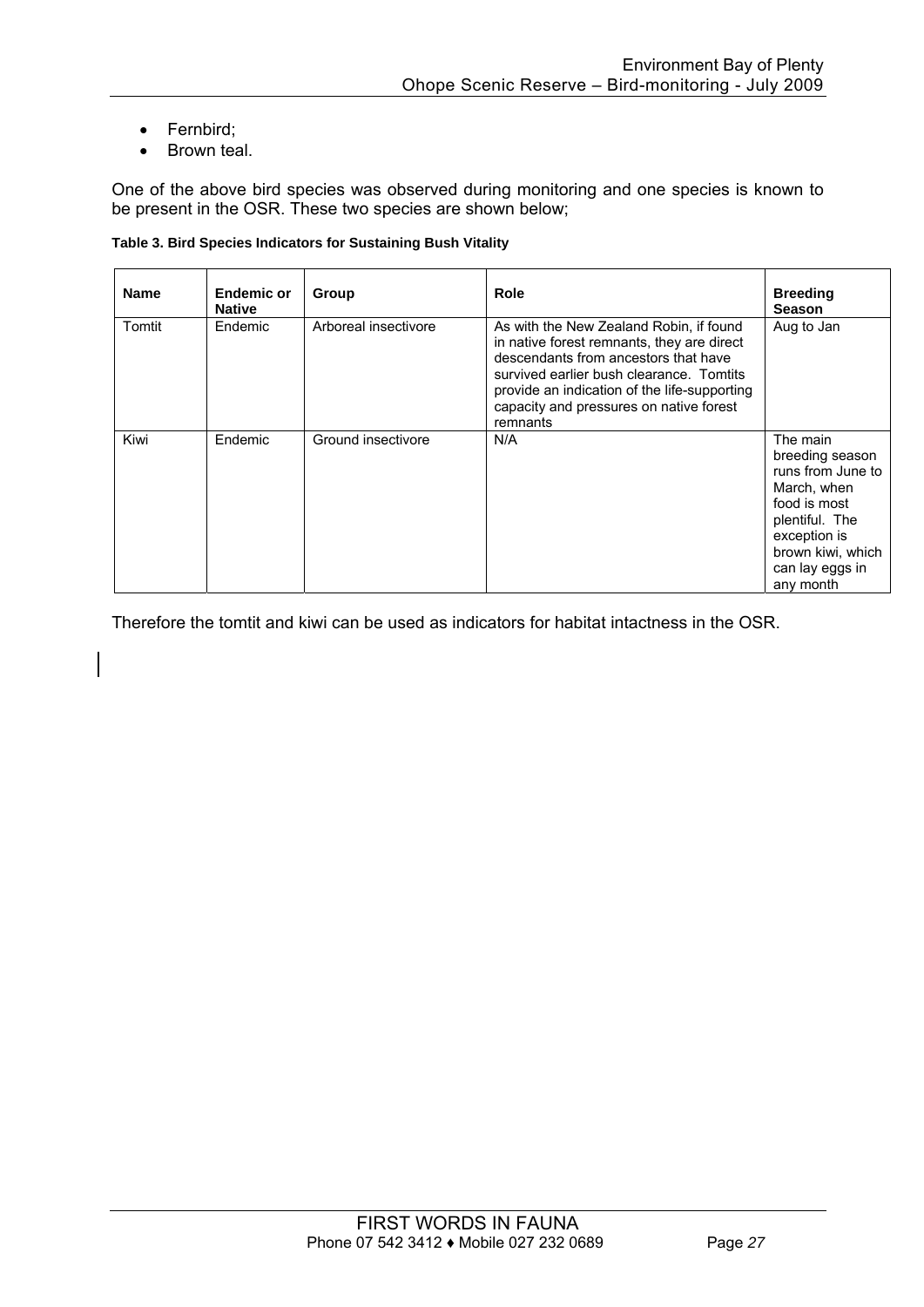### **6 Conclusions and Recommendations**

- ¾ Transect lines and listening stations are well placed across the OSR to provide opportunities to observe a wide variety of endemic, native and introduced bird species. The transect lines and listening stations cover a good range of different terrain and varying habitats. Fantail and tui were the species observed most frequently at listening stations and transect lines.
	- $\triangleright$  It is recommended that future small bird-monitoring projects in the OSR are conducted over a three-to-five year period. Rationale for this is that bird populations are temporally variable due to environmental factors and therefore long term trend data are necessary to distinguish any real management induced population change, (Fea, 2009).
- $\triangleright$  Consistency in the skill level of the observer(s) is also paramount to ensure the integrity of data comparison from study to study. Dawson and Bull, (2002) wrote that, "Observers differ in their ability to see, hear and identify birds and in their judgement as to the number present, and these abilities may change with time... and also there can be considerable error introduced into bird monitoring from different observers having differing abilities in bird identification."
	- $\triangleright$  It is therefore recommended that the same observer(s) is used from study to study.
- $\triangleright$  Consistency in approach is also an important factor when considering comparative analysis from study to study.
	- $\triangleright$  It is recommended that re-measuring is conducted over a similar time period as this study (one month) and that all listening stations and transect lines are remeasured ten times each to maintain a consistent sample from study to study.
- $\triangleright$  Future timings for re-measuring may be best suited by conducting separate projects in autumn and spring each year, perhaps taking into account the flowering periods of key native plant species. However, it would also be beneficial to take into account the timings of pest control programmes before determining a definitive timeline for remeasuring. Re-measuring each year before and after pest control programmes have been conducted can provide an indication as to the impact of the programme on small bird species.
	- $\triangleright$  It is recommended that when a definitive timeline for re-measuring has been determined that the monitoring takes place at exactly the same time each year.
- $\triangleright$  A good number of keystone bird species were monitored during the project and it was determined that Kereru, Bellbird, Tui and Silvereye could all be used as indicators for sustaining bush vitality in the OSR.
	- $\triangleright$  It is recommended that each of these bird species is used as indicator species for bush vitality in the OSR.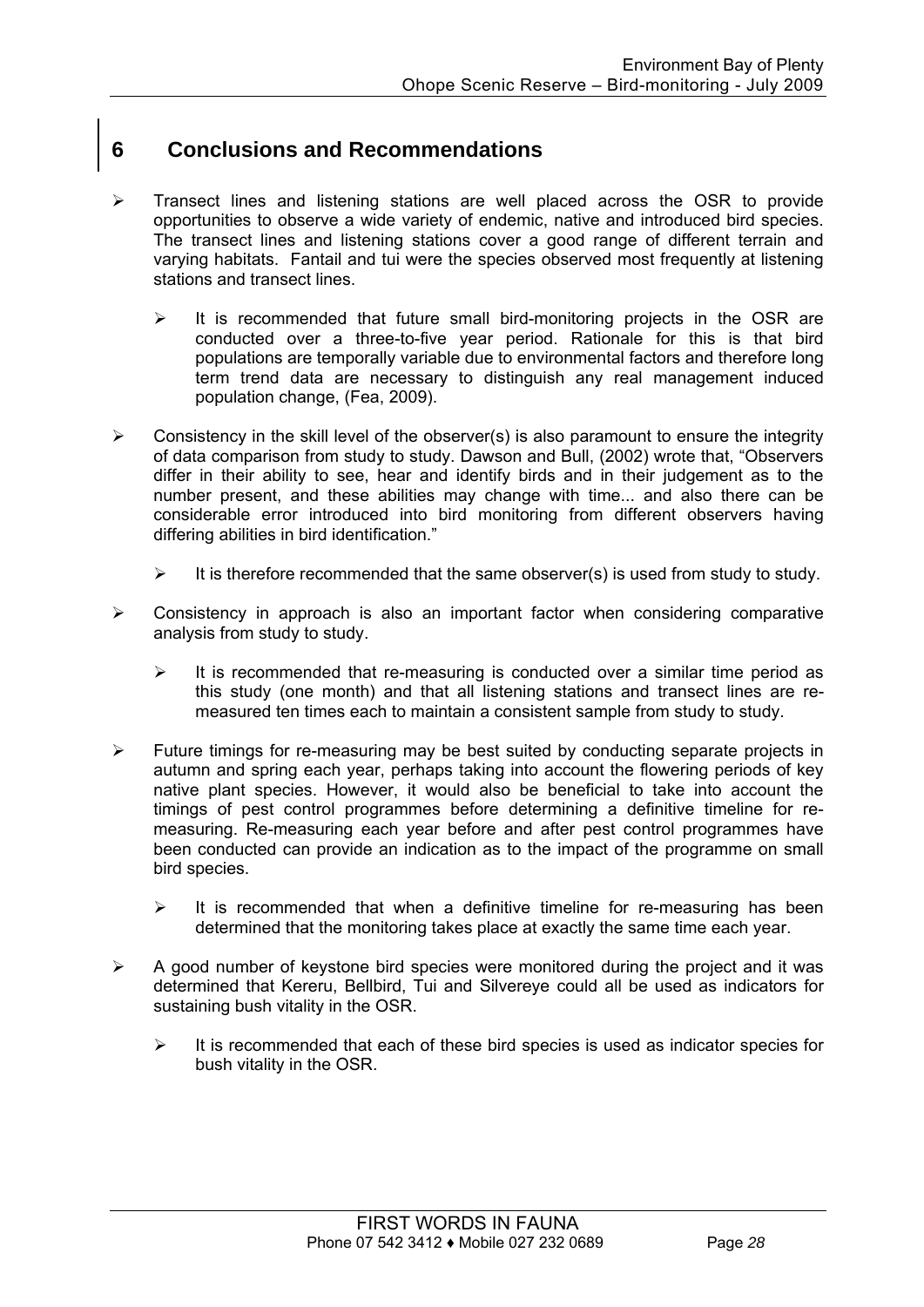### **7 References**

Atkinson, I. A. E., and P. R. Millener. (1991). *An ornithological glimpse into New Zealand's pre-human past*. *In* B. B. Bell and R. O. Cossee [eds.], Acta XX Congressus internationalis ornithologici, 129–189. New Zealand Ornithological Congress Trust Board, Christchurch, New Zealand.

Berggren, A. (2006). *New Zealand Journal of Ecology*, 30(2): 209-217.

- Bull PC, Gaze PD, Robertson CJR 1985. *The atlas of bird distribution in New Zealand*. Wellington, Ornithological Society of New Zealand. 295 p.
- Crowe, A. (2007). *A Mini Guide to the Identification of New Zealand's Land Birds. New Zealand*: Penguin Group.
- Dawson, D. G. and Bull, P. C. 1975 Counting Birds in New Zealand Forests. *Notornis* 22: 101  $-109.$
- Dawson, J. and Lucas, R. (2007). *Nature Guide to the New Zealand Forest*. Random House, New Zealand.
- Fea, N. (2009). *Biodiversity Monitoring in Rewanui: Initial Bird Survey February 2009*. GW Internal Publication (available online at www.gw.govt.nz)
- Handford, P. (2002). *Native Forest Monitoring: A guide for forest owners and managers*. Wellington: FRONZ
- Heather, B., D. and Robertson, H., A. *2005 The Field Guide to the Birds of New Zealand*. Penguin Books, New Zealand.

- Janssen, H. J. (2006). *Bush Vitality Assessment: Growing Common Futures*. Published by Helmut J, Janssen in association with regional councils, territorial authorities, and the Department of Conservation, Wellington.
- Landcare Research. (2009). 2008 Garden Bird Survey from http://www.landcareresearch.co.nz/research/biocons/gardenbird/results2008/

Moon, G. (2006). *The Reed Field Guide to New Zealand Birds.* Reed Publishing, New Zealand.

- Rasch, G., and J. L. Craig. (1988). *Partitioning of nectar resources by New Zealand honeyeaters*. *New Zealand Journal of Zoology* 15: 185–19
- Robertson, C. J. R., Hyvönen, P., Fraser, M. J. and Pickard, C. R. *2007 Atlas of Bird Distribution in New Zealand*, 1999 – 2004. The Ornithological Society of New Zealand, Inc.
- Schmidt-Adam, G., (2000). *Low outcrossing rates and shift in pollinators in New Zealand pohutukawa (Metrosideros excelsa; Myrtaceae).* American Journal of Botany 87: 1235- 1271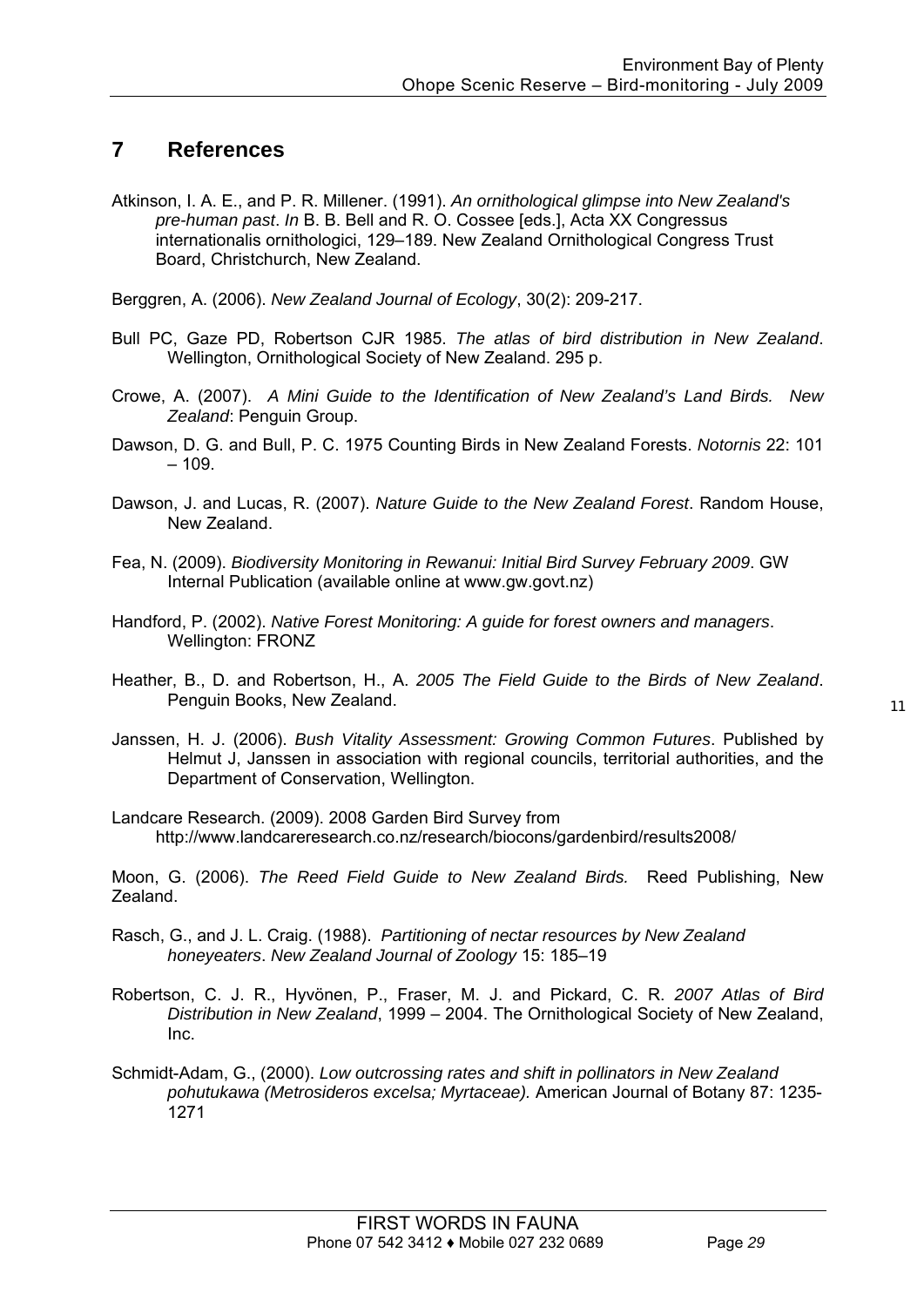Wodzicki, K. (2007). *Introduced Birds and Mammals in New Zealand and their Effect on the Environment*. Tuatara:Volume http://www.nzetc.org/tm/scholarly/tei-Bio27Tuat02-t1-body-d1.html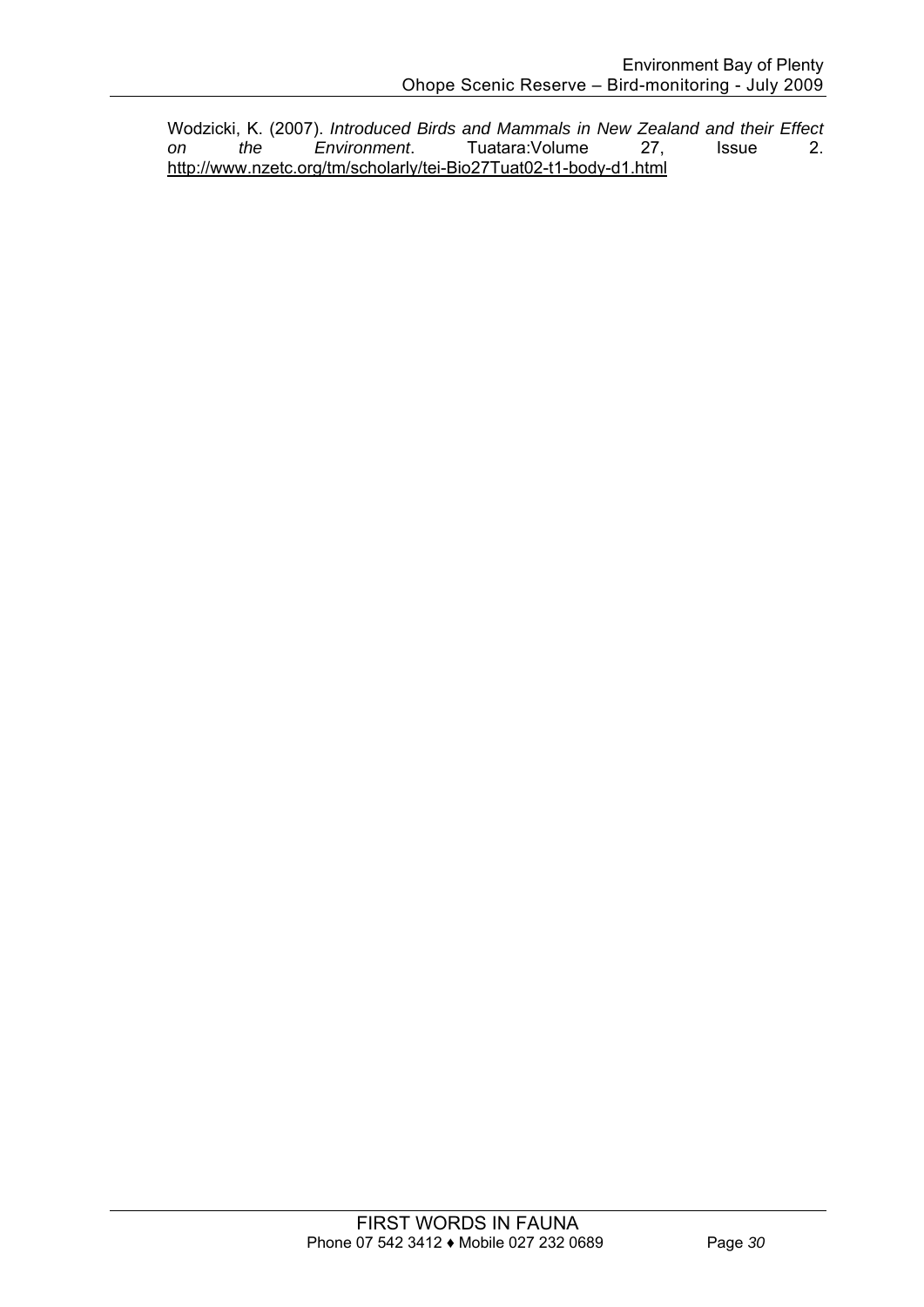### **8 Appendices**

Appendix A is the 5-MBC and Transect Bird Count Sheet Master used for counting birds observed at each listening station and transect line.

Appendix B provides GPS grid references for every waypoint established on the project across all listening stations and transect lines.

Appendix C displays Directions for Locations to each 5-MBC Listening Station and Transect Line established for the project.

Appendix D provides the overall data entry counts for every listening station and transect line in Excel format, including all bird species and numbers observed.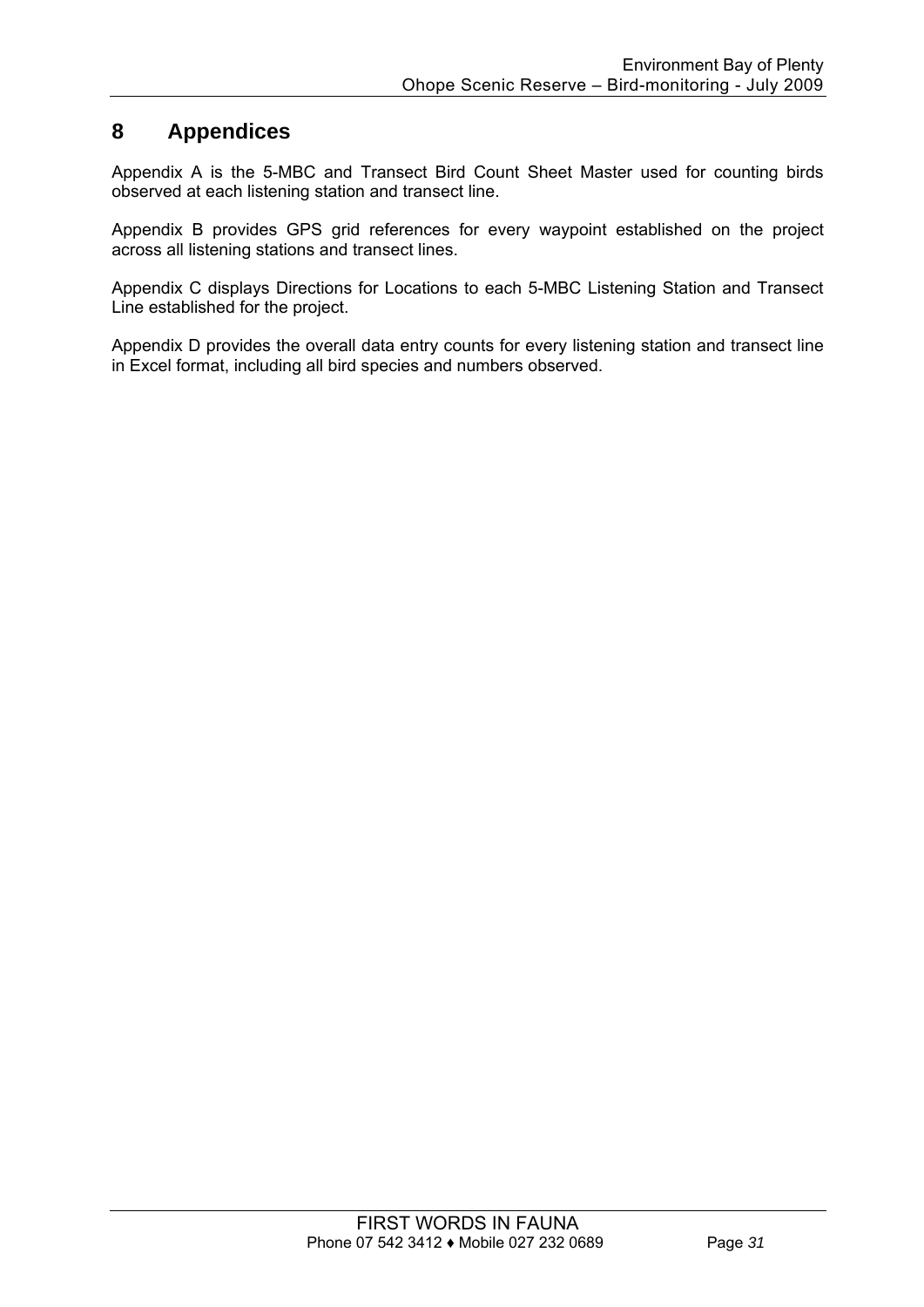## **Appendix A**

| Date:                                 |         |                        |                           | Observer:    |                     |     |     |       |     |     |     |     |  |
|---------------------------------------|---------|------------------------|---------------------------|--------------|---------------------|-----|-----|-------|-----|-----|-----|-----|--|
| <b>Location: Ohope Scenic Reserve</b> |         |                        |                           |              | <b>Grid Refs: E</b> |     |     | N     |     |     |     |     |  |
| Listening Station No.<br>Time:        |         | <b>Service Service</b> |                           | Transect No. |                     |     |     |       |     |     |     |     |  |
| Sun:                                  | Temp:   |                        | <b>Example VVin</b><br>d: | Other Noise: |                     |     |     | Rain: |     |     |     |     |  |
| <b>Bird</b>                           | S/<br>H | S/H                    | S/H                       | S/H          | S/H                 | S/H | S/H | S/H   | S/H | S/H | S/H | S/H |  |
| <b>Species</b>                        |         |                        |                           |              |                     |     |     |       |     |     |     |     |  |
| <b>Aus Harrier</b>                    |         |                        |                           |              |                     |     |     |       |     |     |     |     |  |
| <b>Blackbird</b>                      |         |                        |                           |              |                     |     |     |       |     |     |     |     |  |
| <b>Bellbird</b>                       |         |                        |                           |              |                     |     |     |       |     |     |     |     |  |
| Chaffinch                             |         |                        |                           |              |                     |     |     |       |     |     |     |     |  |
| <b>NZ Falcon</b>                      |         |                        |                           |              |                     |     |     |       |     |     |     |     |  |
| Fantail                               |         |                        |                           |              |                     |     |     |       |     |     |     |     |  |
| Fernbird                              |         |                        |                           |              |                     |     |     |       |     |     |     |     |  |
| Grey                                  |         |                        |                           |              |                     |     |     |       |     |     |     |     |  |
| Warbler                               |         |                        |                           |              |                     |     |     |       |     |     |     |     |  |
| Sparrow (H)                           |         |                        |                           |              |                     |     |     |       |     |     |     |     |  |
| Kereru                                |         |                        |                           |              |                     |     |     |       |     |     |     |     |  |
| Kingfisher                            |         |                        |                           |              |                     |     |     |       |     |     |     |     |  |
| Magpie                                |         |                        |                           |              |                     |     |     |       |     |     |     |     |  |
| Myna                                  |         |                        |                           |              |                     |     |     |       |     |     |     |     |  |
| <b>NZ Robin</b>                       |         |                        |                           |              |                     |     |     |       |     |     |     |     |  |
| Pheasant                              |         |                        |                           |              |                     |     |     |       |     |     |     |     |  |
| Pukeko                                |         |                        |                           |              |                     |     |     |       |     |     |     |     |  |
| Seagull                               |         |                        |                           |              |                     |     |     |       |     |     |     |     |  |
| Silvereye                             |         |                        |                           |              |                     |     |     |       |     |     |     |     |  |
| Starling                              |         |                        |                           |              |                     |     |     |       |     |     |     |     |  |
| Song Thrush                           |         |                        |                           |              |                     |     |     |       |     |     |     |     |  |
| Swallow (W)                           |         |                        |                           |              |                     |     |     |       |     |     |     |     |  |
| Tui                                   |         |                        |                           |              |                     |     |     |       |     |     |     |     |  |
| Tomtit                                |         |                        |                           |              |                     |     |     |       |     |     |     |     |  |
| Quail                                 |         |                        |                           |              |                     |     |     |       |     |     |     |     |  |
|                                       |         |                        |                           |              |                     |     |     |       |     |     |     |     |  |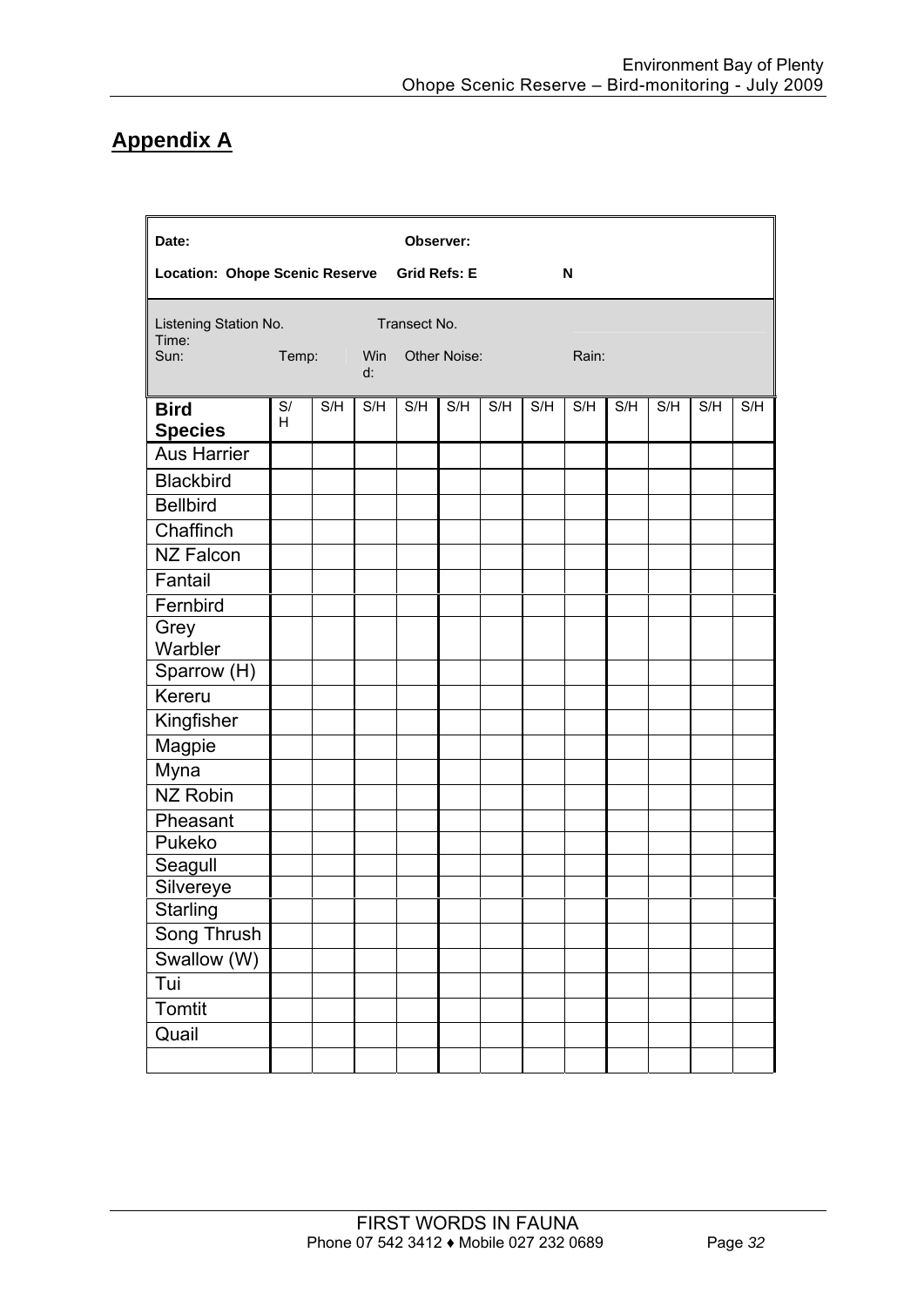### **Appendix B**

### *ALL GPS GRID REFERENCES FOR SMALL BIRD MONITORING AT OHOPE SCENIC RESERVE APRIL – JULY 2009*

| 5-MBC No. | <b>Transect No.</b> | <b>Bait Station No.</b>  | <b>Grid Ref</b><br><b>Easting</b> | <b>Grid Ref</b><br><b>Northing</b> | <b>Notes</b>                         |
|-----------|---------------------|--------------------------|-----------------------------------|------------------------------------|--------------------------------------|
| L1        |                     | D <sub>8</sub>           | 1953985                           | 5790237                            |                                      |
|           | TR <sub>1</sub>     |                          | 1953985                           | 5790237                            |                                      |
|           |                     |                          |                                   |                                    |                                      |
|           | <b>Start</b>        | D <sub>8</sub><br>L,     | 1953985                           | 5790237                            |                                      |
|           | 100m                |                          | 1953907                           | 5790200                            |                                      |
|           | 200m                | $\overline{\phantom{a}}$ | 1953841                           | 5790129                            |                                      |
|           | 300m                | $\overline{\phantom{a}}$ | 1953763                           | 5790093                            |                                      |
|           | 400m                | $\frac{1}{2}$            | 1953688                           | 5790144                            |                                      |
|           | 500m /end           |                          | 1953674                           | 5790118                            |                                      |
| L2        |                     | $\overline{\phantom{a}}$ | 1954067                           | 5789873                            | L <sub>2</sub> not at a bait station |
|           | TR <sub>2</sub>     |                          |                                   |                                    |                                      |
|           | <b>Start</b>        | H1                       | 1954099                           | 5789842                            |                                      |
|           | 100m                | H <sub>3</sub>           | 1954198                           | 5789734                            |                                      |
|           | 200m                | H <sub>5</sub>           | 1954230                           | 5789741                            |                                      |
|           | 300m                | H7                       | 1954222                           | 5789886                            |                                      |
| Ends 400m | 400m/end            | H <sub>9</sub>           | 1954291                           | 5789902                            |                                      |
|           |                     |                          |                                   |                                    |                                      |
| L3        |                     | A11                      | 1952882                           | 5788830                            |                                      |
|           | TR <sub>3</sub>     |                          |                                   |                                    |                                      |
|           | <b>Start</b>        | A <sub>1</sub>           | 1953166                           | 5789445                            |                                      |
|           | 100m                | $\overline{\phantom{a}}$ | 1953108                           | 5789365                            |                                      |
|           | 200m                | $\overline{\phantom{a}}$ | 1953053                           | 5789281                            |                                      |
|           | 300m                | A <sub>5</sub>           | 1952993                           | 5789206                            |                                      |
|           | 400m                | $\blacksquare$           | 1952933                           | 5789129                            |                                      |
|           | 500m / end          | $\overline{\phantom{a}}$ | 1952903                           | 5789023                            |                                      |
| L4        |                     | J55                      | 1954407                           | 5789993                            |                                      |
|           | TR <sub>4</sub>     |                          |                                   |                                    |                                      |
|           | <b>Start</b>        | $\overline{\phantom{a}}$ | 1954421                           | 5789950                            |                                      |
|           | 100m                | $\overline{\phantom{a}}$ | 1954414                           | 5789848                            |                                      |
|           | 200m                | E <sub>18</sub>          | 1954488                           | 5789835                            |                                      |
|           | 300m                | C33                      | 1954540                           | 5789924                            |                                      |
|           | 400m                |                          | 1954601                           | 5789897                            |                                      |
|           | 500m / end          | $K$ Line + E21           | 1954686                           | 5789849                            |                                      |
| L5        |                     |                          | 1953916                           | 5788942                            | L5 not at a bait station             |
|           | TR <sub>5</sub>     | $\qquad \qquad -$        |                                   |                                    |                                      |
|           |                     |                          |                                   |                                    |                                      |
|           | <b>Start</b>        | G <sub>1</sub>           | 1953390                           | 5789289                            |                                      |
|           | 100m                | $\frac{1}{2}$            | 1953445                           | 5789219                            |                                      |
|           | 200m                | ÷                        | 1953517                           | 5789193                            |                                      |
|           | 300m                | $\overline{\phantom{a}}$ | 1953584                           | 5789117                            |                                      |
|           | 400m                | G7                       | 1953668                           | 5789083                            |                                      |
|           | 500m / end          | M4                       | 1953754                           | 5789054                            |                                      |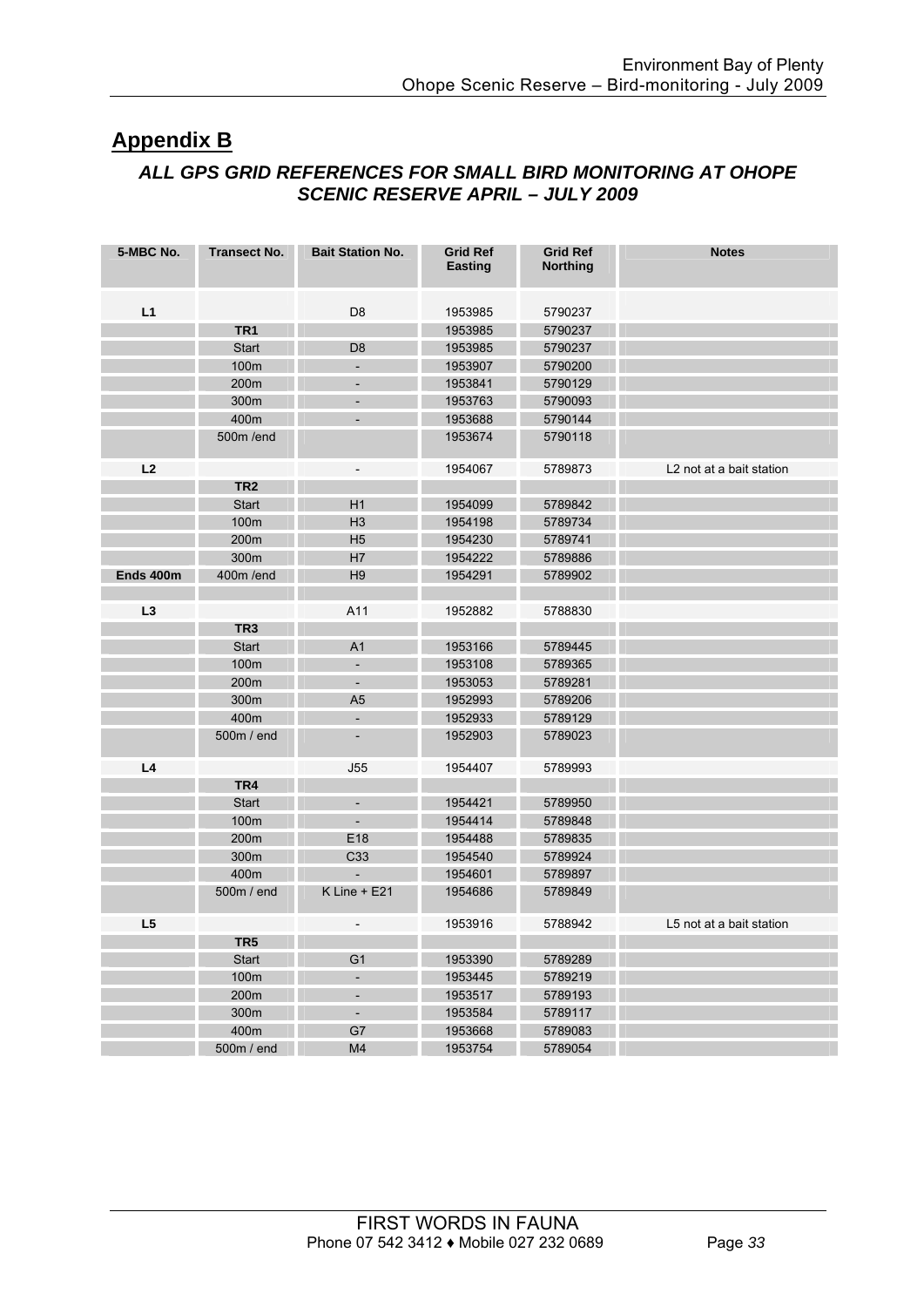| 5-MBC No.      | <b>Transect No.</b> | <b>Bait Station No.</b>      | <b>Grid Ref</b><br><b>Easting</b> | <b>Grid Ref</b><br><b>Northing</b> | <b>Notes</b>                |
|----------------|---------------------|------------------------------|-----------------------------------|------------------------------------|-----------------------------|
| L <sub>6</sub> |                     | $\qquad \qquad -$            | 1953888                           | 5788648                            | L6 not at a bait station    |
|                | TR <sub>6</sub>     |                              |                                   |                                    |                             |
|                | <b>Start</b>        | U <sub>5</sub>               | 1954049                           | 5788624                            |                             |
|                | 100m                | $\overline{\phantom{a}}$     | 1954134                           | 5788608                            |                             |
|                | 200m                | $\overline{\phantom{a}}$     | 1954236                           | 5788628                            |                             |
|                | 300m                | U9                           | 1954324                           | 5788627                            |                             |
|                | 400m                | $\overline{\phantom{a}}$     | 1954425                           | 5788640                            |                             |
|                | 500m / end          | U12                          | 1954533                           | 5788689                            |                             |
| L7             |                     | G <sub>9</sub>               | 1953784                           | 5789184                            |                             |
|                | TR7                 |                              |                                   |                                    |                             |
|                | <b>Start</b>        | G <sub>9</sub>               | 1953784                           | 5789184                            |                             |
|                | 100m                | $\overline{\phantom{a}}$     | 1953879                           | 5789227                            |                             |
|                | 200m                |                              | 1953970                           | 5789252                            |                             |
|                | 300m                | G13                          | 1954038                           | 5789327                            |                             |
|                | 400m                | $\overline{\phantom{a}}$     | 1954108                           | 5789379                            |                             |
|                | 500m / end          | $\overline{\phantom{0}}$     | 1954069                           | 5789400                            |                             |
| L8             | TR8                 | $\qquad \qquad -$            | 1953745                           | 5788933                            | L8 is not at a bait station |
|                | <b>Start</b>        | $\overline{\phantom{0}}$     | 1953954                           | 5788161                            |                             |
|                | 100m                | $\qquad \qquad \blacksquare$ | 1953931                           | 5788258                            |                             |
|                | 200m                | $\qquad \qquad \blacksquare$ | 1953889                           | 5788350                            |                             |
|                | 300m                | ÷,                           | 1953816                           | 5788376                            |                             |
|                | 400m                | $\overline{\phantom{0}}$     | 1953740                           | 5788436                            |                             |
|                | 500m / end          | BN <sub>6</sub>              | 1953686                           | 5788539                            |                             |
| L9             |                     | $\overline{\phantom{m}}$     | 1953206                           | 5789291                            | L9 is not at a bait station |
|                | TR9                 |                              |                                   |                                    |                             |
|                | Start               |                              | 1953248                           | 5789282                            |                             |
|                | 100m                | $\overline{a}$               | 1953324                           | 5789233                            |                             |
|                | 200m                | -                            | 1953375                           | 5789169                            |                             |
|                | 300m                | -                            | 1953463                           | 5789123                            |                             |
|                | 400m                | $\qquad \qquad \blacksquare$ | 1953504                           | 5789031                            |                             |
|                | 500m / end          | $\overline{\phantom{0}}$     | 1953567                           | 5788968                            |                             |
| L10            |                     | A28                          | 1952829                           | 5787812                            |                             |
|                | <b>TR10</b>         |                              |                                   |                                    |                             |
|                | Start               | A29                          | 1952818                           | 5787735                            |                             |
|                | 100m                | A30                          | 1952813                           | 5787661                            |                             |
|                | 200m                | A31                          | 1952849                           | 5787600                            |                             |
|                | 300m                | $\overline{\phantom{a}}$     | 1952824                           | 5787494                            |                             |
|                | 400m                | $\blacksquare$               | 1952901                           | 5787438                            |                             |
|                | 500m / end          | A36                          | 1952995                           | 5787399                            |                             |
| L11            |                     | A19                          | 1952912                           | 5788306                            |                             |
|                | <b>TR11</b>         |                              |                                   |                                    |                             |
|                | Start               | F <sub>1</sub>               | 1952974                           | 5788279                            |                             |
|                | 100m                | $\overline{\phantom{a}}$     | 1952907                           | 5788200                            |                             |
|                | 200m                | ÷                            | 1952930                           | 5788117                            |                             |
|                | 300m                | $\overline{\phantom{a}}$     | 1952912                           | 5788034                            |                             |
|                | 400m                | F <sub>8</sub>               | 1952944                           | 5787940                            |                             |
|                | 500m / end          |                              | 1952953                           | 5787837                            |                             |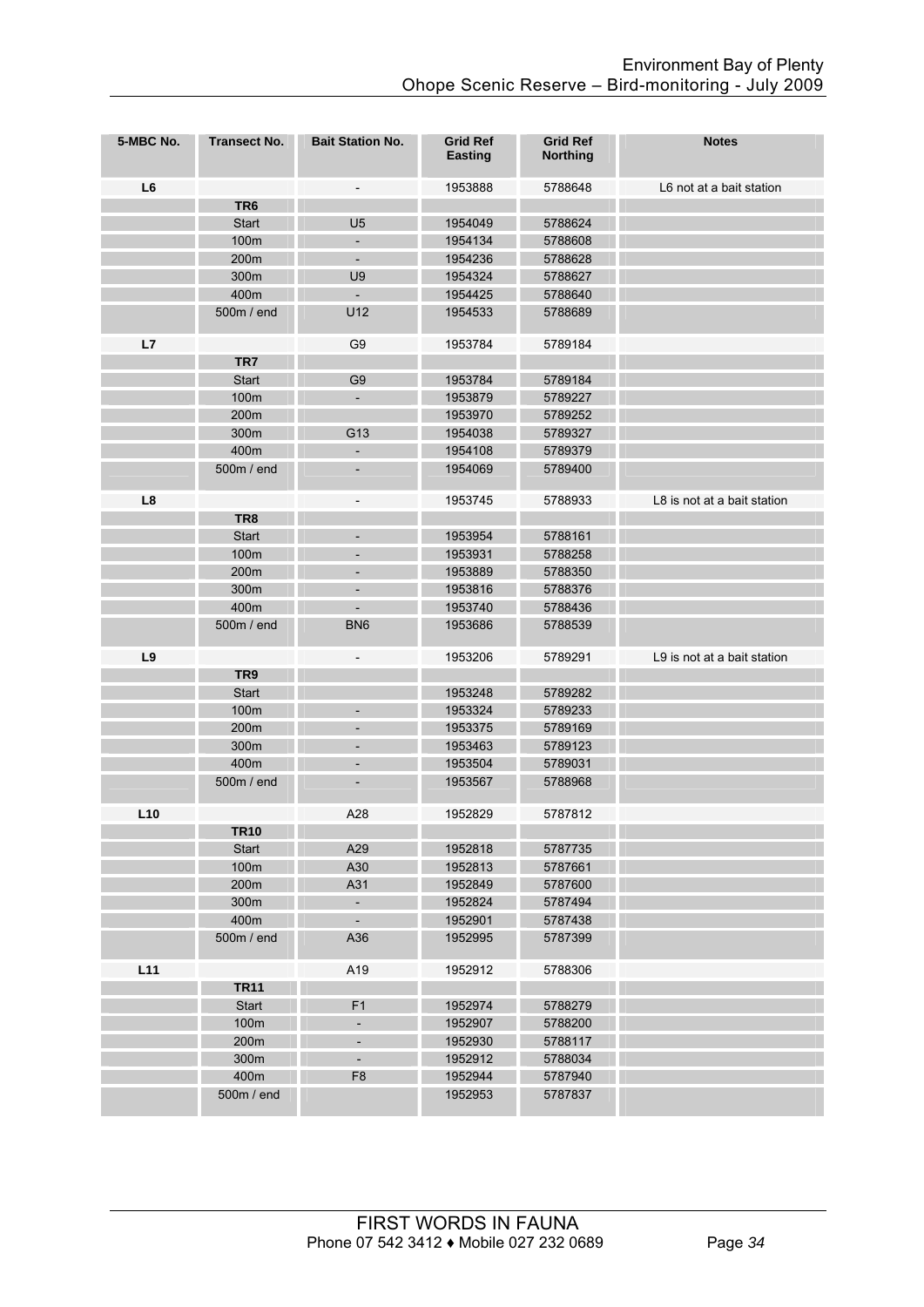| 5-MBC No.       | <b>Transect No.</b> | <b>Bait Station No.</b>      | <b>Grid Ref</b><br><b>Easting</b> | <b>Grid Ref</b><br><b>Northing</b> | <b>Notes</b>                 |
|-----------------|---------------------|------------------------------|-----------------------------------|------------------------------------|------------------------------|
| L <sub>12</sub> |                     | $\overline{\phantom{a}}$     | 1954745                           | 5789544                            | L12 is not at a bait station |
|                 | <b>TR12</b>         |                              |                                   |                                    |                              |
|                 | Start               | M <sub>19</sub>              | 1954741                           | 5789545                            |                              |
|                 | 100m                |                              | 1954696                           | 5789475                            |                              |
|                 | 200 <sub>m</sub>    | -                            | 1954625                           | 5789406                            |                              |
|                 | 300 <sub>m</sub>    | M <sub>15</sub>              | 1954561                           | 5789322                            |                              |
|                 | 400 <sub>m</sub>    |                              | 1954472                           | 5789285                            |                              |
|                 | 500m / end          | $\qquad \qquad \blacksquare$ | 1954359                           | 5789257                            |                              |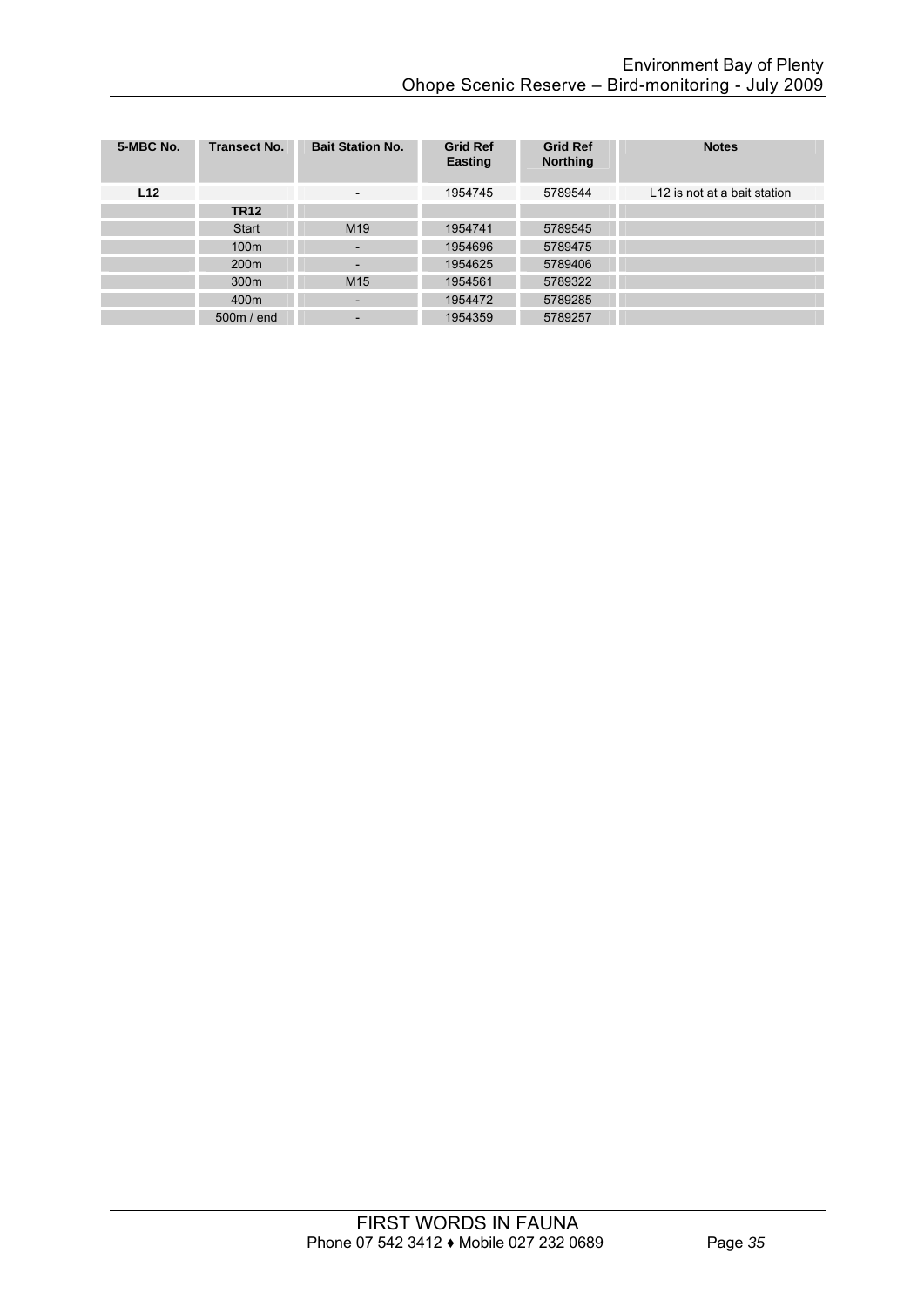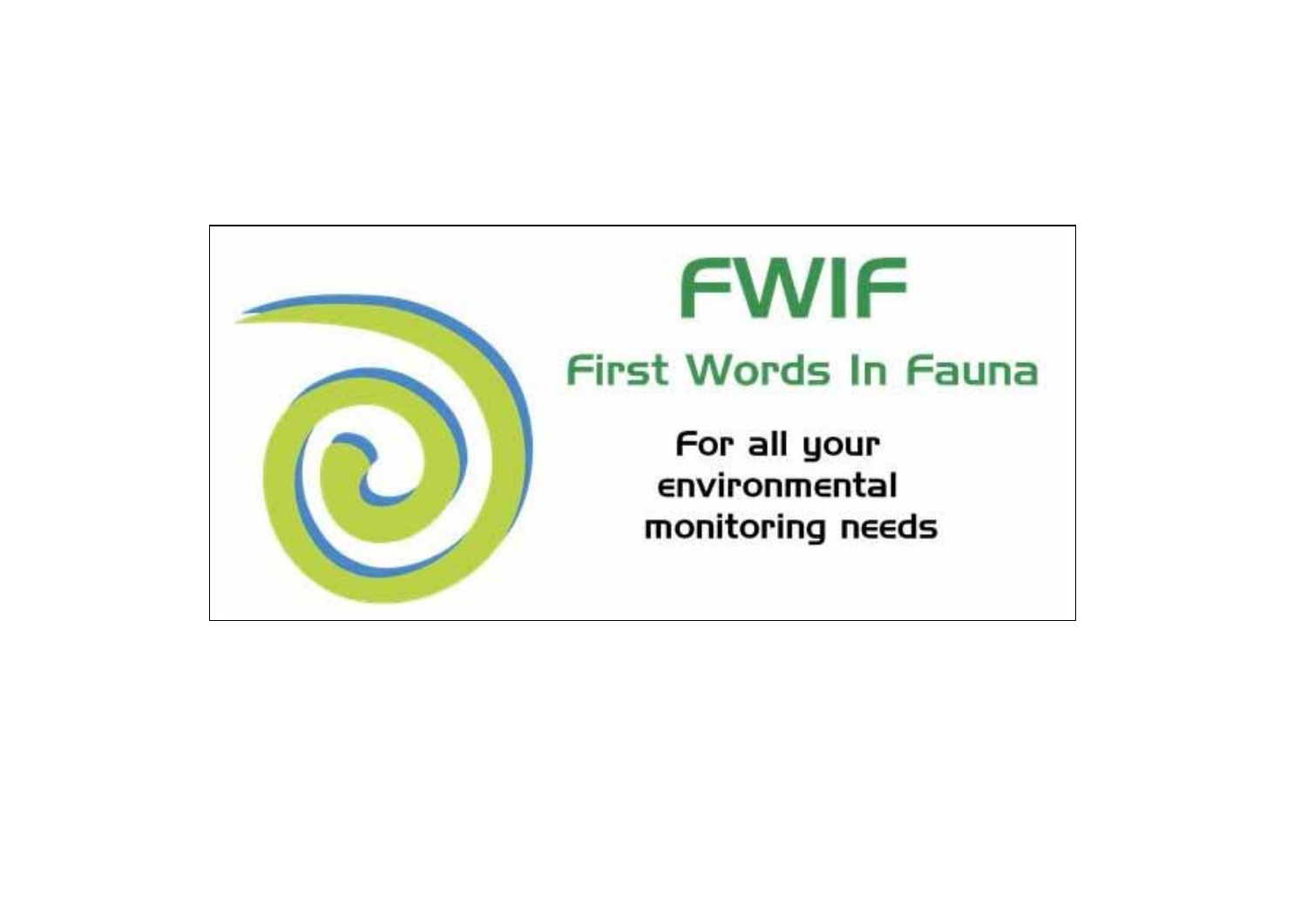### **Appendix C**

### *DIRECTIONS FOR LOCATIONS TO 5-MBC LISTENING STATIONS AND TRANSECT LINES FOR SMALL BIRD MONITORING AT OHOPE SCENIC RESERVE APRIL – JULY 2009*

| 5-MBC<br>No. | Transect<br>No. | <b>Grid Ref</b><br>Easting | <b>Grid Ref</b><br><b>Northing</b> | <b>Directions</b>                                                                                                                                                                                                                                                                                                                                                                                                                       | 10 M<br><b>Check</b>                                                             | Left                                                         | <b>10 M</b><br><b>Check</b>                                                      | Right                                                                        | <b>Notes</b>                                                                                                                                                                                                                                                                                                              | <b>Transect</b><br><b>Difficulty</b><br>Grading<br>$1 = Low$<br>$2 = Med$<br>$3 = High$ |
|--------------|-----------------|----------------------------|------------------------------------|-----------------------------------------------------------------------------------------------------------------------------------------------------------------------------------------------------------------------------------------------------------------------------------------------------------------------------------------------------------------------------------------------------------------------------------------|----------------------------------------------------------------------------------|--------------------------------------------------------------|----------------------------------------------------------------------------------|------------------------------------------------------------------------------|---------------------------------------------------------------------------------------------------------------------------------------------------------------------------------------------------------------------------------------------------------------------------------------------------------------------------|-----------------------------------------------------------------------------------------|
| L1           |                 | 1953985                    | 5790237                            | From the Ohope Rd & Pohutukawa Avenue & West End Rd entrance<br>opposite the beach, follow the main track until the first track junction<br>is reached. Follow the right hand loop track until you reach a double<br>pink and white triangle on the right hand side of the track 'To D8'.<br>Follow pink triangles and pink flagging to bait station 'D8', which is<br>L1 and also the start of TR1 at a bearing of 240 $^{\circ}$ mag. |                                                                                  |                                                              |                                                                                  |                                                                              | At start of T1                                                                                                                                                                                                                                                                                                            |                                                                                         |
|              | TR <sub>1</sub> | 1953985                    | 5790237                            | Same as L1 above.                                                                                                                                                                                                                                                                                                                                                                                                                       | <b>Start</b><br>100 <sub>m</sub><br>200 <sub>m</sub><br>300 <sub>m</sub><br>400m | $\checkmark$<br>$\mathsf{x}$<br>$\mathsf{x}$<br>$\checkmark$ | <b>Start</b><br>100 <sub>m</sub><br>200 <sub>m</sub><br>300 <sub>m</sub><br>400m | $\checkmark$<br>$\checkmark$<br>$\checkmark$<br>$\checkmark$<br>$\checkmark$ | A section of the transect includes<br>walking on the stream edge which<br>floods after rain. Transect is very<br>slippery after heavy rain $-$<br>complete in dry conditions. Good<br>bird numbers on this transect. Due<br>to vegetation growth would<br>suggest transect is re-cut prior to<br>next monitoring session. | 3                                                                                       |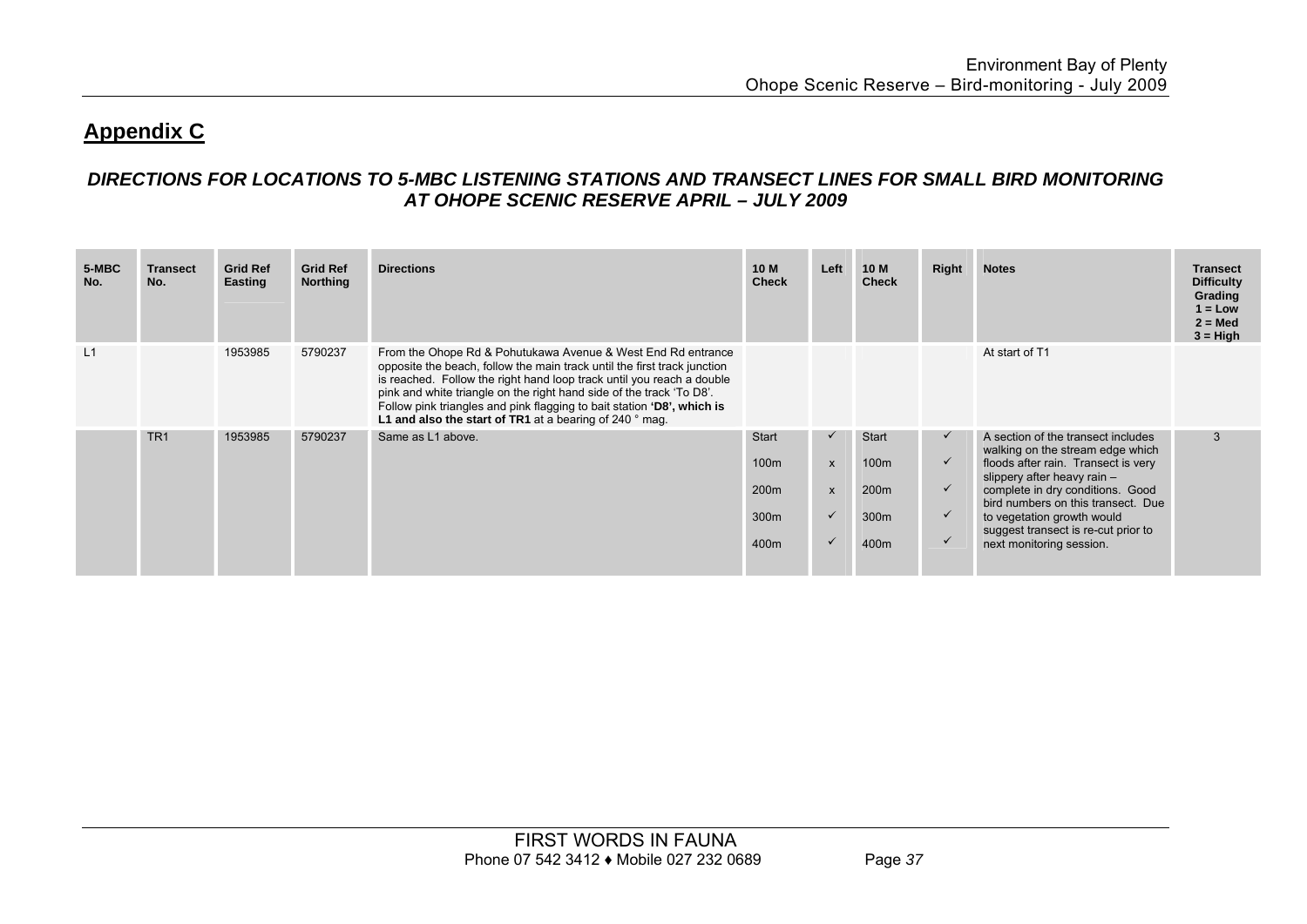| L2 |                 | 1954067 | 5789873 | Situated at 1 <sup>st</sup> Kiwi Listening Station from Ohope side of reserve.<br>Follow the instructions for TR2 below.                                                                                                                                                                                                                                                                                                                                                                                                                                                                                      |                                              |                                                                |                                              |                                                                                                                                 |                                                                                                                                                                                                                                                                                                                                                                                                                                                                                                                                                     |   |
|----|-----------------|---------|---------|---------------------------------------------------------------------------------------------------------------------------------------------------------------------------------------------------------------------------------------------------------------------------------------------------------------------------------------------------------------------------------------------------------------------------------------------------------------------------------------------------------------------------------------------------------------------------------------------------------------|----------------------------------------------|----------------------------------------------------------------|----------------------------------------------|---------------------------------------------------------------------------------------------------------------------------------|-----------------------------------------------------------------------------------------------------------------------------------------------------------------------------------------------------------------------------------------------------------------------------------------------------------------------------------------------------------------------------------------------------------------------------------------------------------------------------------------------------------------------------------------------------|---|
|    | TR <sub>2</sub> | 1954099 | 5789842 | From the Ohope Rd & Pohutukawa Avenue & West End Rd entrance<br>opposite the beach, follow the main track until the first track junction<br>is reached. Follow either the right or left-hand loop track until they<br>rejoin the main track. Then follow the main track until you reach the<br>first Kiwi Listening Station wooden bench. Approx. 2 metres from the<br>bench is a pink triangle on a tree at a bearing of 100 ° mag. Follow<br>the pink flagging and triangles to the start of TR2 at H1, end is at<br>H9. The transect runs at a bearing of 90 ° mag.                                        | Start<br>100m<br>200m<br>300m<br>400m        | $\mathsf{x}$<br>$\pmb{\mathsf{x}}$<br>$\checkmark$<br>X<br>end | <b>Start</b><br>100m<br>200m<br>300m<br>400m | $\mathsf{x}$<br>$\mathsf{x}$<br>$\checkmark$<br>$\mathsf{x}$<br>end                                                             | Medium difficulty grading until $H6 -$<br>then to high.<br>Dense vegetation, steep in places,<br>stream crossing between H7 & H8<br>- monitor only in dry conditions.<br>Ends at 400m due to terrain – refer<br>to report.<br>At the end of the transect it is<br>possible to continue up the ridge in<br>a northerly direction following the<br>pink triangles, as it intersects with<br>G line which is right beside the<br>main track after approx 100 - 120<br>m. Please note the pink triangles<br>are sparse – recommend a GPS is<br>carried. | 3 |
| L3 |                 | 1952882 | 5788830 | Same as TR3 below - L3 is at end of TR3.                                                                                                                                                                                                                                                                                                                                                                                                                                                                                                                                                                      |                                              |                                                                |                                              |                                                                                                                                 |                                                                                                                                                                                                                                                                                                                                                                                                                                                                                                                                                     |   |
|    | TR <sub>3</sub> | 1953166 | 5789445 | From top Burma Rd car park follow the main Nga Tapuwae O Toi<br>track for approx. 50m. At the top of the first set of wooden steps on<br>the right hand side follow the pink flagging to bait station A3, follow<br>the bait line back to A1 which is the start of TR3. The transect runs<br>at a bearing of 240 ° mag.<br>After A3 follow the pink flagging and pink triangles, the transect<br>rejoins the main track, follow the main track over the stile, follow the<br>private road to the left approx. 10m until you see a pink triangle 'To<br>A4', follow to A4 which rejoins TR3 – continue to end. | <b>Start</b><br>100m<br>200m<br>300m<br>400m | $\boldsymbol{\mathsf{x}}$<br>X<br>X<br>$\checkmark$            | <b>Start</b><br>100m<br>200m<br>300m<br>400m | $\boldsymbol{\mathsf{x}}$<br>$\boldsymbol{\mathsf{x}}$<br>$\boldsymbol{\mathsf{x}}$<br>$\pmb{\mathsf{X}}$<br>$\pmb{\mathsf{x}}$ | This transect runs parallel to the<br>fence line, and borders a farm.<br>There is also a small lake on the<br>farm over the fence parallel to the<br>transect.                                                                                                                                                                                                                                                                                                                                                                                      |   |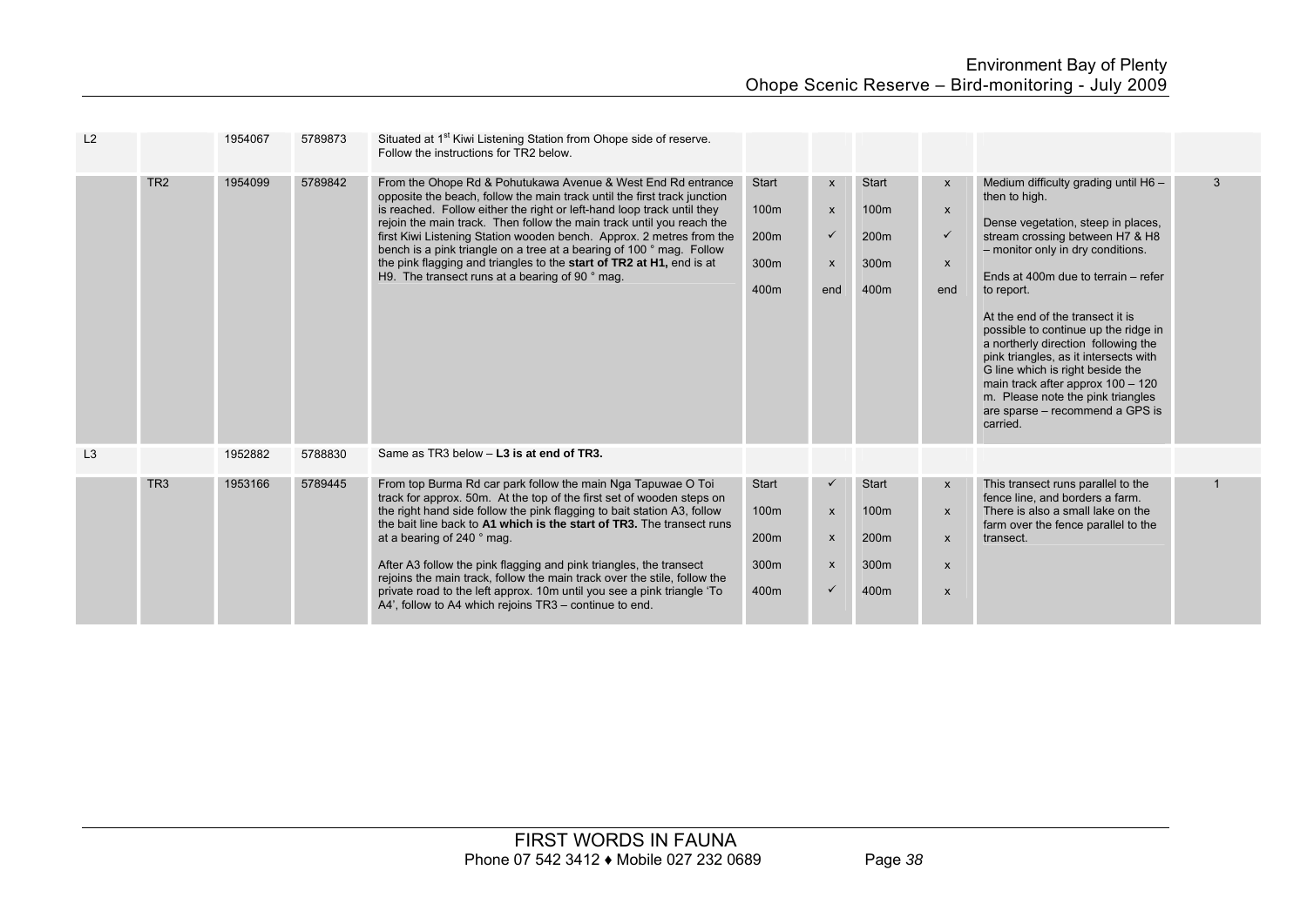| L4             |                 | 1954407 | 5789993 | Same as TR4 below - But L4 is approx. 75m before start of TR4 on<br>the fence line at J55.                                                                                                                                                                                                                                                                                                                                                                                                                                                                                                                                                                                                                                                                                           |                                                               |                                                                                                      |                                                                      |                                                                                    |                                                                                                                                                                                                                                                                                                                                                                                                                                                         |               |
|----------------|-----------------|---------|---------|--------------------------------------------------------------------------------------------------------------------------------------------------------------------------------------------------------------------------------------------------------------------------------------------------------------------------------------------------------------------------------------------------------------------------------------------------------------------------------------------------------------------------------------------------------------------------------------------------------------------------------------------------------------------------------------------------------------------------------------------------------------------------------------|---------------------------------------------------------------|------------------------------------------------------------------------------------------------------|----------------------------------------------------------------------|------------------------------------------------------------------------------------|---------------------------------------------------------------------------------------------------------------------------------------------------------------------------------------------------------------------------------------------------------------------------------------------------------------------------------------------------------------------------------------------------------------------------------------------------------|---------------|
|                | TR <sub>4</sub> | 1954421 | 5789950 | From the Ohope Rd & Pohutukawa Avenue & West End Rd entrance<br>opposite the beach, follow the main track until the first track junction<br>is reached. Follow the left hand loop track, approx $\frac{3}{4}$ up the loop<br>track, (20 mins from car park) until you reach a clearing on the left<br>hand side of the track where the fence line and farm is visible. It is<br>also marked with a white triangle and pink flagging on a tree on the<br>LH side of the track 'To BM TR4 + BM L#4'. Cross the fence, turn<br>right and follow the fence line at a bearing of approx. 90 ° mag until<br>you reach a fence post with double pink and white triangles and<br>double pink flagging with 'BM TR4 start'. This is the start of TR4.<br>Note: E line follows the fence line. | Start<br>100 <sub>m</sub><br>200m<br>300 <sub>m</sub><br>400m |                                                                                                      | <b>Start</b><br>100 <sub>m</sub><br>200 <sub>m</sub><br>300m<br>400m |                                                                                    | This transect was also manually<br>measured as the distances<br>between bait stations fluctuated.<br>This transect runs directly parallel<br>to the fence line on the farm. It<br>was not possible to establish a<br>transect on the OSR side of the<br>fence as the vegetation is very<br>dense, and the terrain too steep for<br>safe transect monitoring.<br>10m checks were not established<br>due to vegetation density and<br>unsuitable terrain. |               |
| L <sub>5</sub> |                 | 1953916 | 5788942 | Same as TR5 below – when end of TR5 is reached, continue to<br>approx 4m past M4 where L5 is located.                                                                                                                                                                                                                                                                                                                                                                                                                                                                                                                                                                                                                                                                                |                                                               |                                                                                                      |                                                                      |                                                                                    |                                                                                                                                                                                                                                                                                                                                                                                                                                                         |               |
|                | TR <sub>5</sub> | 1953390 | 5789289 | From top Burma Rd car park follow the main OSR track towards<br>Ohope for approx. 100 m until you reach G line on the RH side. A<br>tree on the RH side is marked with a white triangle 'To BM TR 5, 6 &<br>7 + L5, 6 & 7'. There is also a white triangle 'A Line'.<br>Follow pink flagging and pink triangles to the start of TR5 which is at<br>G1, approx. 10m in. G line intersects with the M line between G7<br>and G8, TR5 end is between M1 & M2. The transect runs at a<br>bearing of 132 ° mag.                                                                                                                                                                                                                                                                           | <b>Start</b><br>100m<br>200m<br>300m<br>400m                  | $\pmb{\mathsf{x}}$<br>$\pmb{\mathsf{x}}$<br>$\pmb{\mathsf{x}}$<br>$\checkmark$<br>$\pmb{\mathsf{x}}$ | <b>Start</b><br>100m<br>200m<br>300m<br>400m                         | $\checkmark$<br>$\mathsf{x}$<br>$\checkmark$<br>$\pmb{\mathsf{X}}$<br>$\checkmark$ | 10m check at 100m is only 5m due<br>to terrain and vegetation density.<br>Transect continues from G onto M<br>line.                                                                                                                                                                                                                                                                                                                                     | $\mathbf{1}$  |
| L <sub>6</sub> |                 | 1953888 | 5788648 | Same as TR6 below but is located before TR6 start 15m - 20m past<br>U3 on the RH side. Tree marked with white triangle 'To L6', also a<br>second triangle 'To T17'.                                                                                                                                                                                                                                                                                                                                                                                                                                                                                                                                                                                                                  |                                                               |                                                                                                      |                                                                      |                                                                                    |                                                                                                                                                                                                                                                                                                                                                                                                                                                         |               |
|                | TR <sub>6</sub> | 1954049 | 5788624 | From top Burma Rd car park follow the main OSR track towards                                                                                                                                                                                                                                                                                                                                                                                                                                                                                                                                                                                                                                                                                                                         | Start                                                         | X                                                                                                    | <b>Start</b>                                                         | $\mathsf{x}$                                                                       |                                                                                                                                                                                                                                                                                                                                                                                                                                                         | $\mathcal{P}$ |
|                |                 |         |         | Ohope for approx. 100 m until you reach G line on the RH side. A                                                                                                                                                                                                                                                                                                                                                                                                                                                                                                                                                                                                                                                                                                                     | 100m                                                          | $\boldsymbol{x}$                                                                                     | 100m                                                                 | $\mathsf{x}$                                                                       |                                                                                                                                                                                                                                                                                                                                                                                                                                                         |               |
|                |                 |         |         | tree on the RH side is marked with a white triangle 'To BM TR 5, 6 &                                                                                                                                                                                                                                                                                                                                                                                                                                                                                                                                                                                                                                                                                                                 | 200m                                                          | $\checkmark$                                                                                         | 200 <sub>m</sub>                                                     | $\checkmark$                                                                       |                                                                                                                                                                                                                                                                                                                                                                                                                                                         |               |
|                |                 |         |         | $7 + L5$ , 6 & 7'.                                                                                                                                                                                                                                                                                                                                                                                                                                                                                                                                                                                                                                                                                                                                                                   | 300m                                                          | X                                                                                                    | 300 <sub>m</sub>                                                     | $\mathsf{x}$                                                                       |                                                                                                                                                                                                                                                                                                                                                                                                                                                         |               |
|                |                 |         |         | Follow pink flagging, pink triangles and other white direction triangles<br>to the U line. TR6 starts at U5, end is at U12. The transect runs at<br>a bearing of 90 ° mag.                                                                                                                                                                                                                                                                                                                                                                                                                                                                                                                                                                                                           | 400m                                                          | ✓                                                                                                    | 400m                                                                 | $\mathsf{x}$                                                                       |                                                                                                                                                                                                                                                                                                                                                                                                                                                         |               |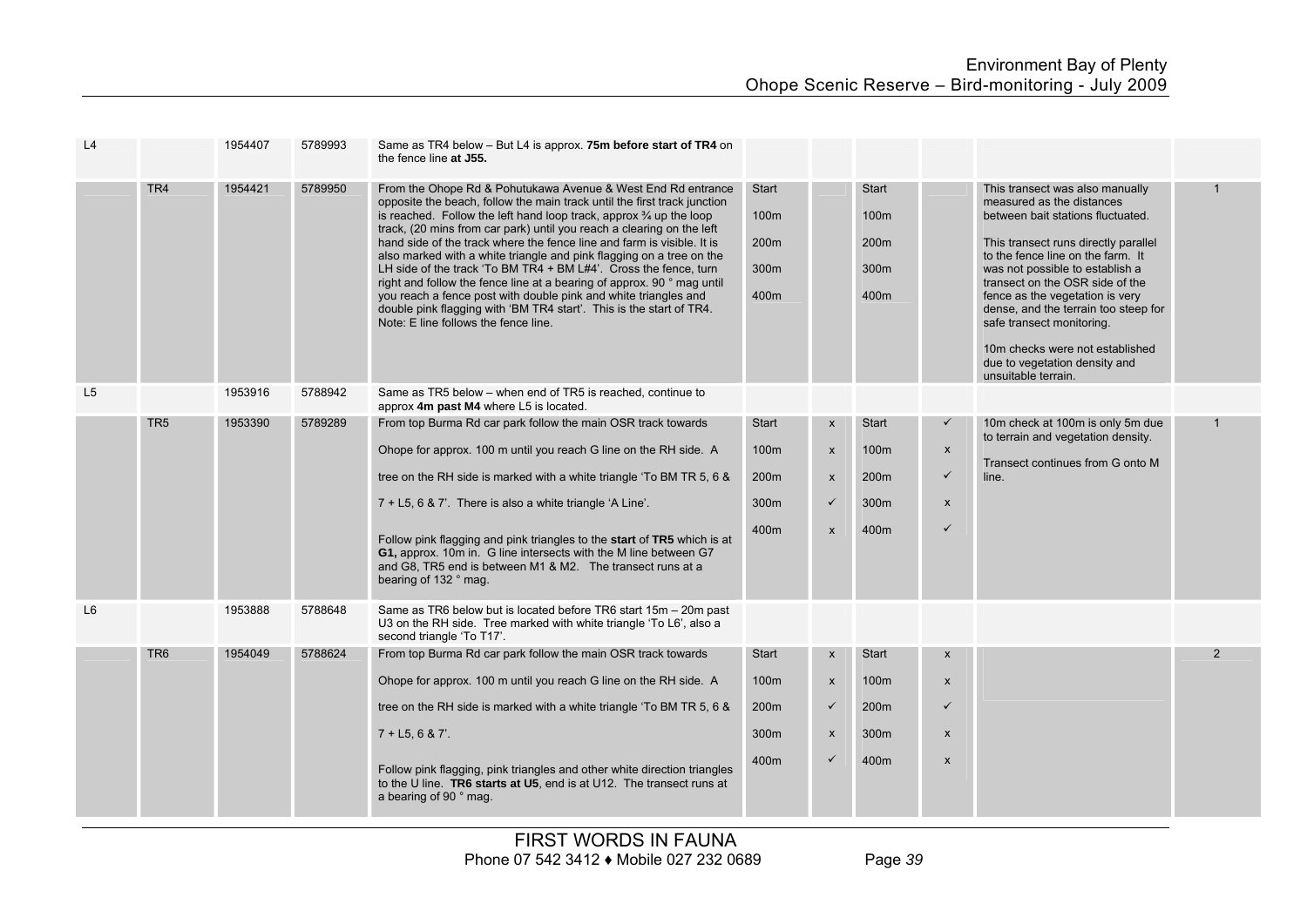| L7             |                 | 1953784 | 5789184 | Same as TR7 below - L7 is at the start of TR7.                                                                                                                                                                  |                      |                              |                      |                              |                                                                                                           |             |
|----------------|-----------------|---------|---------|-----------------------------------------------------------------------------------------------------------------------------------------------------------------------------------------------------------------|----------------------|------------------------------|----------------------|------------------------------|-----------------------------------------------------------------------------------------------------------|-------------|
|                | TR7             | 1953784 | 5789184 | From top Burma Rd car park follow the main OSR track towards                                                                                                                                                    | Start                | $\checkmark$                 | <b>Start</b>         | $\mathsf{x}$                 |                                                                                                           | 3           |
|                |                 |         |         | Ohope for approx. 100 m until you reach G line on the RH side. A                                                                                                                                                | 100 <sub>m</sub>     | $\checkmark$                 | 100 <sub>m</sub>     | ✓                            |                                                                                                           |             |
|                |                 |         |         | tree on the RH side is marked with a white triangle 'To BM TR 5, 6 &                                                                                                                                            | 200 <sub>m</sub>     | $\checkmark$                 | 200 <sub>m</sub>     | ✓                            |                                                                                                           |             |
|                |                 |         |         | $7 + L5, 6 & 7'.$                                                                                                                                                                                               | 300m                 | $\checkmark$                 | 300m                 | $\mathsf{x}$                 |                                                                                                           |             |
|                |                 |         |         | Follow pink flagging, pink triangles and other white direction<br>triangles, TR7 starts at G9. The transect runs at a bearing of 50 °<br>mag.                                                                   | 400m                 | $\checkmark$                 | 400m                 | $\pmb{\mathsf{X}}$           |                                                                                                           |             |
| L <sub>8</sub> |                 | 1953745 | 5788933 | Same as TR8 below – L8 is approx. 675 m past the end of TR8 on<br>the LH side of the road. Marked with double pink flagging 'BM L#8 5<br>MBC'.                                                                  |                      |                              |                      |                              |                                                                                                           |             |
|                | TR <sub>8</sub> | 1953954 | 5788161 | Starts at the OSR boundary fence at the bottom of Burma Rd inside<br>the lower gate. The transect follows the road. A tree on the LH side<br>is marked with pink flagging and a double white and pink triangle, | <b>Start</b><br>100m | $\mathsf{x}$<br>$\mathsf{x}$ | <b>Start</b><br>100m | $\mathsf{x}$<br>$\mathsf{x}$ | 10m checks were not established<br>due to unsuitable vegetation and<br>steep terrain, but as the transect | $\mathbf 1$ |
|                |                 |         |         | 'BM TR8 Start'. The transect runs at a bearing of 288 ° mag.                                                                                                                                                    | 200 <sub>m</sub>     | $\mathsf{x}$                 | 200 <sub>m</sub>     | $\mathsf{x}$                 | follows the road 10m checks can<br>be estimated.                                                          |             |
|                |                 |         |         |                                                                                                                                                                                                                 | 300m                 | $\mathsf{x}$                 | 300m                 | $\boldsymbol{\mathsf{x}}$    | 100m & 400m are not marked or<br>flagged, as there was not any                                            |             |
|                |                 |         |         |                                                                                                                                                                                                                 | 400m                 | $\pmb{\mathsf{X}}$           | 400m                 | $\mathsf{x}$                 | suitable vegetation at those points.                                                                      |             |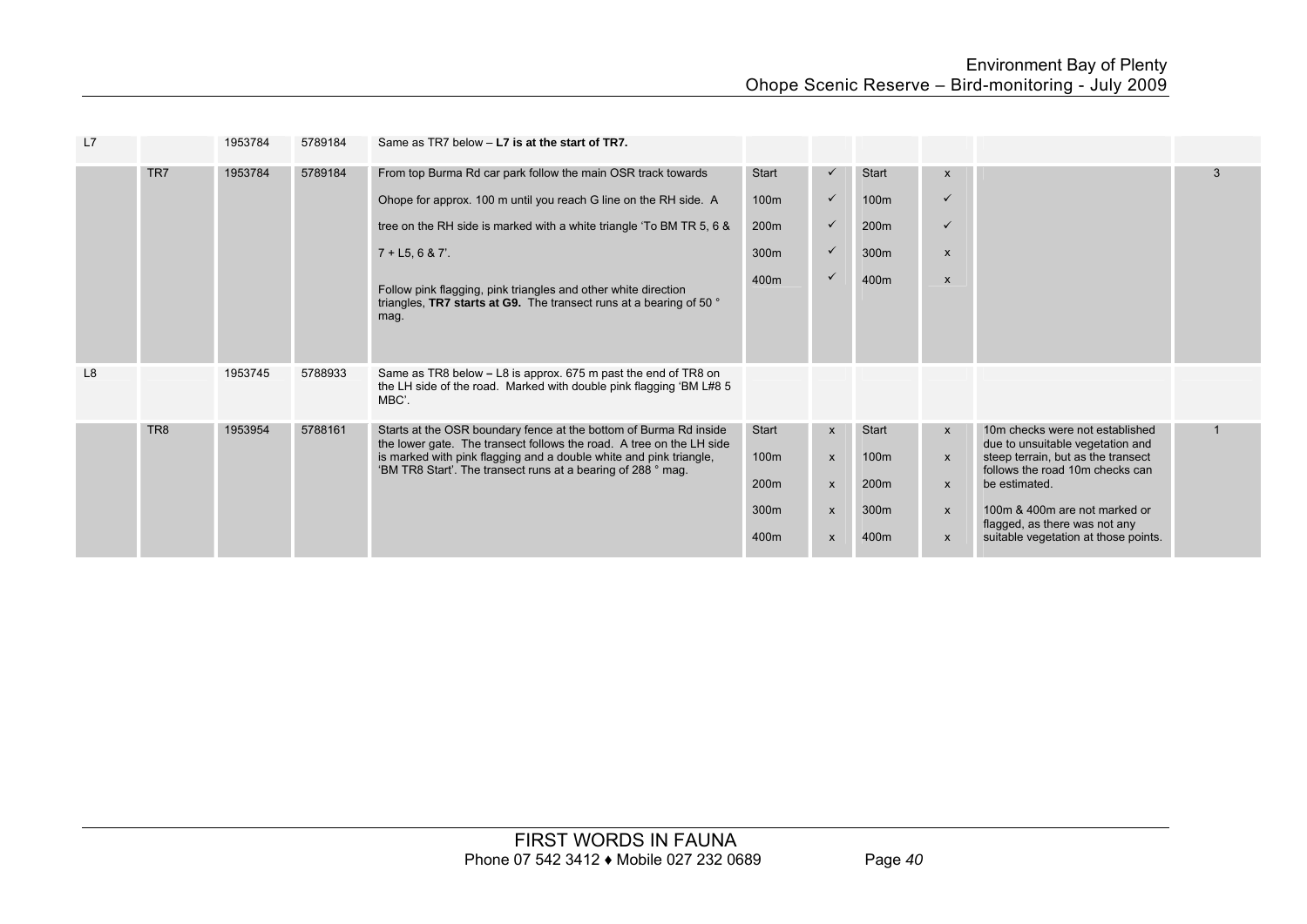| L <sub>9</sub> |                 | 1953206 | 5789291 | In grassed area at top of Burma Rd car park overlooking the OSR<br>before the gate at 252 ° mag. Marked with double pink flagging in a<br>coprosma tree on the LH side.                                                                                                                                                                                                                                                                                                                                                                                                                                                                                                      |                                                   |                                                                                                        |                                                                      |                                                                                                        | No suitable trees to put triangle's<br>on.                                                                                                                                                                                                             |                |
|----------------|-----------------|---------|---------|------------------------------------------------------------------------------------------------------------------------------------------------------------------------------------------------------------------------------------------------------------------------------------------------------------------------------------------------------------------------------------------------------------------------------------------------------------------------------------------------------------------------------------------------------------------------------------------------------------------------------------------------------------------------------|---------------------------------------------------|--------------------------------------------------------------------------------------------------------|----------------------------------------------------------------------|--------------------------------------------------------------------------------------------------------|--------------------------------------------------------------------------------------------------------------------------------------------------------------------------------------------------------------------------------------------------------|----------------|
|                | TR <sub>9</sub> | 1953248 | 5789282 | From top Burma Rd car park continue on Burma Rd approx 20 m<br>past the gate. A tree on the RH side is marked with pink flagging<br>tape and a white and pink triangle 'BM TR9 Start'. The tree also has<br>a second pink triangle marked with 'C'.                                                                                                                                                                                                                                                                                                                                                                                                                          | Start<br>100m<br>200 <sub>m</sub><br>300m<br>400m | $\mathsf{x}$<br>$\boldsymbol{\mathsf{x}}$<br>$\boldsymbol{\mathsf{x}}$<br>$\mathsf{x}$<br>$\mathsf{x}$ | Start<br>100m<br>200 <sub>m</sub><br>300m<br>400m                    | $\mathsf{x}$<br>$\mathsf{x}$<br>$\mathsf{x}$<br>$\mathsf{x}$<br>$\boldsymbol{\mathsf{x}}$              | 10m checks were not established<br>due to unsuitable vegetation and<br>steep terrain, but as the transect<br>follows the road 10m checks can<br>be estimated.<br>100m, 200m, 300, 400m marked<br>with pink flagging as no suitable<br>trees available. | 1              |
| L10            |                 | 1952829 | 5787812 | Same as TR10 below - L10 is at A28, one bait station prior to the<br>start of TR10.                                                                                                                                                                                                                                                                                                                                                                                                                                                                                                                                                                                          |                                                   |                                                                                                        |                                                                      |                                                                                                        |                                                                                                                                                                                                                                                        |                |
|                | <b>TR10</b>     | 1952818 | 5787735 | From top Burma Rd car park follow the main Nga Tapuwae O Toi<br>track to just before the stile goes over the fence and the track<br>intersects with the private road. Follow pink flagging and pink<br>triangles, this rejoins TR3. The line runs parallel to the fence line.<br>Continue past the end of TR3 at A11; go past the farm house on the<br>right hand side. Continue following the A Line until A19 is reached -<br>then follow pink flagging to F1 which is the start of TR11. Follow<br>TR10 to F9 then follow pink triangles and pink flagging to A29 beside<br>the fence. A29 is the start of TR10. The transect runs at a bearing<br>of 160 $^{\circ}$ mag. | <b>Start</b><br>100m<br>200m<br>300m<br>400m      | $\mathsf{x}$<br>$\mathsf{x}$<br>$\mathsf{x}$<br>$\boldsymbol{\mathsf{x}}$<br>$\mathsf{x}$              | <b>Start</b><br>100 <sub>m</sub><br>200 <sub>m</sub><br>300m<br>400m | $\mathsf{x}$<br>$\mathsf{x}$<br>$\mathsf{x}$<br>$\boldsymbol{\mathsf{x}}$<br>$\boldsymbol{\mathsf{x}}$ | 10m checks were not established<br>due to unsuitable vegetation, but<br>as the transect follows the fence<br>line checks can be estimated.                                                                                                             |                |
| L11            |                 | 1952912 | 5788306 | Same as TR11 below, but L11 is at A19 prior to the start<br>of TR11.                                                                                                                                                                                                                                                                                                                                                                                                                                                                                                                                                                                                         |                                                   |                                                                                                        |                                                                      |                                                                                                        |                                                                                                                                                                                                                                                        |                |
|                | <b>TR11</b>     | 1952974 | 5788279 | From top Burma Rd car park follow the main Nga Tapuwae O Toi<br>track to just before the stile goes over the fence and the track<br>intersects with the private road. Follow pink flagging and pink<br>triangles, this rejoins TR3. The line runs parallel to the fence line.<br>Continue past the end of TR3 at A11; go past the farm house on the<br>RH side. Continue following the A Line until A19 is reached - then<br>follow pink flagging to F1 which is the start of TR11. The transect<br>runs at a bearing of 106 ° mag. End is approx. 25m past F9.                                                                                                              | <b>Start</b><br>100m<br>200m<br>300m<br>400m      | ✓<br>$\boldsymbol{\mathsf{x}}$<br>$\checkmark$<br>$\checkmark$<br>$\checkmark$                         | <b>Start</b><br>100m<br>200 <sub>m</sub><br>300m<br>400m             | $\boldsymbol{\mathsf{x}}$<br>$\boldsymbol{\mathsf{x}}$<br>$\checkmark$<br>$\checkmark$                 |                                                                                                                                                                                                                                                        | $\overline{2}$ |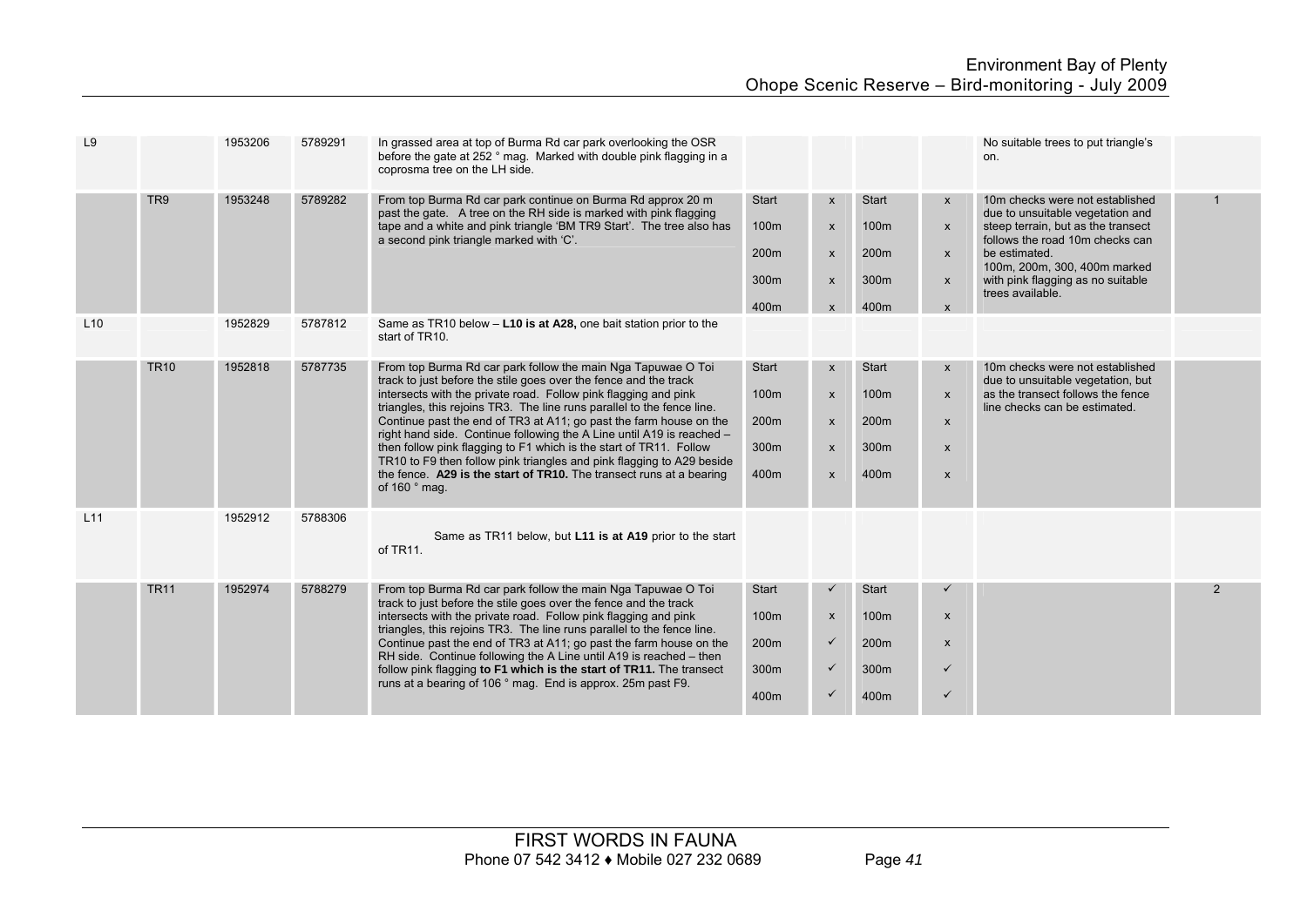| L12 |             | 1954745 | 5789544 | Same as TR12 below – L12 is approx. 15 m past the start of TR12<br>between M19 & M18. Follow pink flagging from the transect.                                                                                                                                                                                                                                                                                                                                                                                                                                    |                  |              |                  |                           |  |
|-----|-------------|---------|---------|------------------------------------------------------------------------------------------------------------------------------------------------------------------------------------------------------------------------------------------------------------------------------------------------------------------------------------------------------------------------------------------------------------------------------------------------------------------------------------------------------------------------------------------------------------------|------------------|--------------|------------------|---------------------------|--|
|     | <b>TR12</b> | 1954741 | 5789545 | There are two options to get to this transect                                                                                                                                                                                                                                                                                                                                                                                                                                                                                                                    | <b>Start</b>     | $\checkmark$ | <b>Start</b>     | $\boldsymbol{\mathsf{x}}$ |  |
|     |             |         |         | <b>Option one:</b> From top Burma Rd car park follow the main OSR track<br>towards Ohope for approx. 100 m until you reach G line on the RH                                                                                                                                                                                                                                                                                                                                                                                                                      | 100 <sub>m</sub> | $\mathsf{x}$ | 100 <sub>m</sub> | $\boldsymbol{\mathsf{x}}$ |  |
|     |             |         |         | side. A tree on the RH side is marked with a white triangle 'To BM<br>TR 5, 6 & 7 + L5, L6 & L7'.                                                                                                                                                                                                                                                                                                                                                                                                                                                                | 200 <sub>m</sub> | $\checkmark$ | 200 <sub>m</sub> | $\checkmark$              |  |
|     |             |         |         |                                                                                                                                                                                                                                                                                                                                                                                                                                                                                                                                                                  | 300 <sub>m</sub> | $\checkmark$ | 300 <sub>m</sub> | $\checkmark$              |  |
|     |             |         |         | Follow pink flagging and pink triangles until you reach the end of TR<br>5. Continue on the M line until you reach the end of TR12 which is<br>between M11 & M12. TR12 starts at M19.                                                                                                                                                                                                                                                                                                                                                                            | 400m             | X            | 400m             | $\boldsymbol{\mathsf{x}}$ |  |
|     |             |         |         | <b>Option two:</b> From opposite the Ohope Mobil Service station on<br>Pohutukawa Avenue go through the gate. Follow the grassed<br>vehicle track on the left all the way to the top. At the top turn right in<br>a westerly direction and follow the fence line until you see a stile over<br>the fence and a white triangle 'To BM TR 12 & BM L12. Follow the<br>pink flagging and directional markers to M19, which is the start of<br><b>TR12.</b> There are also two other pink triangles, 'M Line', E 25'. The<br>transect runs at a bearing of 218 ° mag. |                  |              |                  |                           |  |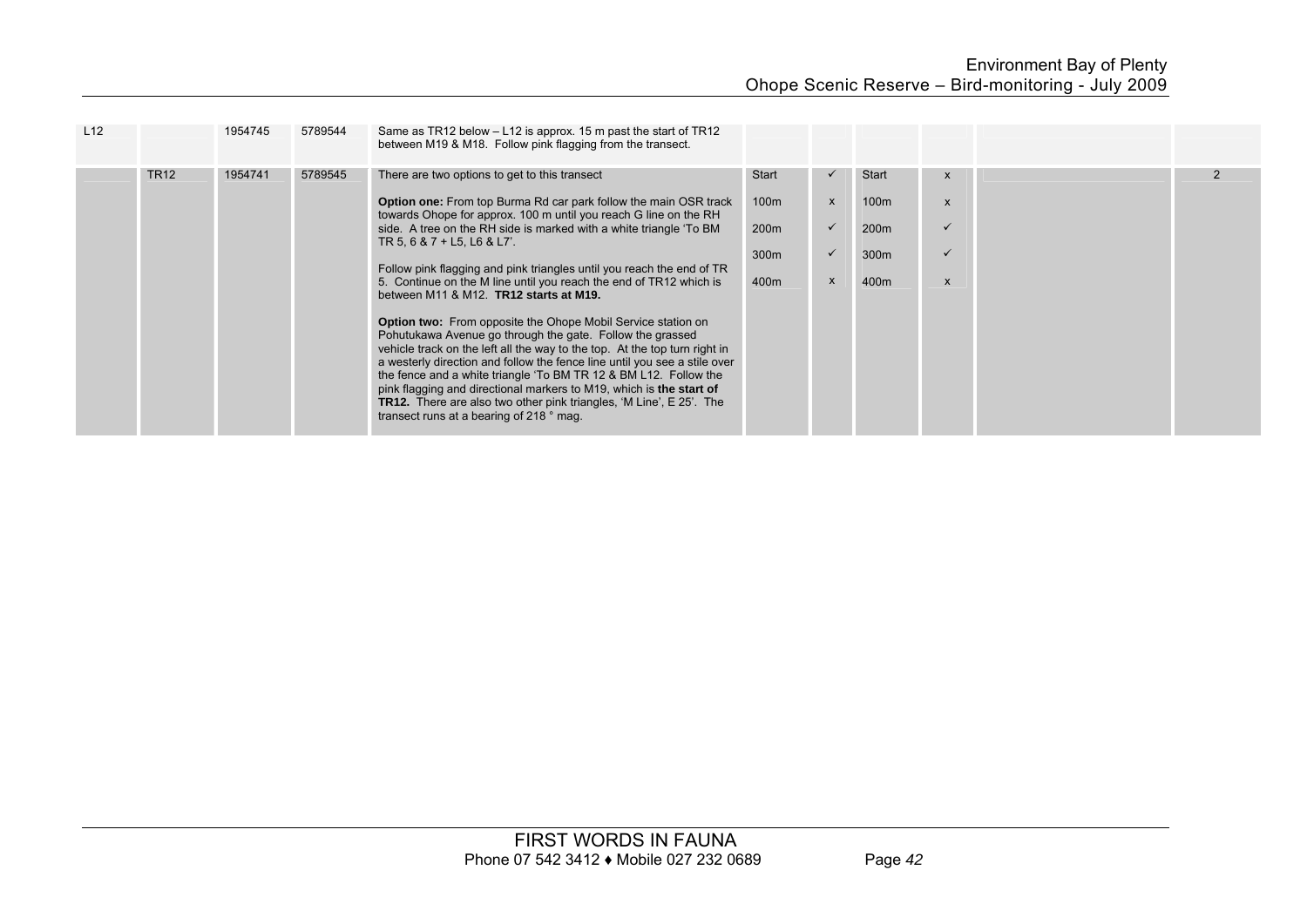### **Appendix D**

| <b>Listening Stations</b><br><b>Species and Totals</b> |                 |                |                |                |                 |                |                |                |                |                 |                |                |                   |                  |
|--------------------------------------------------------|-----------------|----------------|----------------|----------------|-----------------|----------------|----------------|----------------|----------------|-----------------|----------------|----------------|-------------------|------------------|
|                                                        | L1              | L2             | L <sub>3</sub> | L4             | L <sub>5</sub>  | L <sub>6</sub> | L7             | L <sub>8</sub> | L9             | L <sub>10</sub> | L11            | L12            | Mean              | <b>TOTAL</b>     |
| <b>Australasian Harrier</b>                            | 3               | $\overline{2}$ | $\overline{2}$ | $\mathbf{1}$   | $\overline{2}$  | 0              | 0              | $\mathbf 0$    | $\overline{2}$ | 12              | 1              | 5              | 2.50              | 30               |
| <b>Blackbird</b>                                       | 11              | 3              | 6              | 4              | 0               | 0              | $\overline{2}$ | 0              | $\overline{7}$ | 3               | 10             | 4              | 4.17              | 50               |
| <b>Bellbird</b>                                        | 27              | 9              | 12             | 10             | 8               | 9              | 18             | 6              | 23             | 8               | 8              | 9              | 12.25             | 147              |
| Chaffinch                                              | $\overline{0}$  | $\overline{0}$ | $\mathbf 0$    | 0              | $\overline{0}$  | 0              | $\overline{0}$ | 5              | $\overline{0}$ | $\overline{0}$  | 28             | $\mathbf 0$    | 2.75              | 33               |
| Fantail                                                | 41              | 11             | 20             | 43             | 11              | 21             | 22             | 10             | 23             | 19              | 30             | 16             | 22.25             | 267              |
| <b>Grey Warbler</b>                                    | 11              | 5              | 5              | 4              | $6\phantom{1}6$ | 3              | 6              | 5              | 11             | 3               | 8              | $\overline{7}$ | 6.17              | 74               |
| Sparrow (H)                                            | $\overline{2}$  | 0              | $\mathbf 0$    | 0              | 0               | 0              | 0              | 0              | 0              | 0               | 0              | $\mathbf 0$    | 0.17              | $\overline{2}$   |
| <b>Kereru</b>                                          | 1               | $\overline{0}$ | $\overline{2}$ | 4              | $\overline{0}$  | $\overline{0}$ | $\overline{0}$ | $\mathbf{1}$   | $\mathbf{1}$   | $\mathbf 0$     | $\overline{0}$ | $\mathbf{0}$   | 0.75              | $\boldsymbol{9}$ |
| Kingfisher                                             | 5               | 1              | $\mathbf 0$    | 0              | $\mathbf 0$     | 0              | $\overline{0}$ | $\mathbf{1}$   | $\overline{2}$ | $\mathbf 0$     | 1              | $\mathbf 0$    | 0.83              | 11               |
| Magpie                                                 | 9               | 4              | 3              | 11             | $\overline{2}$  | 1              | 3              | 0              | 4              | 11              | 11             | 5              | 5.33              | 69               |
| Myna                                                   | 4               | 0              | 3              | 0              | 0               | 0              | 0              | 1              | 10             | 0               | $\overline{2}$ | $\mathbf 0$    | 1.67              | 22               |
| <b>Paradise Shel Duck</b>                              | $\overline{0}$  | $\overline{0}$ | $\overline{0}$ | $\overline{0}$ | $\overline{0}$  | $\overline{0}$ | 0              | $\overline{0}$ | $\overline{0}$ | $\overline{0}$  | $\overline{0}$ | $\mathbf{0}$   | 0.00              | $\mathbf{0}$     |
| Peacock                                                | $\overline{0}$  | $\overline{0}$ | $\mathbf 0$    | 0              | $\mathbf 0$     | $\mathbf 0$    | 0              | 0              | 0              | 8               | 6              | $\overline{0}$ | 1.17              | 15               |
| Pheasant                                               | $\overline{0}$  | 0              | $\mathbf 0$    | 0              | 0               | 0              | 0              | 0              | 0              | 6               | 6              | 6              | 1.50              | 20               |
| Pukeko                                                 | $\mathbf 0$     | $\overline{0}$ | $\overline{1}$ | $\overline{0}$ | $\mathbf 0$     | $\mathbf{1}$   | $\overline{0}$ | 3              | 3              | $\mathbf 0$     | $\overline{0}$ | $\overline{0}$ | 0.67              | 8                |
| Seagull                                                | 6               | 13             | 6              | 9              | 8               | 0              | 17             | 0              | 0              | 6               | 4              | 5              | 6.17              | 74               |
| Silvereye                                              | 24              | $\overline{4}$ | 3              | 11             | $\overline{0}$  | 12             | 4              | 11             | 33             | $6\phantom{1}$  | 14             | 11             | 11.08             | 133              |
| Starling                                               | $\overline{2}$  | $\overline{0}$ | 1              | 0              | 0               | 0              | 0              | 0              | 1              | 0               | 4              | 0              | 0.67              | 8                |
| Swallow, Welcome                                       | $\mathbf 0$     | $\overline{0}$ | $\overline{0}$ | $\overline{2}$ | $\mathbf 0$     | $\overline{0}$ | $\overline{0}$ | $\mathbf 0$    | 3              | 5               | 6              | $\mathbf 0$    | 1.33              | 16               |
| Thrush, Song                                           | 6               | 0              | 0              | 1              | 1               | 0              | 0              | 0              | 1              | 0               | 4              | 1              | 1.17              | 14               |
| Tui                                                    | 56              | 26             | 35             | 32             | 21              | 22             | 31             | 34             | 54             | 19              | 28             | 20             | 31.50             | 378              |
| Turkey                                                 | $\mathbf 0$     | 0              | 0              | 0              | 0               | 0              | 0              | 0              | 0              | 0               | 0              | $\mathbf 0$    | 0.00              | $\mathbf{0}$     |
| <b>Tomtit</b>                                          | $6\phantom{1}6$ | $\overline{0}$ | $\overline{2}$ | $\overline{0}$ | $\overline{0}$  | $\overline{0}$ | 1              | $\mathbf{1}$   | $\overline{0}$ | $\overline{0}$  | $\overline{2}$ | $\overline{0}$ | 1.00              | 12               |
| <b>Yellow Hammer</b>                                   | $\mathbf 0$     | $\mathbf 0$    | $\mathbf 0$    | 0              | 0               | 0              | 0              | 0              | 0              | 30              | 0              | $\mathbf 0$    | 2.50              | 30               |
| Unknown                                                | 1               | $\overline{2}$ | $\mathbf 0$    | 0              | $\mathbf 0$     | $\mathbf 0$    | 0              | 0              | 0              | $\mathbf{0}$    | $\Omega$       | $\mathbf 0$    | 0.25              | 3                |
| <b>TOTAL</b>                                           | 215             | 80             | 101            | 132            | 59              | 69             | 104            | 78             | 178            | 136             | 173            | 89             | <b>Avge. 4.71</b> | Avge. 56.99      |